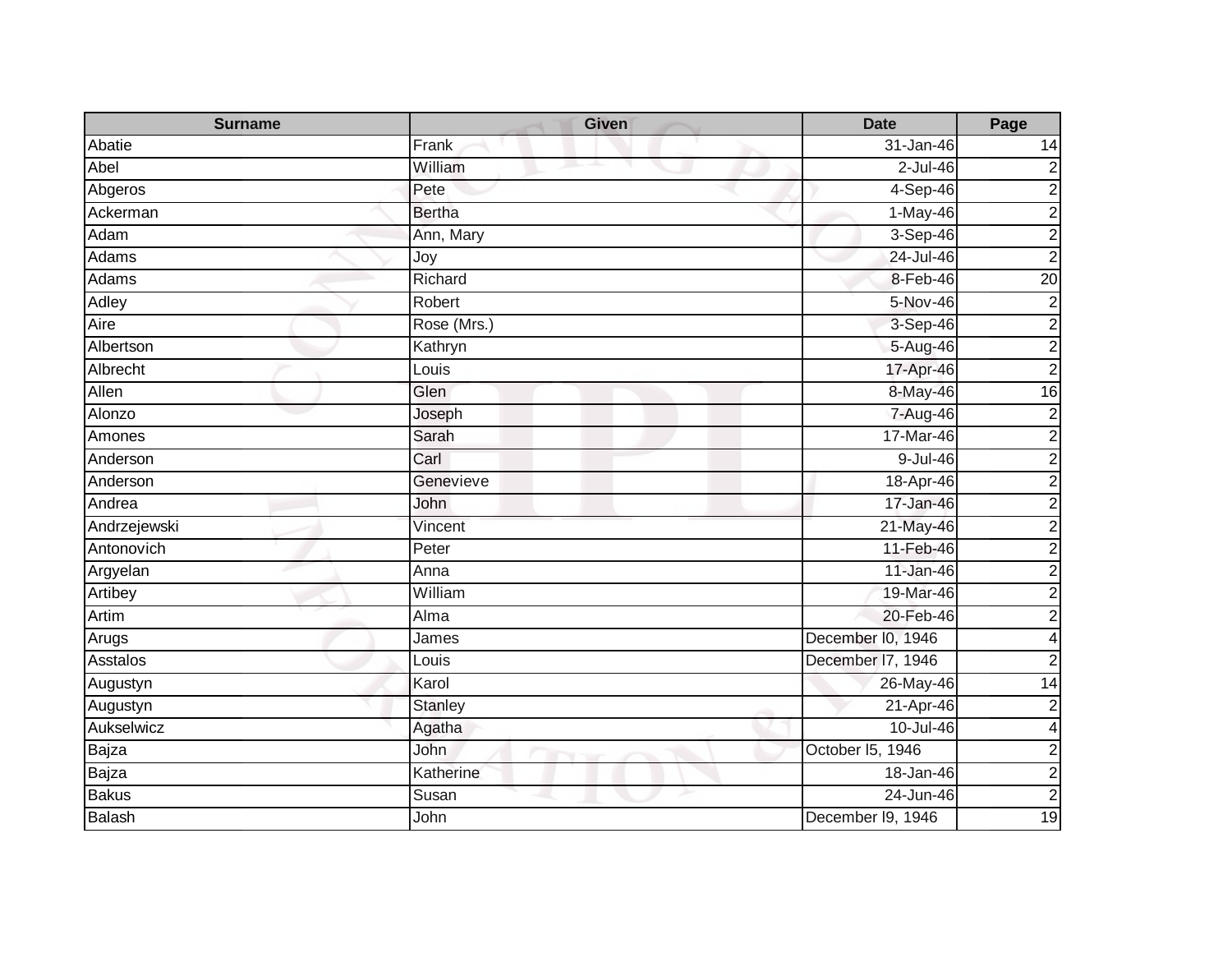| Balassa          | Julia             | 21-Mar-46          | $\overline{\mathbf{c}}$ |
|------------------|-------------------|--------------------|-------------------------|
| Ball             | George            | 5-Apr-46           | $\mathbf 2$             |
| <b>Ballack</b>   | Helen             | 26-Mar-46          | 2                       |
| Balog            | Frank             | 7-Apr-46           | $\overline{2}$          |
| <b>Balser</b>    | <b>Mildred</b>    | 20-Feb-46          | $\overline{24}$         |
| <b>Bandwick</b>  | Daniel            | 9-Jun-46           | 2                       |
| Baranowsky       | Myer              | $2-Jan-46$         | $\overline{2}$          |
| <b>Barczak</b>   | Antonia           | 11-Feb-46          | $\overline{\mathbf{c}}$ |
| <b>Barczak</b>   | <b>Stanley</b>    | $1-Feb-46$         | 2                       |
| <b>Barenie</b>   | Minnie (Miss)     | 23-Sep-46          | $\overline{\mathbf{c}}$ |
| <b>Barnekoff</b> | Frank             | 7-Mar-46           | $\overline{\mathbf{c}}$ |
| Barnhart         | Grace             | 17-Feb-46          | 6                       |
| <b>Barylek</b>   | Sofie             | 14-Jan-46          | $\overline{2}$          |
| Basham           | Edward            | 3-Apr-46           | $\overline{c}$          |
| <b>Bashore</b>   | Scott D.          | August 13, 1946    | $\overline{2}$          |
| <b>Basset</b>    | William           | 8-Sep-46           | 29                      |
| Baumgarten       | Dave              | 22-Sep-46          | $\overline{2}$          |
| Beanblossom      | J., Ernest        | 3-Sep-46           | $\overline{\mathbf{c}}$ |
| <b>Beccue</b>    | Margaret          | 11-Mar-46          | $\overline{2}$          |
| Beckman          | A., Williams      | October 14, 1946   | $\overline{2}$          |
| Beckman          | $\overline{John}$ | 23-May-46          | 16                      |
| <b>Beckman</b>   | William J.        | October I4, 1946   | $\mathbf 2$             |
| Behling          | Raymond           | 25-Jul-46          | $\overline{2}$          |
| Behn             | Fredrick          | 10-Dec-46          | 4                       |
| <b>Behnke</b>    | M. Anna (Mrs.)    | September I9, 1946 | $\overline{\mathbf{c}}$ |
| Beier            | Elizabeth         | $21 - Jan-46$      | $\overline{c}$          |
| <b>Beleckis</b>  | Mary              | 16-Jul-46          | $\overline{2}$          |
| Bender           | Michael           | 2-May-46           | $\mathbf 2$             |
| Berkowicz        | Sophia            | 28-Mar-46          | $\overline{c}$          |
| Berlea           | Paul              | 16-Apr-46          | $\overline{\mathbf{c}}$ |
| Berry            | Janet             | 8-Feb-46           | $\overline{\mathbf{c}}$ |
| Berthalan        | Julia             | September I7, 1946 | $\overline{c}$          |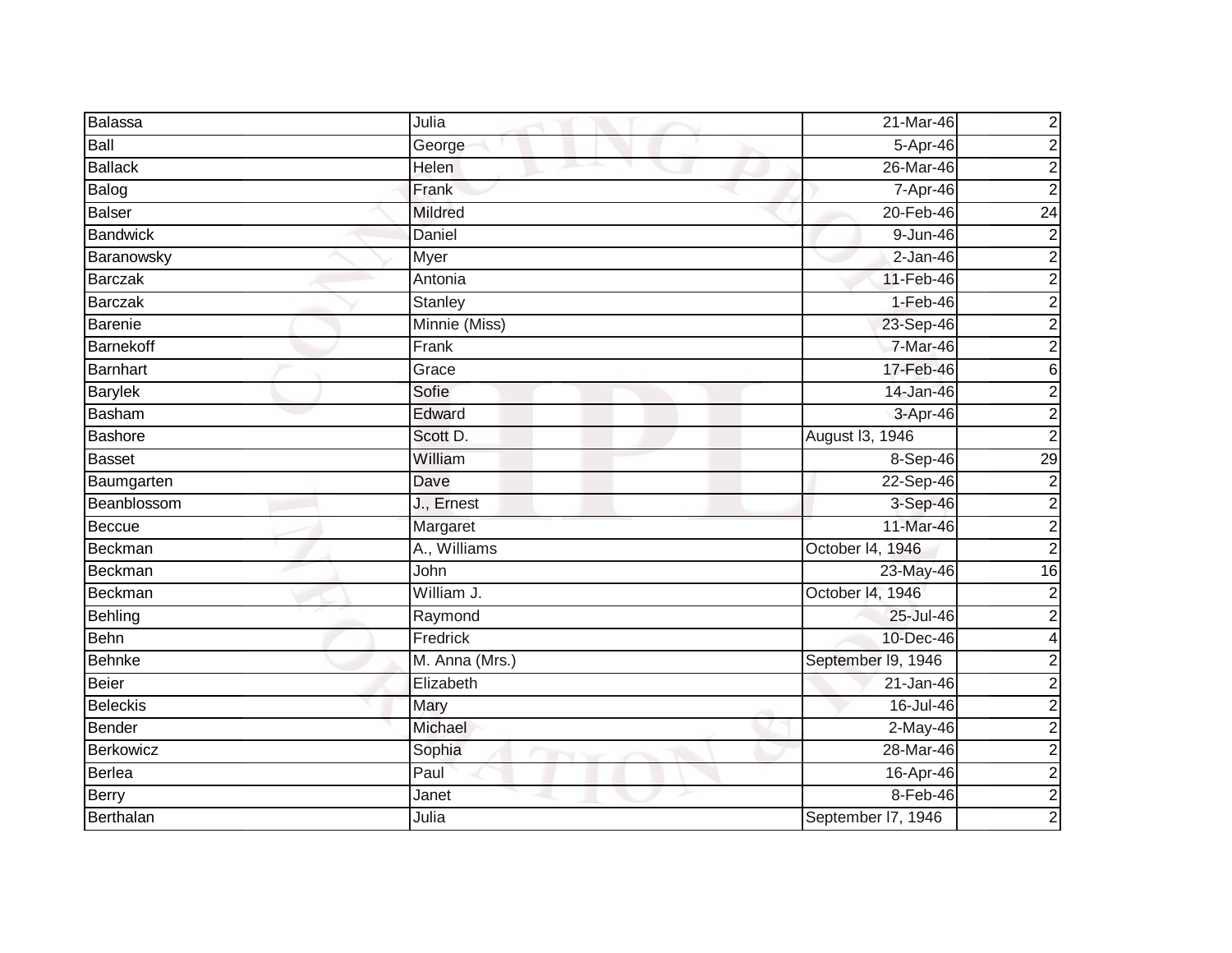| <b>Best</b>     | Ernest           | 14-Jan-46         | $\overline{\mathbf{c}}$ |
|-----------------|------------------|-------------------|-------------------------|
| Bielefeld       | Walter           | $1-Feb-46$        |                         |
| <b>Birchall</b> | Herbert          | 31-Jul-46         | 2                       |
| Bissa           | Anna             | 13-Feb-46         | $\bf 8$                 |
| <b>Bittner</b>  | Jess             | 18-Mar-46         | $\overline{c}$          |
| <b>Bittner</b>  | Winifred         | $2-May-46$        | $\overline{c}$          |
| <b>Bixter</b>   | Anna             | November I0, 1946 | $\overline{a}$          |
| <b>Black</b>    | E <sub>mma</sub> | November I7, 1946 | $\overline{a}$          |
| <b>Blackly</b>  | Frances          | October 2l, 1946  | $\overline{c}$          |
| <b>Blais</b>    | Richard          | 18-Feb-46         | $\overline{c}$          |
| Blakeman        | Firman           | 5-Jul-46          | $\overline{c}$          |
| <b>Bleck</b>    | Sophia           | 15-Mar-46         | $\overline{c}$          |
| <b>Bleidel</b>  | Frank            | 12-Jun-46         | $\overline{c}$          |
| <b>Blue</b>     | Michael          | 4-Mar-46          | $\overline{a}$          |
| <b>Bobola</b>   | A., Thomas       | 20-Oct-46         | $\overline{c}$          |
| <b>Bocek</b>    | Walter           | 1-Mar-46          | $\overline{c}$          |
| Bodnar          | <b>Barbara</b>   | 28-Mar-46         | $\overline{2}$          |
| Bodnar          | John             | 18-Jul-46         | $\overline{\mathbf{c}}$ |
| <b>Bodo</b>     | Caroline         | 12-Mar-46         | $\overline{2}$          |
| <b>Boerst</b>   | Carl, Henry      | October I, 1946   | $\overline{2}$          |
| Bona            | A. Casimir (Dr.) | 20-Sep-46         | 25                      |
| Bonczkowski     | John             | 8-Dec-46          | 4                       |
| Bonczyk         | John             | 7-May-46          | $\overline{2}$          |
| Bonfiglio       | Frank            | 22-Apr-46         | $\overline{c}$          |
| <b>Bonner</b>   | Florence         | $6 - Jun-46$      | $\overline{7}$          |
| Bontya          | Louis            | 15-Mar-46         | $\overline{a}$          |
| Bopp            | John             | 29-Apr-46         | $\overline{c}$          |
| <b>Borchert</b> | Mary             | 15-Apr-46         | $\overline{c}$          |
| <b>Borem</b>    | John, S.         | September I, 1946 | $\overline{a}$          |
| Borowski        | Katherine        | 1-May-46          | $\overline{\mathbf{c}}$ |
| Borowski        | Mary             | $13 - Jun-46$     | $\overline{2}$          |
| <b>Borsits</b>  | Joseph           | 23-Feb-46         | 4                       |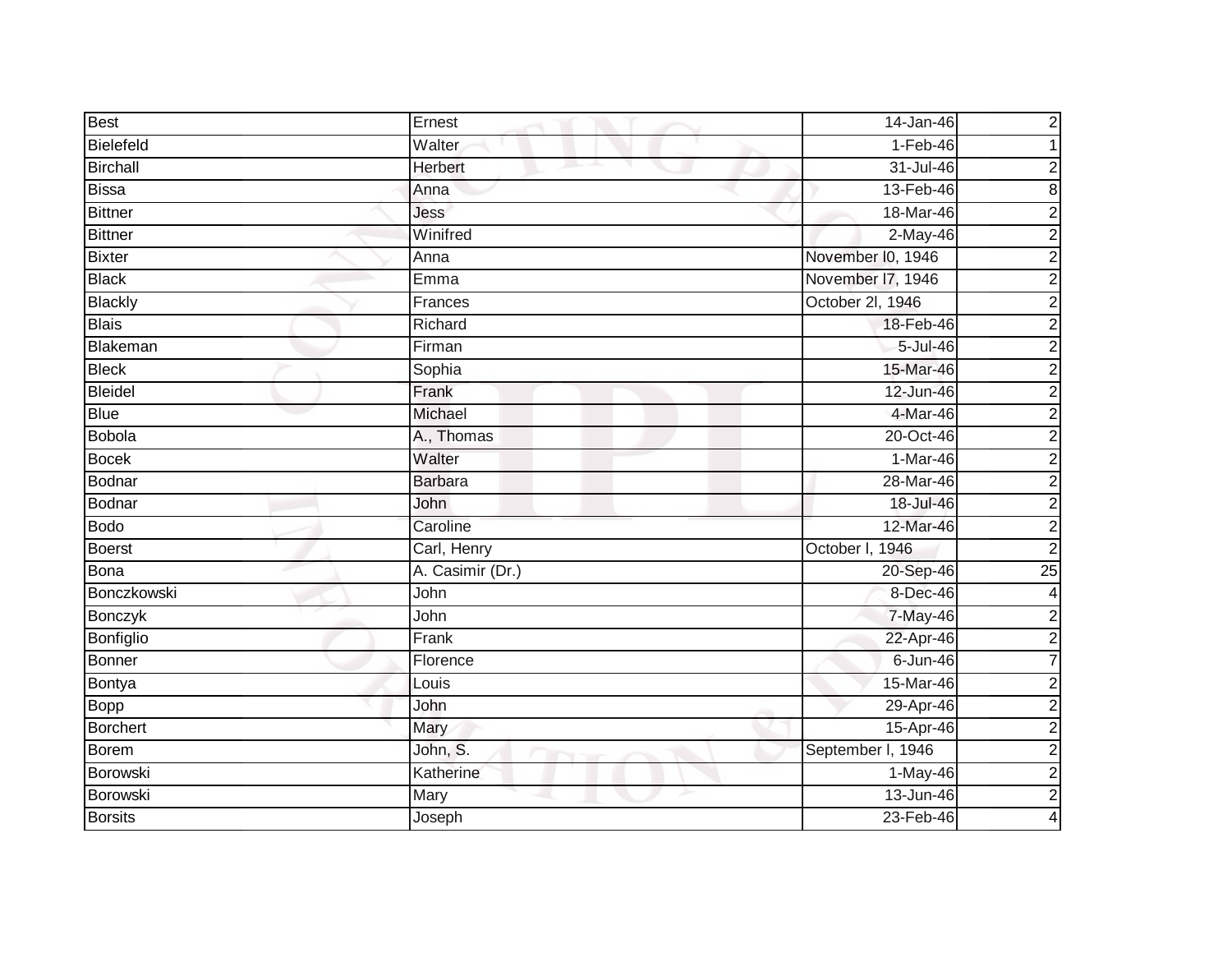| Borszez            | Catherine (Mrs.) | 22-Dec-46              | 2                       |
|--------------------|------------------|------------------------|-------------------------|
| Bosanac            | Steven           | August I, 1946         | $\overline{\mathbf{c}}$ |
| Bosard             | Katherine<br>m.  | 13-May-46              | 2                       |
| Bostian            | William          | 11-Feb-46              | $\overline{c}$          |
| <b>Bosz</b>        | Elizabeth        | 3-May-46               | $\overline{\mathbf{c}}$ |
| Bouras             | Gust             | 9-Dec-46               | 2                       |
| <b>Bourrell</b>    | Harold           | 5-Jun-46               | $\overline{c}$          |
| Bowman             | Calvin           | 7-Jan-46               | $\overline{\mathbf{c}}$ |
| Bowman             | W., Harold       | 4-Oct-46               | $\overline{c}$          |
| Boze               | Peter            | 3-Dec-46               | $\mathbf 2$             |
| <b>Bozek</b>       | John             | 27-Feb-46              | 4                       |
| <b>Bozky</b>       | Stanley          | 8-Jan-46               | $\overline{c}$          |
| <b>Bradley</b>     | Joseph           | 23-Apr-46              | $\overline{2}$          |
| <b>Bradu</b>       | <b>Nicholas</b>  | September I6, 1946     | $\overline{c}$          |
| Bramburg           | John             | November 13, 1946      | 2                       |
| <b>Branson</b>     | Clara            | 10-Jun-46              | 10                      |
| Branstetter        | M., James        | 29-Oct-46              | $\mathbf 2$             |
| <b>Brasket</b>     | Wesley           | 31-Mar-46              | 8                       |
| <b>Breclaw</b>     | Veronica         | <b>January 11,1946</b> | $\overline{c}$          |
| Brentlinger        | Hubert, V.       | November 14, 1946      | $\overline{c}$          |
| <b>Brentlinger</b> | John W.          | 26-Dec-46              | 8                       |
| <b>Brewer</b>      | Robert           | 14-May-46              | $\mathbf 2$             |
| <b>Brockway</b>    | Melvin           | 12-Jun-46              | $\overline{c}$          |
| Brogan             | Katherine        | 31-Jul-46              | $\overline{c}$          |
| <b>Brooks</b>      | August           | 21-Jan-46              | $\overline{c}$          |
| <b>Brooks</b>      | Paul             | September II, 1946     | $\overline{2}$          |
| <b>Brooks</b>      | Thomas           | 4-Apr-46               | $\overline{c}$          |
| <b>Broomas</b>     | James            | 10-Jun-46              | $\overline{2}$          |
| <b>Brostrum</b>    | Katherine        | November 2l, 1946      | $\overline{2}$          |
| <b>Broton</b>      | Joan             | 18-Feb-46              | $\overline{\mathbf{c}}$ |
| <b>Brown</b>       | John             | November II, 1946      | $\overline{2}$          |
| <b>Brown</b>       | Leopold          | $1-May-46$             | 2                       |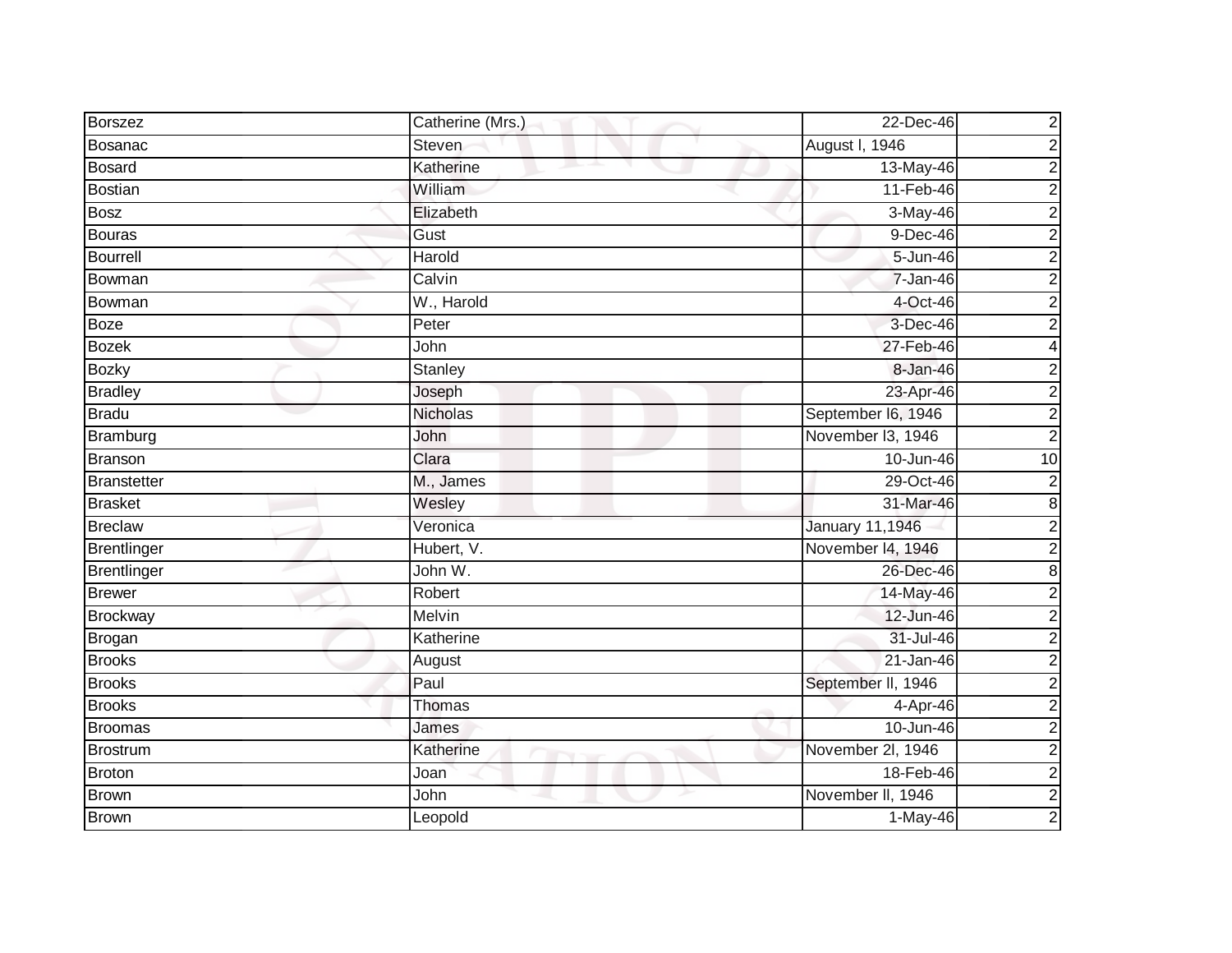| <b>Brown</b>       | Mary                  | 21-Apr-46         | $\overline{c}$  |
|--------------------|-----------------------|-------------------|-----------------|
| <b>Brune</b>       | William               | 3-Mar-46          | $\overline{c}$  |
| <b>Brydon</b>      | Ann<br>m.             | 31-Jan-46         | 3               |
| <b>Bubala</b>      | Helen                 | 1-Apr-46          | 14              |
| <b>Buck</b>        | John                  | $2-Jan-46$        | 2               |
| <b>Budge</b>       | <b>Bessie</b>         | 3-Sep-46          | $\overline{c}$  |
| <b>Burd</b>        | Robert                | 29-Apr-46         | $\overline{c}$  |
| <b>Buszkiewicz</b> | $\overline{V}$ incent | 27-May-46         | $\overline{c}$  |
| <b>Butrim</b>      | Sophie                | 24-Mar-46         | $\overline{c}$  |
| Calderone          | Salvatore             | November I3, 1946 | $\overline{2}$  |
| Camp               | John                  | 26-Feb-46         | $\overline{c}$  |
| Campbell           | Newton                | 29-Apr-46         | $\overline{10}$ |
| Cananiar           | Beatrice, N.          | 4-Aug-46          | $\overline{c}$  |
| Cannells           | Helen                 | 28-Feb-46         | 6               |
| Carlson            | Carl                  | 21-Mar-46         | $\overline{c}$  |
| Carlson            | Carl                  | 23-Feb-46         | 4               |
| Carlson            | Edith                 | 8-Sep-46          | $\overline{12}$ |
| Carpenter          | Alice                 | 17-Jun-46         | $\overline{c}$  |
| Carson             | Ernest                | 4-Jun-46          | $\overline{c}$  |
| Carter             | Addie                 | 30-Jul-46         | 4               |
| Carter             | William               | 12-Feb-46         | 2               |
| Cash               | Anna Leeora           | 2-May-46          | $\overline{c}$  |
| Catana             | <b>Mike</b>           | 22-Jan-46         | $\overline{2}$  |
| Catey              | Fannie, S.            | 8-Aug-46          | $\overline{c}$  |
| Catlin             | William               | 6-Mar-46          | $\overline{c}$  |
| Catterton          | Nathan                | 5-Feb-46          | $\overline{c}$  |
| Caulkins           | Richard               | 17-Feb-46         | 6               |
| Cavanaugh          | Frances               | $2$ -Jan-46       | $\overline{c}$  |
| Caviness           | E., Harley            | 29-Oct-46         | $\overline{a}$  |
| Cerajewski         | Frances               | $29 -$ Jul-46     | $\overline{c}$  |
| Cevcik             | Martin                | 17-Jun-46         |                 |
| Chaffee            | Evelyn (Mabel)        | 8-Sep-46          | $\overline{12}$ |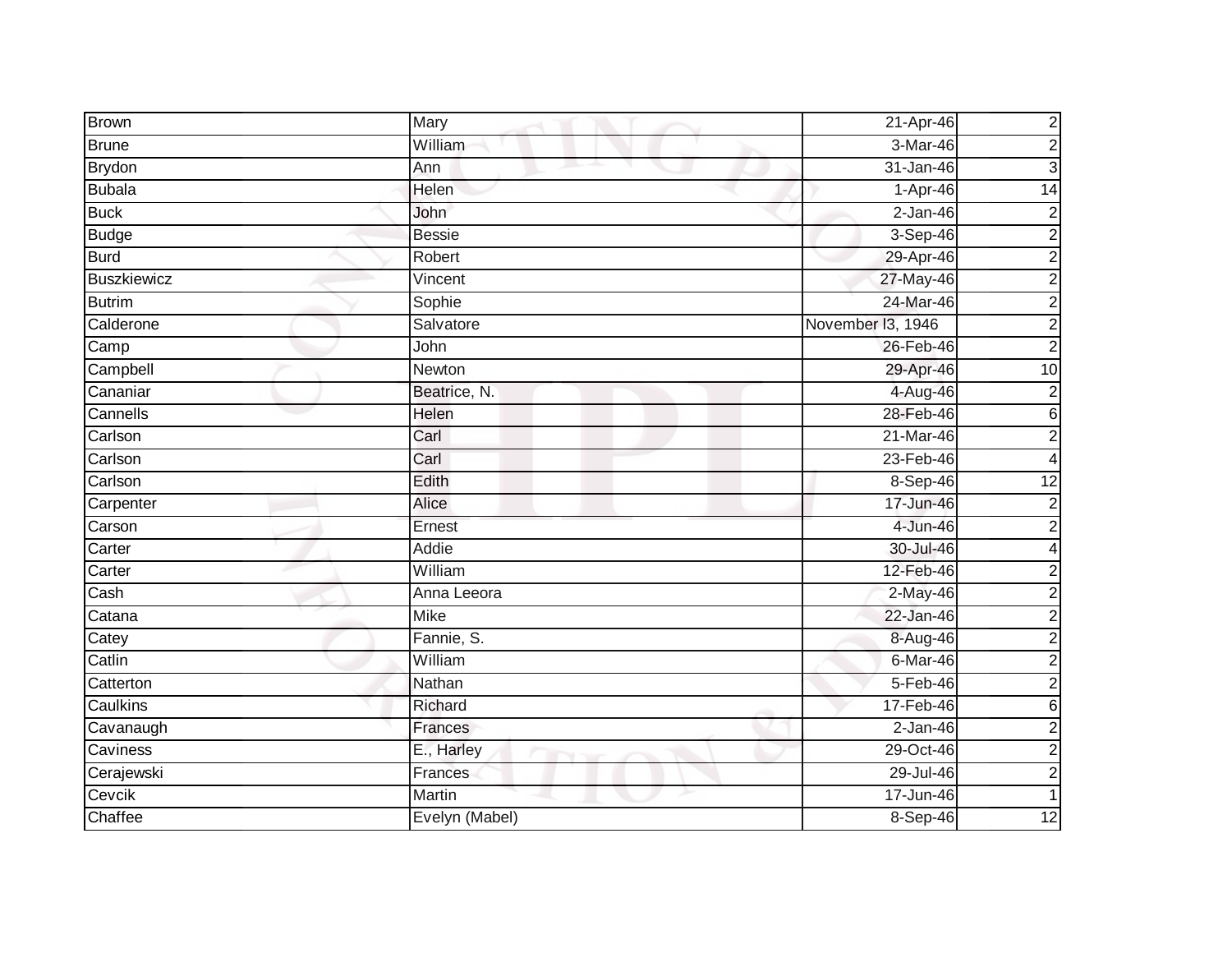| Chambers       | Judith                         | 3-Jun-46          | 4                       |
|----------------|--------------------------------|-------------------|-------------------------|
| Chapman        | L. Howard                      | 26-Sep-46         | $\overline{c}$          |
| Chayken        | Ben                            | 15-Apr-46         | $\overline{2}$          |
| Chayken        | Nathan                         | 11-Feb-46         | $\overline{c}$          |
| Chevrie        | Elizabeth                      | 17-Mar-46         | $\overline{2}$          |
| Chick          | John, Charles                  | 30-Sep-46         | $\overline{c}$          |
| Chintis        | Maria                          | $4-Feb-46$        | 3                       |
| Chmielek       | Peter                          | 7-Oct-46          | $\overline{c}$          |
| Chrisulaky     | John                           | 4-Aug-46          | $\overline{c}$          |
| Chrustowski    | Joseph                         | 4-Aug-46          | $\overline{2}$          |
| Cigler         | <b>Treasa</b>                  | 26-Aug-46         | $\overline{c}$          |
| Ciszek         | Peter                          | 10-Apr-46         | $\overline{c}$          |
| Clapper        | George (Mrs.)                  | 20-Sep-46         | 25                      |
| Clark          | Jesse                          | 11-Mar-46         | $\overline{c}$          |
| <b>Clark</b>   | Walter                         | $24$ -Jan-46      | 4                       |
| Clarke         | Arthur H.                      | 12-Aug-46         | $\overline{c}$          |
| Clarke         | Mary E.                        | 10-May-46         | $\overline{2}$          |
| Clavson        | Signe                          | 28-Feb-46         | $6\phantom{1}$          |
| Cleaver        | Maurice, D.                    | November 2l, 1946 | $\overline{c}$          |
| Clesi          | Elizabeth                      | 28-Jul-46         | $\overline{2}$          |
| Clonta         | <b>Nick</b>                    | November I2, 1946 | $\overline{c}$          |
| <b>Collins</b> | John                           | August I, 1946    | 2                       |
| Comanse        | Peggy                          | 26-Jul-46         |                         |
| Conder         | Richard                        | 3-Jul-46          |                         |
| Connich        | <b>Nick</b>                    | 26-Mar-46         | 2                       |
| Connor         | Frank                          | 19-Mar-46         | $\overline{c}$          |
| Coons          | Luella, D.                     | 4-Dec-46          | $\overline{a}$          |
| Cormack        | Alice                          | September I, 1946 | $\bf 8$                 |
| Cornwell       | Kathleen<br><b>START START</b> | 19-Mar-46         | $\overline{c}$          |
| Cosgrove       | Mary                           | 18-Feb-46         | $\overline{c}$          |
| Cramer         | Julia                          | 24-May-46         | $\overline{\mathbf{c}}$ |
| Crary          | Frank                          | 14-Jun-46         | $\overline{2}$          |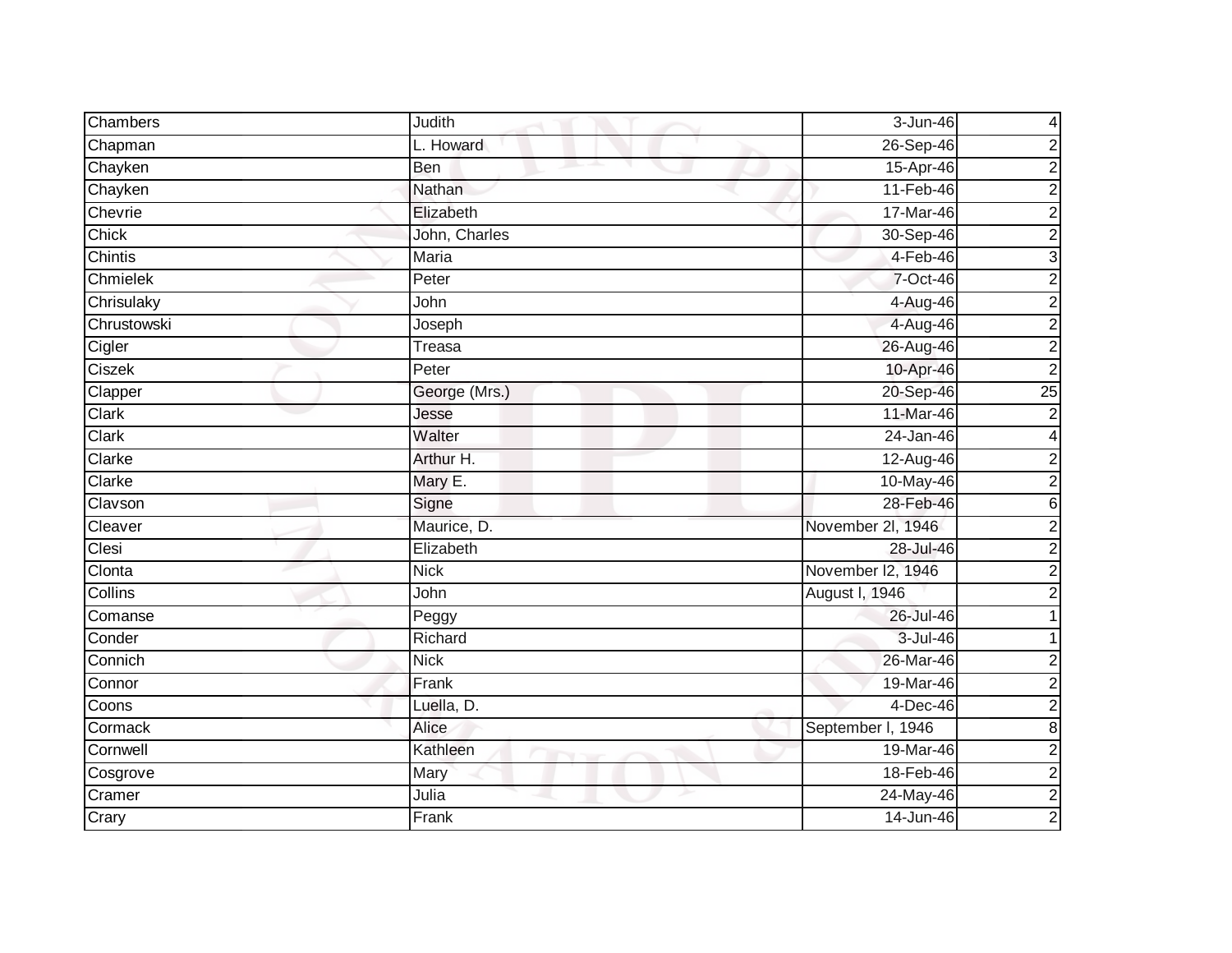| Crucean         | Sam              | 2-Jul-46           | $\overline{c}$  |
|-----------------|------------------|--------------------|-----------------|
| Cummins         | E., Ora          | 20-Oct-46          | $\overline{a}$  |
| Cunningham      | Michael<br>m.    | 1-Apr-46           | 14              |
| Curtis          | Edward, J.       | $2$ -Dec-46        | $\overline{c}$  |
| Cusick          | John             | 17-May-46          | $\overline{2}$  |
| Cvitanovich     | John             | 12-Jun-46          | $\overline{c}$  |
| Cwik            | Albert           | 15-Apr-46          | $\overline{c}$  |
| Czaplicki       | Tedfil           | 3-Apr-46           | $\overline{c}$  |
| Czarnecki       | Frank            | 21-Jan-46          | $\overline{c}$  |
| Czuba           | P. Alfreda       | September I3, 1946 | $\overline{2}$  |
| D'Angelo        | Joseph           | 4-Oct-46           | $\overline{c}$  |
| Dalton          | Ellen            | 5-Mar-46           | $\overline{c}$  |
| Danciu          | John             | 26-May-46          | $\overline{14}$ |
| <b>Dannells</b> | <b>Terry Lee</b> | 11-Feb-46          | $\overline{c}$  |
| Darling         | Howard, B.       | $9-Dec-46$         | $\overline{c}$  |
| Darmofalski     | Augusta (Mrs.)   | 9-Dec-46           | $\overline{2}$  |
| Darnell         | Harold           | $14$ -Jul-46       | 2               |
| Darragh         | <b>Bruce</b>     | 17-Jun-46          |                 |
| Darrow          | Robert           | 15-Apr-46          | 12              |
| Daum            | E., Carrie       | October I6, 1946   | 4               |
| Davis           | Evert            | 6-Mar-46           | $\overline{c}$  |
| <b>Davis</b>    | James            | 22-Jan-46          | 10              |
| Davis           | William          | 14-Jun-46          | $\overline{c}$  |
| Day             | <b>Hiram</b>     | December I6, 1946  | $\overline{c}$  |
| Deateale,       | Mary             | 26-Feb-46          | $\overline{2}$  |
| <b>DeBold</b>   | Frank            | 18-Jan-46          | $\overline{18}$ |
| Dell            | Homer            | 9-Aug-46           | $\overline{c}$  |
| Demkovich       | George           | 28-Jan-46          | $\overline{2}$  |
| Demos           | Harry            | $20-May-46$        | $\overline{a}$  |
| Dempsey         | Jane             | $23 - Jan-46$      | $\overline{c}$  |
| <b>DeWitt</b>   | Omar             | $6 - Jan-46$       | $\overline{c}$  |
| dHarms          | John, W.         | November 2I, 1946  | $\overline{2}$  |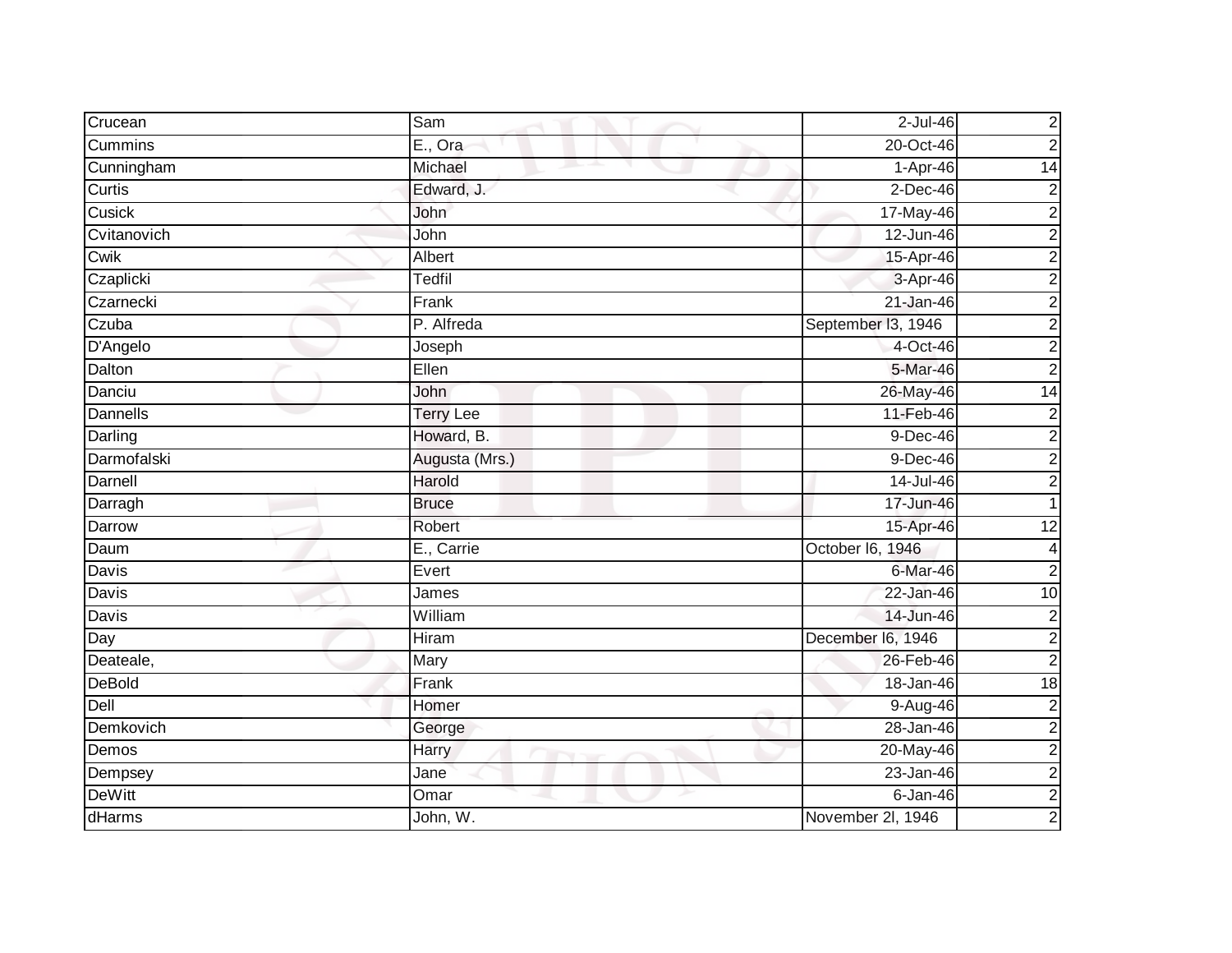| <b>Dibbles</b>    | Wilson           | 21-Jan-46          | $\boldsymbol{2}$        |
|-------------------|------------------|--------------------|-------------------------|
| Dickson           | B., Viola (Mrs.) | 29-Oct-46          | $\overline{\mathbf{c}}$ |
| <b>Dickson</b>    | Mae              | 18-Mar-46          | 2                       |
| <b>Dickus</b>     | Anna (Mrs.)      | September I7, 1946 | $\mathbf 2$             |
| <b>Dierks</b>     | Henry            | $4-Feb-46$         | 3                       |
| Dillon            | Cecil            | 26-Jun-46          |                         |
| Dinga             | John             | 3-Jun-46           | 4                       |
| <b>Disbrow</b>    | Mabel            | 14-Jan-46          | 2                       |
| <b>Dittrich</b>   | Rosina           | 29-Jan-46          | 2                       |
| Dixon             | Alice, E. (Mrs.) | $2$ -Dec-46        | 2                       |
| Dixon             | Aloysius D.      | 23-Dec-46          | 2                       |
| Dobrinich         | John             | September I6, 1946 | 2                       |
| Dobrzynski        | Thomas           | 30-Dec-46          | $\boldsymbol{2}$        |
| Dockery           | John             | November 15, 1946  | $\overline{\mathbf{c}}$ |
| Doehring          | Alberta          | 9-Jul-46           | $\overline{\mathbf{c}}$ |
| Dombrowski        | Martha           | 20-Oct-46          | $\overline{c}$          |
| Donahue           | Richard          | 8-Mar-46           | $\overline{2}$          |
| Dopson            | <b>Charles</b>   | 25-Apr-46          | $\overline{\mathbf{c}}$ |
| Dorov             | John             | 25-Mar-46          | $\overline{12}$         |
| Dowgun            | William          | December 3l, 1946  | $\overline{2}$          |
| Drabenstot        | Homer            | $6$ -Jun-46        | 7                       |
| Dragozet          | Gabriel          | 20-Feb-46          | $\overline{24}$         |
| Dremstadt         | Walter           | 19-May-46          | $\overline{2}$          |
| Drewanz           | Pauline          | 7-Jan-46           | 10                      |
| Drozdzinski       | Frances          | 8-Mar-46           | $\boldsymbol{2}$        |
| Drozymski         | William          | $9 - Jan-46$       | $\overline{\mathbf{c}}$ |
| Drugatz           | <b>Barbara</b>   | 9-Jun-46           | $\overline{c}$          |
| Duda              | Jean             | 20-Nov-46          | $\overline{2}$          |
| Dudas             | Anna (Mrs.)      | 22-Nov-46          | 4                       |
| <b>Dudkiewicz</b> | Anthony          | 24-May-46          | $\overline{\mathbf{c}}$ |
| <b>Dudzik</b>     | Rose (Mrs.)      | September II, 1946 | $\overline{2}$          |
| Dufrain           | J.M.             | December II, 1946  | $\overline{c}$          |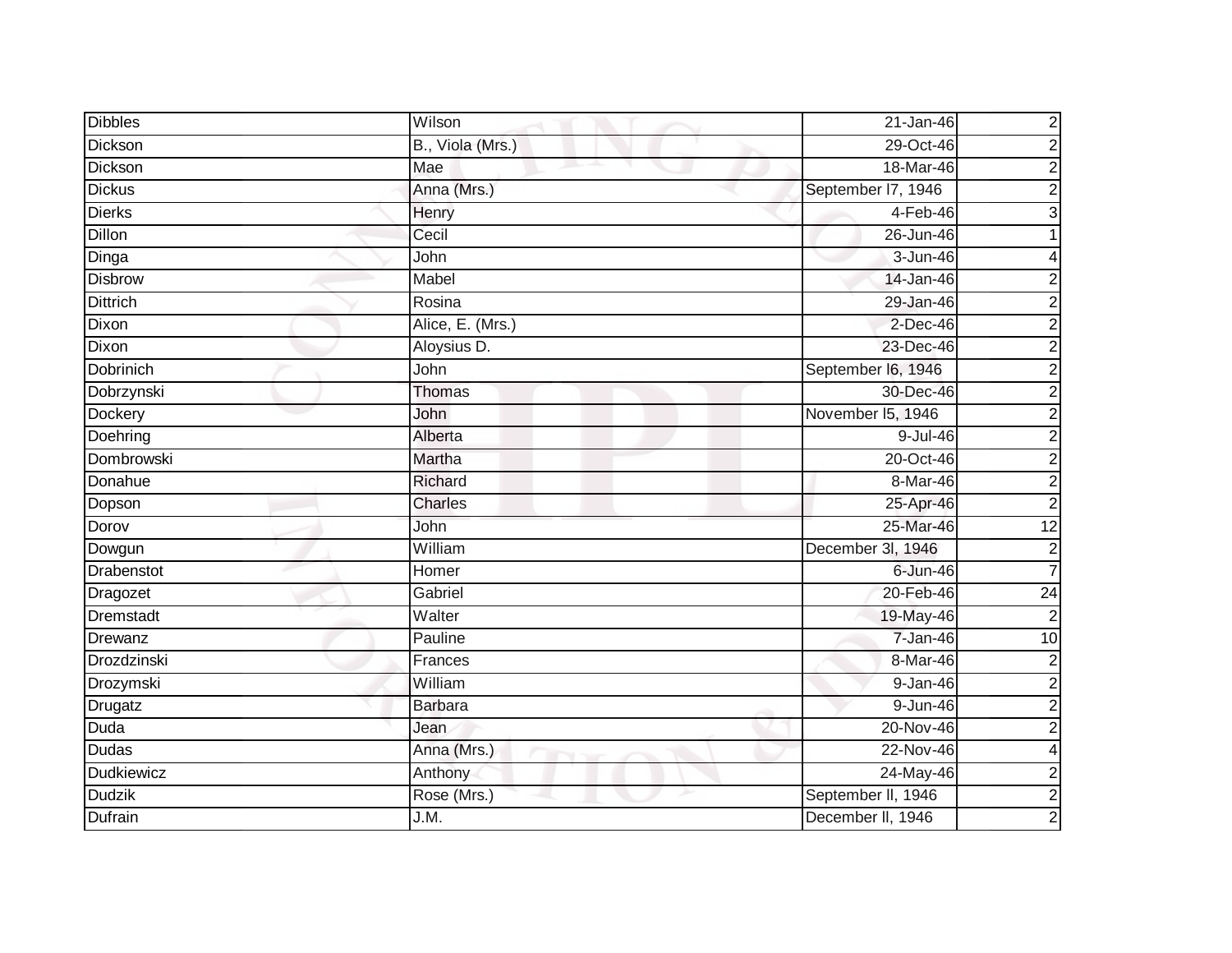| Dumbkowski        | John            | $1-Jul-46$         | $\overline{\mathbf{c}}$ |
|-------------------|-----------------|--------------------|-------------------------|
| Dunatov           | Mary            | 18-Mar-46          | $\overline{c}$          |
| Duncan            | James           | 9-Jan-46           | $\overline{c}$          |
| Dunfee            | Lucille         | 13-Jun-46          | 16                      |
| Dunsing           | John            | $22$ -Feb-46       | 18                      |
| Dupre             | Louis           | 8-Sep-46           | 12                      |
| Durgo             | Theresa         | 10-Jan-46          | $\overline{2}$          |
| Duszynski         | Mary            | 20-Feb-46          | $\overline{c}$          |
| <b>Dutkiewicz</b> | Joseph          | 2-Jan-46           | $\overline{c}$          |
| <b>Dvorscak</b>   | Joyce           | 24-May-46          | $\overline{2}$          |
| Dvorscak          | Veronica        | 4-Mar-46           | $\overline{a}$          |
| Dwardy            | John            | September I2, 1946 | $\overline{c}$          |
| Dwojny            | Michael         | 11-Feb-46          | $\overline{2}$          |
| Dye               | <b>Alice</b>    | 9-Jan-46           | $\overline{2}$          |
| Eberle            | George          | 15-Feb-46          | 20                      |
| Eberly            | Henry, Randolph | 3-Sep-46           | $\overline{c}$          |
| Ebert             | Emma            | September I7, 1946 | $\overline{c}$          |
| Ebler             | Josephine       | 26-Aug-46          | $\overline{c}$          |
| Echterling        | Mathilda        | 11-Jan-46          | $\overline{2}$          |
| Edlridge          | Jeremiah H.     | December 18, 1946  | 4                       |
| Ehret             | Albert          | 16-May-46          | 6                       |
| Eichman           | Mary            | $6 - Jan-46$       | $\overline{c}$          |
| Eidson            | Ethel           | 8-Jul-46           | $\overline{c}$          |
| Ekstrom           | John            | 7-Feb-46           | $\overline{c}$          |
| Eldridge          | Jeremiah, H.    | December 18, 1946  | 4                       |
| Elias             | Moor            | 10-Jun-46          | $\overline{10}$         |
| Elinkowski        | Urszula         | $4-Feb-46$         | 3                       |
| Eliot             | Welly           | 30-Jan-46          | $\overline{c}$          |
| Elkovich          | Sophia          | $3-Feb-46$         | $\overline{a}$          |
| Ellison           | Everette        | 5-May-46           | $\overline{c}$          |
| Elmam             | Cornelia        | 15-Mar-46          | $\overline{2}$          |
| Emde              | Lester S.       | 9-Aug-46           | $\overline{2}$          |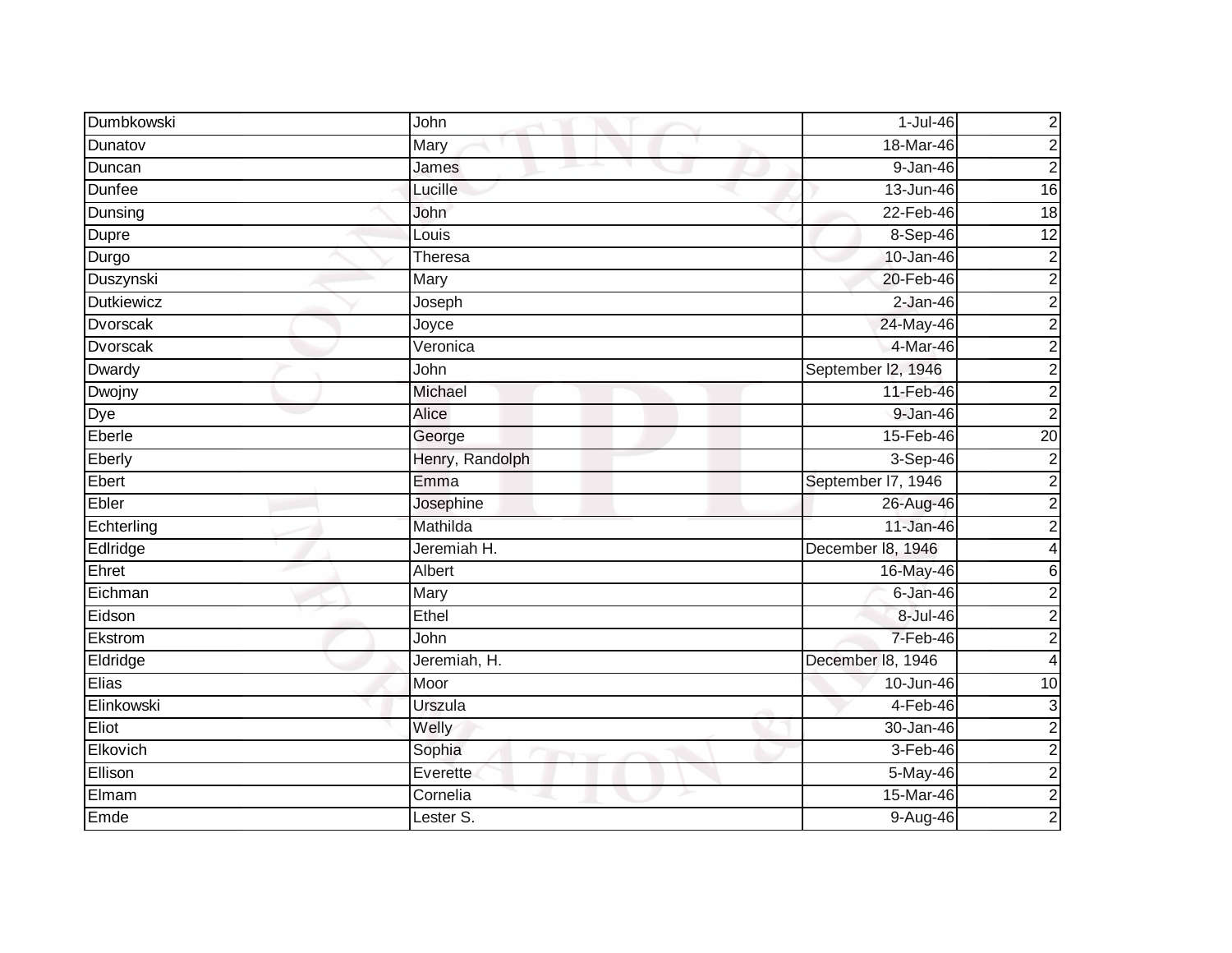| Engelman     | George           | 7-Aug-46          | $\overline{\mathbf{c}}$ |
|--------------|------------------|-------------------|-------------------------|
| England      | Oscar            | December 18, 1946 | $\overline{c}$          |
| England      | Oscar            | December 18, 1946 | 4                       |
| Enright      | Patrick, J.      | August I, 1946    | 2                       |
| Erickson     | Frank            | 26-Sep-46         | $\overline{2}$          |
| Erwin        | Clara            | 20-Mar-46         | $\overline{\mathbf{c}}$ |
| Eschenbach   | Martha           | 26-Nov-46         | $\overline{2}$          |
| Eskoff       | Joseph           | 7-Jul-46          | $\overline{2}$          |
| Esser        | Andrew           | 24-Oct-46         | $\overline{2}$          |
| Evanatz      | Helen            | 3-Mar-46          | $\overline{2}$          |
| Evans        | John             | 17-Mar-46         | $\overline{c}$          |
| Ewiglenben   | Tillie (Mrs.)    | 25-Nov-46         | $\overline{c}$          |
| Exton-Potter | Margaret         | 18-Jan-46         | $\overline{2}$          |
| Fabo         | Kathleen         | 9-Dec-46          | $\overline{c}$          |
| Fagen        | Louise           | $11$ -Jun-46      | $\overline{c}$          |
| Fairman      | C., Ralph        | 4-Sep-46          | $\mathbf 2$             |
| Farcus       | John F.          | 20-Dec-46         | $\overline{14}$         |
| Farnham      | <b>Allie</b>     | 29-Jul-46         | $\overline{\mathbf{c}}$ |
| Farrel       | George, C.       | November I5, 1946 | $\overline{2}$          |
| Fauser       | Henrietta        | 11-Jun-46         | $\overline{2}$          |
| Feishbutter  | Helena           | 4-Jan-46          | $\frac{1}{8}$           |
| Felkner      | Lillian          | 8-Apr-46          | $\boldsymbol{2}$        |
| Fennema      | Fred             | October 14, 1946  | $\overline{2}$          |
| Fialkowski   | Michael          | 11-Jan-46         | $\frac{1}{8}$           |
| Ficht        | H., Edward       | October I7, 1946  | $\boldsymbol{2}$        |
| Field        | A., Robert (Jr.) | November I, 1946  | $\overline{c}$          |
| Fields       | Oscar A.         | 22-Nov-46         | 4                       |
| Figle        | Magdalen         | 16-Apr-46         | $\overline{\mathbf{c}}$ |
| Findling     | Robert           | $11$ -Jul-46      | $\overline{2}$          |
| Fiori        | <b>Nellie</b>    | 30-Jul-46         | 4                       |
| Firszt       | Andrew           | 26-May-46         | 14                      |
| Fishman      | <b>Morris</b>    | 5-May-46          | $\overline{\mathbf{c}}$ |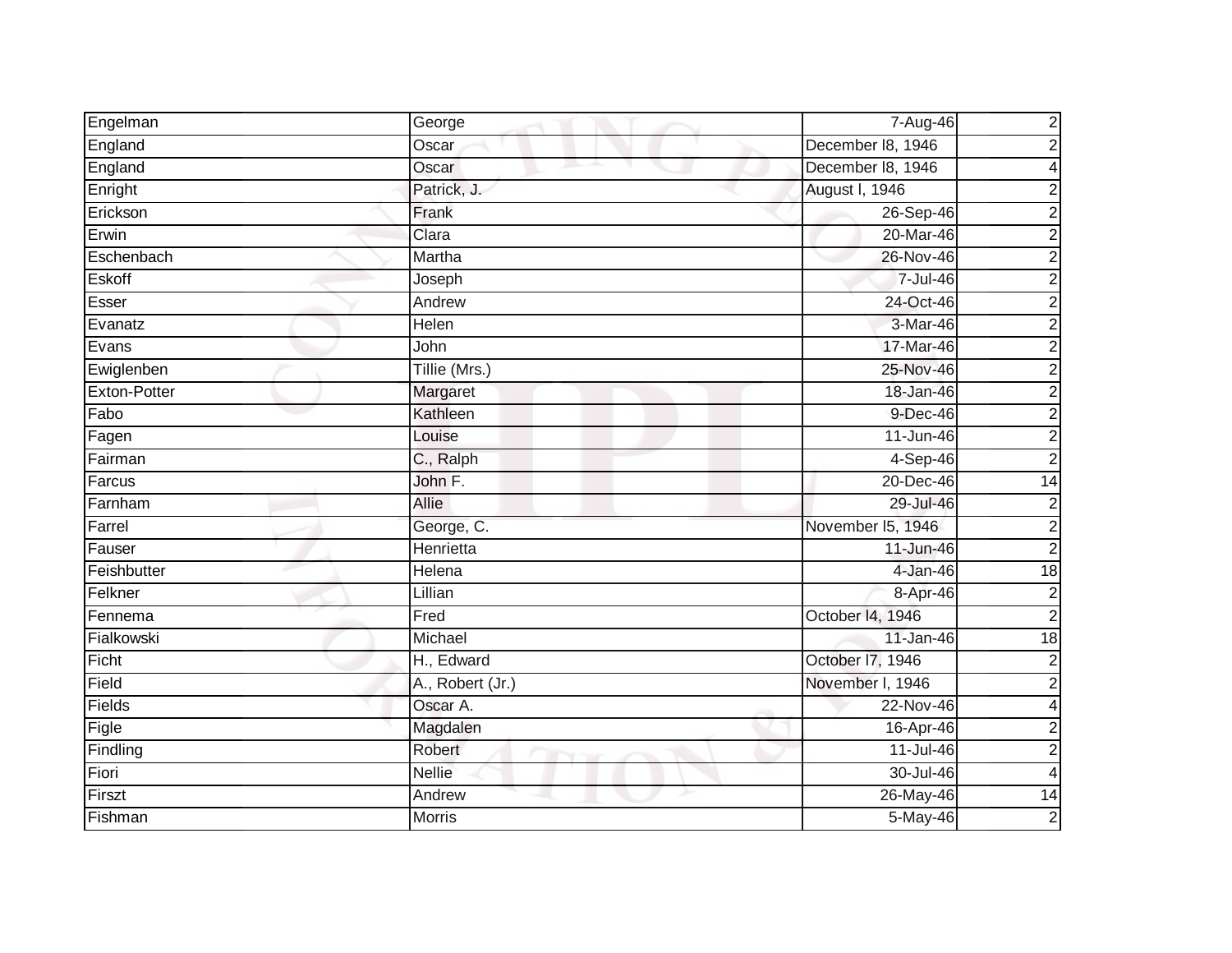| Fleming           | Elizabeth      | 10-Jun-46         | 10               |
|-------------------|----------------|-------------------|------------------|
| Fleseri           | Steven         | 27-Jun-46         | $\overline{c}$   |
| Fodor             | Louis          | October 2l, 1946  | $\overline{c}$   |
| Follrad           | Carrie         | $1-Jul-46$        | $\overline{c}$   |
| Foraker           | Dorothy (Mrs.) | 5-Aug-46          | $\overline{c}$   |
| Ford              | Arthur F.      | 27-Dec-46         | 2                |
| Forman            | Robert         | 3-Jul-46          |                  |
| Foster            | Err            | 25-Jan-46         |                  |
| Fowler            | Frank          | 14-Feb-46         |                  |
| Fowler            | M., Dan        | October 13, 1946  | $\overline{a}$   |
| $\overline{F}$ ox | <b>Bert</b>    | August I, 1946    | $\overline{c}$   |
| Fox               | John           | 20-Mar-46         | $\overline{c}$   |
| Franciski         | Jacquiline     | 26-May-46         | $\overline{14}$  |
| Franek            | Anna           | December 3l, 1946 | $\overline{c}$   |
| Fredericks        | William        | 12-Jul-46         | $\overline{c}$   |
| Friend            | Leonard        | 15-Jan-46         | $\overline{2}$   |
| Friesman          | <b>Effie</b>   | 27-Dec-46         | $\overline{2}$   |
| Frisinger         | H. John        | 20-Sep-46         | 25               |
| Frisinger         | John           | September 22,     | $\overline{27}$  |
| Fritz             | F., Leonard    | November I, 1946  | $\overline{2}$   |
| Fronczak          | Jacob          | 6-Sep-46          | $\overline{c}$   |
| Fruchtl           | Mathilda       | 22-Mar-46         | $\overline{2}$   |
| Frysztak          | Catherine      | 26-Aug-46         | $\overline{c}$   |
| Fuller            | John W.        | 24-Mar-46         | $\overline{c}$   |
| Fulmer            | Rose (Mrs.)    | $26$ -Dec-46      | $\bf 8$          |
| Gallagher         | Josephine      | $24$ -Jan-46      | 4                |
| Gallas            | Joseph         | $23-Apr-46$       | $\boldsymbol{9}$ |
| Gard              | William        | 1-Apr-46          | $\overline{14}$  |
| Garner            | <b>Hubert</b>  | 6-May-46          | $\bf 8$          |
| Garrad            | Marinda        | 7-Jan-46          | $\overline{c}$   |
| Garzon            | Catherine      | $2-Jan-46$        | $\overline{2}$   |
| Geib              | <b>Mathias</b> | October I5, 1946  | $\overline{a}$   |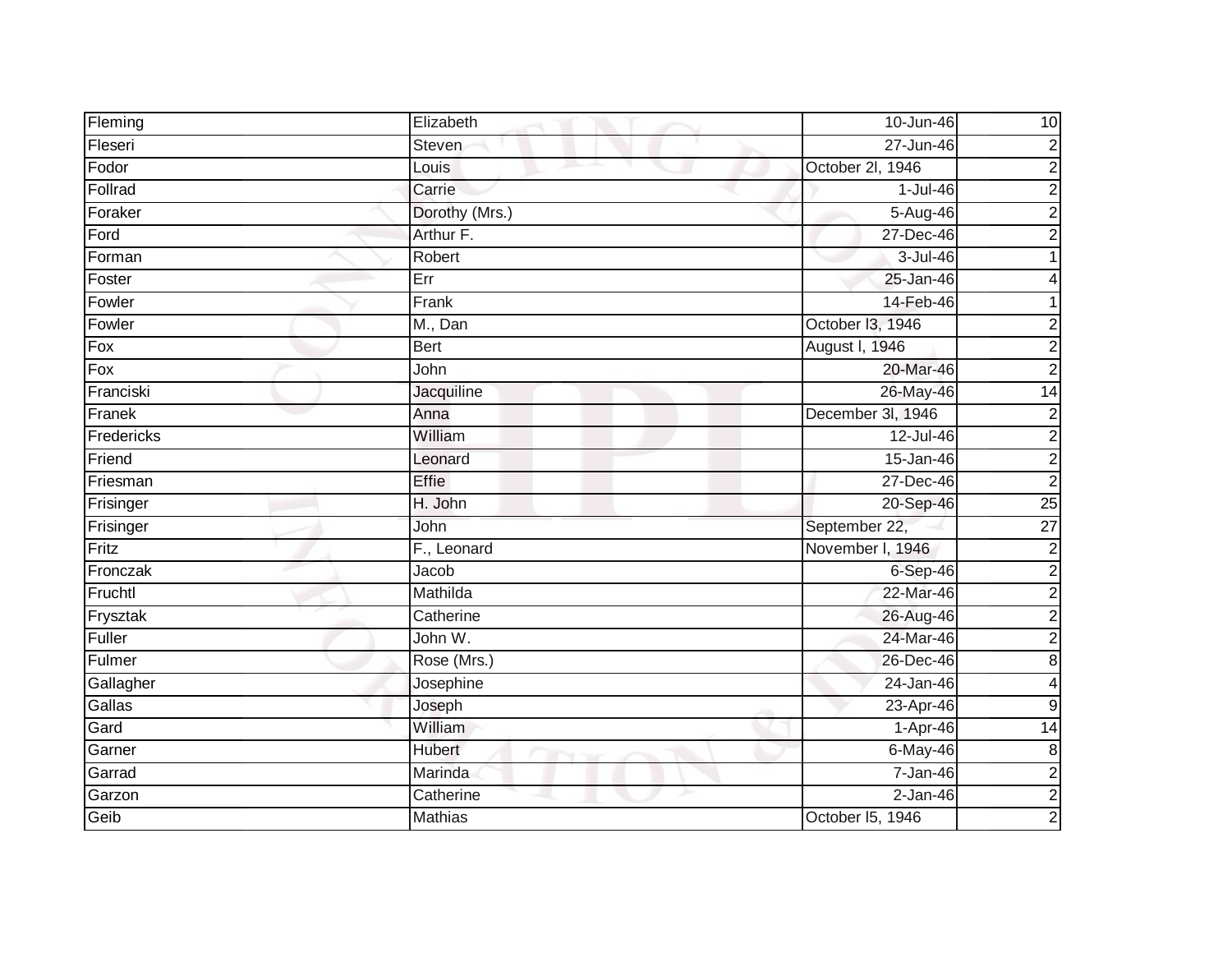| Geiser     | Smma (Mrs.)    | 9-Sep-46          | $\overline{c}$          |
|------------|----------------|-------------------|-------------------------|
| Gelon      | John           | 1-Apr-46          | 12                      |
| Genevesi   | Sante          | 22-Feb-46         | $\overline{2}$          |
| George     | Donald         | 7-Apr-46          | $\overline{c}$          |
| Gerbing    | Albert         | 22-Nov-46         | $\overline{\mathbf{4}}$ |
| Gerold     | Peter (Mrs.)   | 7-Jun-46          | 2                       |
| Gerrard    | Erastus        | 27-Oct-46         | $\overline{c}$          |
| Gething    | Thomas         | 5-Feb-46          | $\overline{2}$          |
| Getz       | John           | December 18, 1946 | 4                       |
| Giffin     | Charles        | 10-Jan-46         | $\overline{2}$          |
| Glick      | Johanna        | 10-Apr-46         | $\overline{c}$          |
| Glover     | Ambrose        | 18-Mar-46         | $\overline{c}$          |
| Gluchowski | William        | $1-Feb-46$        | $\overline{c}$          |
| Gluth      | Hertha         | 14-Mar-46         | $\overline{c}$          |
| Goeden     | Susan          | $6$ -May-46       | 8                       |
| Goehringer | Elma           | October 2l, 1946  | $\overline{c}$          |
| Golden     | Elmer          | 4-Mar-46          | $\overline{2}$          |
| Golden     | Fred           | 15-Mar-46         | $\overline{c}$          |
| Golding    | Terry          | 24-Jul-46         | $\overline{c}$          |
| Goldsberry | Mary           | November I2, 1946 | $\overline{c}$          |
| Goldstein  | Charles        | October 2l, 1946  | $\overline{a}$          |
| Goodyear   | Harry S.       | 22-Nov-46         | $\overline{\mathbf{4}}$ |
| Gorzynski  | <b>Helen</b>   | 26-Aug-46         | $\overline{c}$          |
| Gouty      | Jennie (Mrs.)  | September I, 1946 | $\overline{a}$          |
| Grabski    | Anton          | 11-Feb-46         | $\overline{c}$          |
| Grabski    | Stanley        | 11-Jan-46         | $\overline{c}$          |
| Gradisar   | Joseph         | 4-Jan-46          | 18                      |
| Grady      | C., Edward     | 3-Sep-46          | $\overline{c}$          |
| Graham     | James          | 20-May-46         | $\overline{c}$          |
| Grambo     | Josephine      | October I7, 1946  | $\overline{c}$          |
| Graves     | <b>Barbara</b> | 26-Dec-46         | $\infty$                |
| Gregorczyk | Juliana        | 3-Mar-46          | $\overline{2}$          |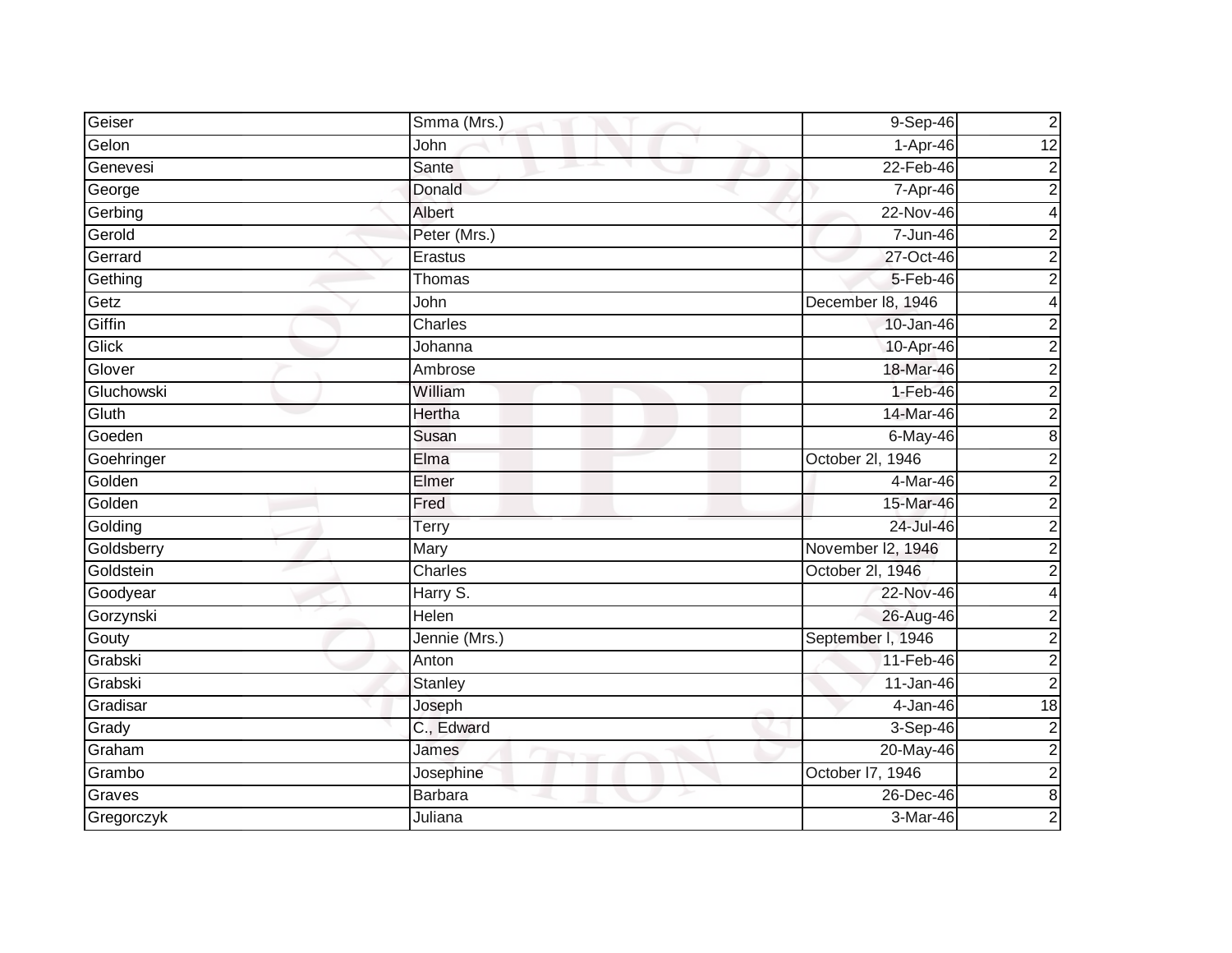| Grevlich       | Robert           | 17-Jul-46         | $\mathbf 2$             |
|----------------|------------------|-------------------|-------------------------|
| Groat          | William          | 3-May-46          | $\overline{28}$         |
| Gross          | E., Peter        | 7-Oct-46          | 2                       |
| Grummer        | K., Linda        | 5-Nov-46          | $\boldsymbol{2}$        |
| Guanajuato     | Marcelina        | 30-Jan-46         | $\overline{2}$          |
| Gulick         | A., John         | 8-Sep-46          | 12                      |
| Gustak         | George           | June 17, 1946     | $\overline{c}$          |
| Gutierrez      | Natalie          | 12-Jul-46         | $\overline{\mathbf{c}}$ |
| Gutirrez       | <b>Mercides</b>  | 7-Oct-46          | $\overline{2}$          |
| Gyure          | Peter            | January II, 1946  | $\overline{2}$          |
| Haag           | Edith            | December I2, 1946 | $\overline{2}$          |
| Haag           | M., Fred         | 3-Oct-46          | $\overline{c}$          |
| Hadady         | Irene            | 3-Nov-46          | $\overline{2}$          |
| Hague          | Julia            | 23-Feb-46         | 4                       |
| Hahn           | Bertha M.        | November 13, 1946 | 2                       |
| Hahney         | Carole           | May 12, 1946      | $\overline{2}$          |
| Hale           | Mary             | 25-Jul-46         | $\overline{c}$          |
| Hale           | Michael          | July 17, 1946     | 2                       |
| Halfman        | Walter           | October 2l, 1946  | $\overline{2}$          |
| Hall           | <b>Albert</b>    | 8-May-46          | $\overline{\mathbf{c}}$ |
| Hamsard        | William          | October I, 1946   | 2                       |
| Hanchar        | <b>Mike</b>      | 4-Jan-46          | $\overline{2}$          |
| Haney          | Martha           | 24-May-46         | $\overline{c}$          |
| Haniszko       | Stephen          | 4-Jan-46          | $\overline{\mathbf{c}}$ |
| Hanson         | Anna             | 3-Feb-46          | $\overline{c}$          |
| Harder         | Lillian          | 28-Mar-46         | $\overline{2}$          |
| Hardin         | Jane Mary (Mrs.) | December II, 1946 | $\overline{c}$          |
| Harlovich      | Leo              | 20-Jan-46         | $\overline{2}$          |
| Harmon         | Patrick          | February I0, 1946 | 4                       |
| <b>Harms</b>   | John, W.         | November 2I, 1946 | $\overline{\mathbf{c}}$ |
| <b>Harness</b> | Mary             | February I5, 1946 | $\overline{2}$          |
| <b>Harris</b>  | Clyde, R. (Sr.)  | $4 - Aug-46$      | $\overline{c}$          |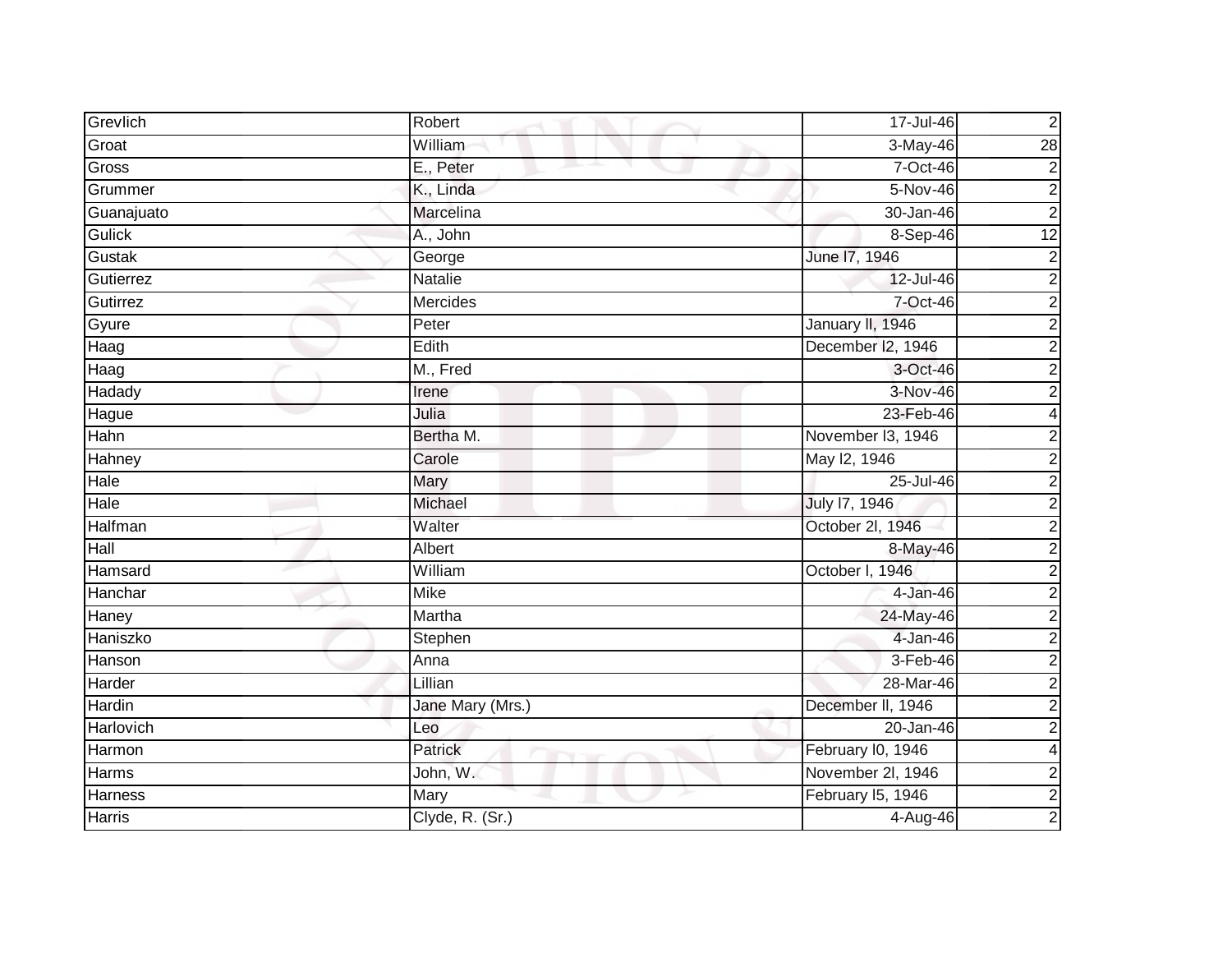| Hart                | John (Sr.)   | 24-Jan-46               | 4                       |
|---------------------|--------------|-------------------------|-------------------------|
| Hart                | Margaret     | Septermber 5, 1946      | 8                       |
| Hartley             | Guy          | 3-Jun-46                | 4                       |
| Hartman             | Joseph       | November 2l, 1946       | $\overline{\mathbf{c}}$ |
| Hasse               | Charles      | 3-May-46                | $\overline{\mathbf{c}}$ |
| Hatczel             | William      | July 15, 1946           | $\overline{c}$          |
| Hathaway            | Charles      | 3-Sep-46                | $\overline{2}$          |
| Hathaway            | Maude        | 23-Feb-46               | 4                       |
| Haussner            | Thekla       | 4-Nov-46                | $\overline{c}$          |
| Havran              | Alexander    | 24-Jun-46               | $\overline{2}$          |
| <b>Hawk</b>         | Paul         | April I, 1946           | $\overline{12}$         |
| Hayden              | Earl         | <b>January 2l, 1946</b> | $\overline{\mathbf{c}}$ |
| Hayes               | Laura        | May I, 1946             | $\overline{2}$          |
| Hedwall             | <b>Marie</b> | October 14, 1946        | $\overline{2}$          |
| Hein                | Fred         | 30-Dec-46               | $\overline{c}$          |
| Hemphill            | M., Maude    | 8-Sep-46                | $\overline{12}$         |
| Hendy               | Anna         | <b>January 14, 1946</b> | $\mathbf 2$             |
| Henry               | James        | 8-May-46                | 2                       |
| Hepner              | John         | 5-Apr-46                | 1                       |
| <b>Herbst</b>       | William, B.  | 25-Nov-46               | 2                       |
| Hernandez           | Martina, G.  | November I7, 1946       | 2                       |
| Herron              | Emmet        | 5-Aug-46                | $\overline{2}$          |
| Hertzer             | Woodrow S.   | 27-Dec-46               | $\overline{c}$          |
| <b>Hess</b>         | Albert       | 9-May-46                | $\overline{c}$          |
| <b>Hilbrich</b>     | Frank, M.    | 8-Nov-46                | $\overline{2}$          |
| <b>Hildebranski</b> | Stella       | 22-May-46               | $\overline{2}$          |
| Hill                | Walter       | 25-Jul-46               | $\overline{c}$          |
| Hill                | William      | 27-Jun-46               | 1                       |
| Hinton              | John         | 24-Jun-46               | $\overline{c}$          |
| Hmurovich           | Anna         | <b>January 2l, 1946</b> | $\overline{\mathbf{c}}$ |
| Hockstra            | Lucy         | 5-Aug-46                | $\overline{2}$          |
| Hohut               | Mary         | <b>January 18, 1946</b> | 18                      |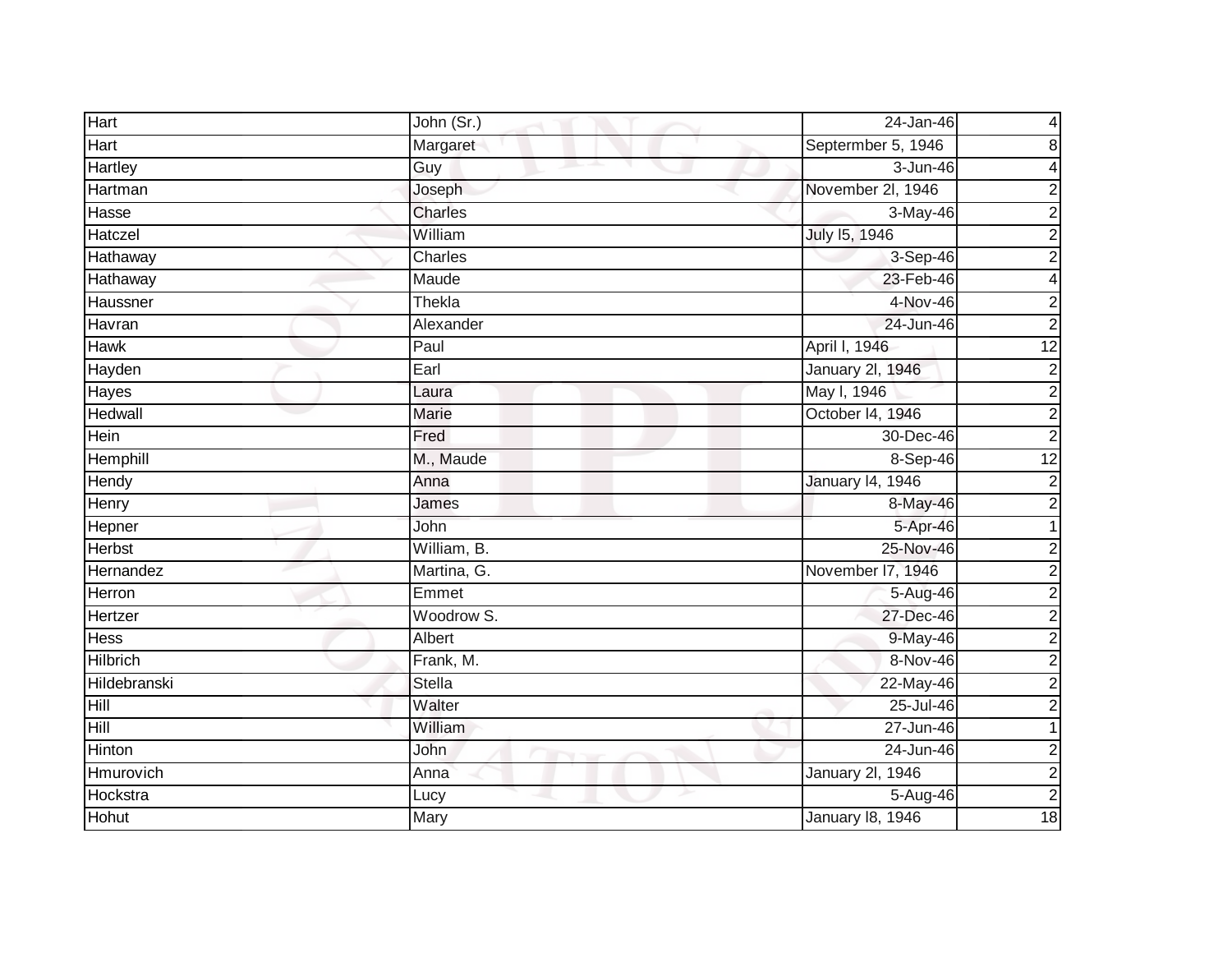| Hoin              | Ernestine    | 4-Mar-46             | $\overline{\mathbf{c}}$ |
|-------------------|--------------|----------------------|-------------------------|
| Holda             | Mary         | 27-Sep-46            | $\overline{2}$          |
| <b>Holtz</b>      | Lillie       | July 10, 1946        | 4                       |
| Homcho            | John         | November I5, 1946    | $\overline{2}$          |
| <b>Hook</b>       | Alfred       | 26-May-46            | 15                      |
| Hopp              | Anna         | $6$ -Jan-46          | $\boldsymbol{2}$        |
| Hozdovich         | Helen        | 20-Nov-46            | $\overline{2}$          |
| Hrubovcak         | Andrew       | 24-Jun-46            | $\overline{2}$          |
| Huber             | N. Lemuel    | 30-Sep-46            | $\overline{2}$          |
| Hudspeth          | Sharon       | January 17, 1946     | $\overline{2}$          |
| Huizenga          | Peter        | 27-Dec-46            | $\overline{2}$          |
| Humes             | Leroy        | $2$ -Jan-46          | $\overline{2}$          |
| Hunter            | Alma (Mrs.)  | August I, 1946       | $\overline{2}$          |
| Hurscak           | Ann          | $6$ -Jan-46          | $\overline{2}$          |
| <b>Hutchison</b>  | John         | 28-May-46            | $\overline{2}$          |
| Hutson            | William      | June 14, 1946        | $\overline{2}$          |
| <b>Hyfield</b>    | Andrew       | $4-Jan-46$           | 18                      |
| <b>Ilickovich</b> | <b>Nicko</b> | <b>July II, 1946</b> | $\overline{\mathbf{c}}$ |
| Ingram            | Elmer V.     | 9-Aug-46             | $\overline{2}$          |
| Jabaay            | Tryntje      | 23-Apr-46            | $\overline{2}$          |
| <b>Jablonski</b>  | Macie, J.    | 23-May-46            | $\overline{c}$          |
| Jacobs            | Alice        | 3-May-46             | $\overline{28}$         |
| Jaeger            | Louis        | March 19, 1946       | $\overline{2}$          |
| Jaeger            | Ruth         | January 2l, 1946     | $\overline{2}$          |
| Jagielski         | Henry        | September I9, 1945   | 28                      |
| Jakubowicz        | Andrew       | March 2I, 1946       | $\overline{2}$          |
| James             | Matilda      | 26-Aug-46            | $\overline{2}$          |
| Jamison           | Lawrence     | June 17, 1946        |                         |
| Jamison           | Lewis        | June 17, 1946        |                         |
| Jandura           | Thomas       | 5-Feb-46             | $\boldsymbol{2}$        |
| Janiszewski       | Aloysius     | 6-Mar-46             | $\overline{2}$          |
| Janiszewski       | Leo          | April 16, 1946       | $\overline{12}$         |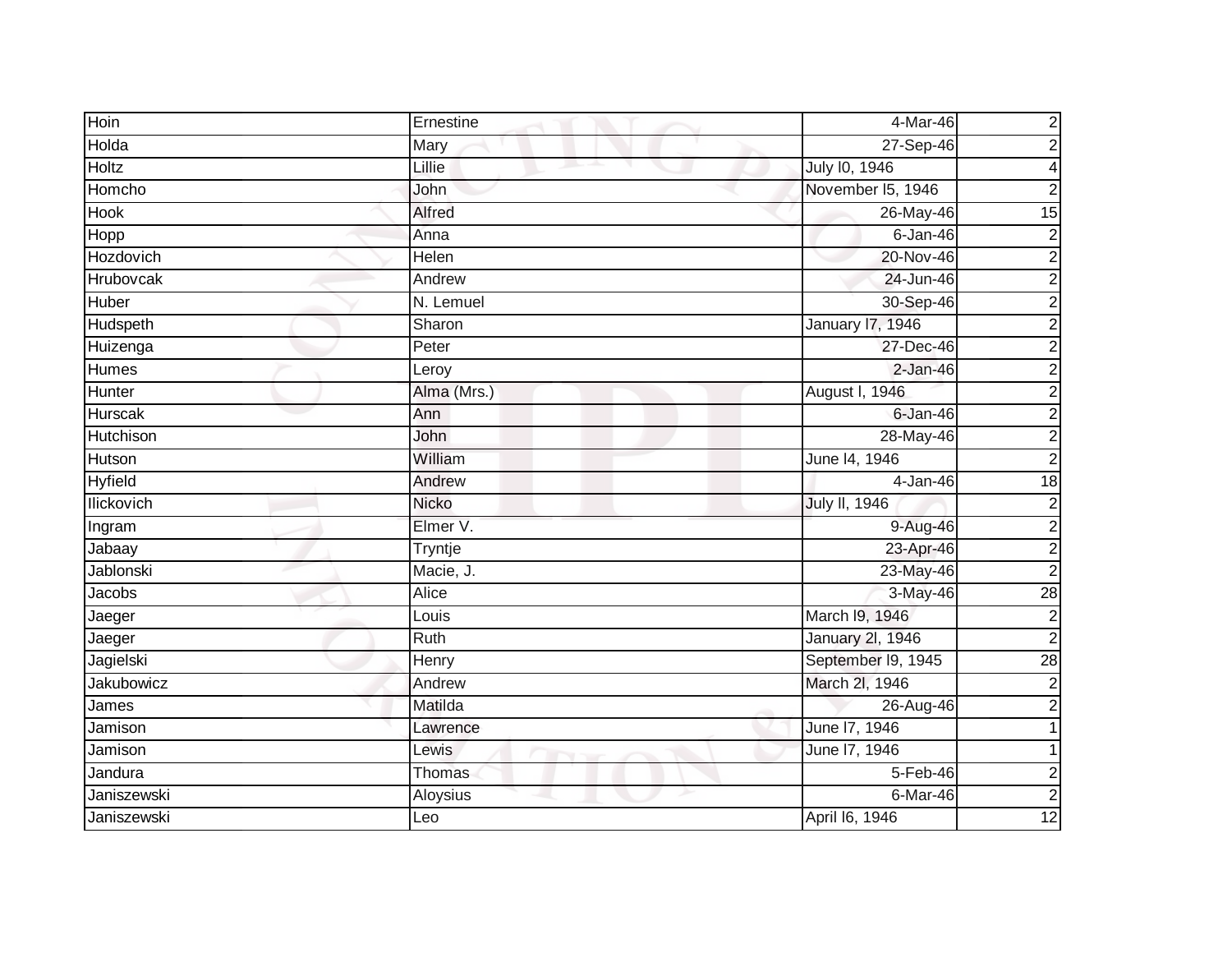| Jansky              | Stephen        | May 3l, 1946                 |
|---------------------|----------------|------------------------------|
| Jarchow             | Effie          | 23-Jun-46                    |
| Jarmolowicz         | Leonard        | March 19, 1946               |
| Jarnecke            | August         | <b>January 15, 1946</b>      |
| <b>Jarzembowski</b> | S., Renee      | $6$ -Oct-46                  |
| Jasek               | Mary           | March I5, 1946               |
| Jasiewicz           | Pauline        | $\overline{27}$<br>22-Sep-46 |
| Jaskulski           | Mary           | August I, 1946               |
| Jenkins             | Anna           | December 18, 1946            |
| Jewett              | Ralph W.       | December I6, 1946            |
| Jezuit              | Chester        | January 3l, 1946             |
| Jillson             | Minnie (Mrs.)  | 22-Oct-46                    |
| Johnson             | Archie         | October I6, 1946             |
| Johnson             | Lenus, John    | 23-Oct-46                    |
| Johnson             | Nels O.        | 22-Dec-46                    |
| Jolley              | Charles        | $\overline{22}$<br>20-Jan-46 |
| Jones               | <b>Herbert</b> | April 18, 1946               |
| Jordan              | Constance      | <b>January 16, 1946</b>      |
| Jordon              | Charles        | May 3l, 1946                 |
| Jostes              | Clemens        | <b>January 14, 1946</b>      |
| Judevine            | Rose           | 5-Jun-46                     |
| Jurak               | Joseph         | November 13, 1946            |
| Juriga              | Stephen        | May 10, 1946                 |
| Justak              | George         | June 17, 1946                |
| Kaczynski           | James          | June 13, 1946                |
| Kaegebein           | Hilda (Miss)   | $4-Nov-46$                   |
| Kaine               | J., Patrick    | October I0, 1946             |
| Kallas              | Joseph         | April 17, 1946               |
| Kallas              | Sylvester      | September I6, 1946           |
| Kamin               | Susan (Mrs.)   | $2$ -Dec-46                  |
| Kaminski            | Anna           | April II, 1946               |
| Kamradt             | Antionette     | 7-Oct-46                     |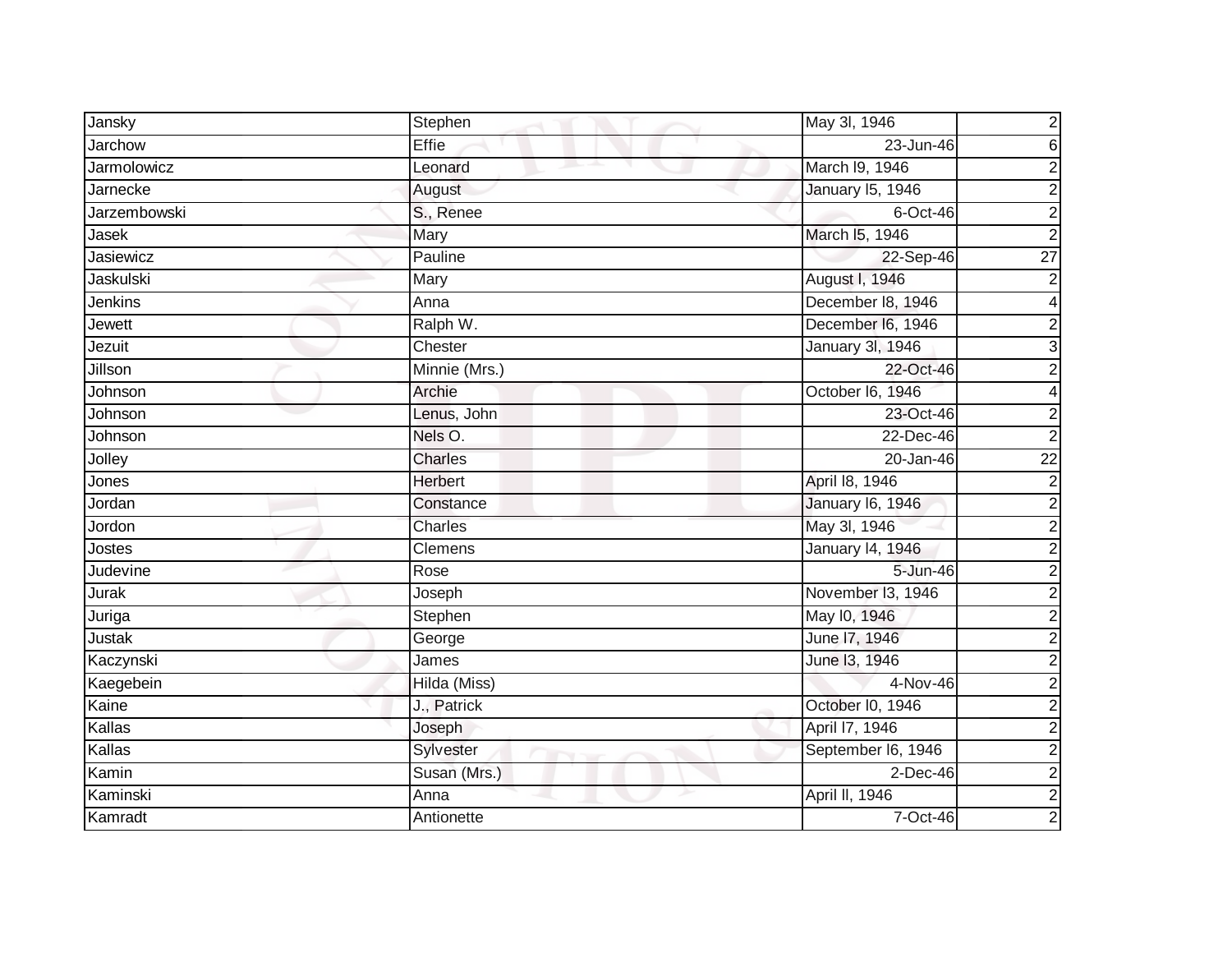| Kaplan            | Anna (Mrs.)     | $\overline{\mathbf{c}}$<br>September II, 1946 |
|-------------------|-----------------|-----------------------------------------------|
| Kaprocki          | Michael         | $3-$ Sep-46<br>$\boldsymbol{2}$               |
| Karabach          | Elizabeth       | November 2l, 1946<br>$\overline{\mathbf{c}}$  |
| Karlen            | <b>Bertha</b>   | 8<br>6-May-46                                 |
| Kasper            | W., Fred        | 25-Oct-46<br>$\overline{\mathbf{c}}$          |
| Kastrzak          | Catherin        | 23-Feb-46<br>4                                |
| Katsapis          | John            | 5-Jul-46<br>$\mathbf 2$                       |
| kaufman           | Harry           | 3-May-46<br>$\overline{c}$                    |
| Kaufner           | Tillie          | February I0, 1946<br>4                        |
| <b>Kazmierski</b> | Frances         | 3-Feb-46<br>$\mathbf 2$                       |
| Keilman           | F., Joseph      | 3-Sep-46<br>$\overline{c}$                    |
| Keilman           | <b>Isabel</b>   | 30-Aug-46<br>$\overline{2}$                   |
| Keilman           | John            | $\overline{2}$<br>April 15, 1946              |
| Keilman           | L., John        | October I6, 1946<br>4                         |
| Keller            | Paul            | 28-Jun-46<br>2                                |
| Kelley            | <b>Burnetta</b> | 10<br>9-Apr-46                                |
| Kelly             | Margaret        | 4-Jan-46<br>$\mathbf 2$                       |
| Kelly             | Patrick, J.     | $2$ -Dec-46<br>2                              |
| Kennedy           | Sarah           | $\overline{2}$<br>April 17, 1946              |
| Kenny             | Bernard         | 5-May-46<br>$\overline{\mathbf{c}}$           |
| Kerr              | Benjamin        | March I7, 1946<br>2                           |
| Kidd              | Samuel, A.      | $\overline{2}$<br>4-Dec-46                    |
| Kiechle           | Richard, Steven | October 2l, 1946<br>$\overline{\mathbf{c}}$   |
| Kilts             | Bertha (Mrs.)   | October 2l, 1946<br>$\overline{\mathbf{c}}$   |
| Kindberg          | Elizabeth       | $\overline{2}$<br>$6$ -Dec-46                 |
| Kindel            | John            | 7-Jul-46<br>$\overline{c}$                    |
| King              | Henry           | $\overline{2}$<br>June 14, 1946               |
| King              | Louis           | $\overline{2}$<br>8-Mar-46                    |
| King              | Lulu            | 27-Aug-46<br>$\overline{c}$                   |
| King              | Thomas          | May 3l, 1946<br>1                             |
| Kingma            | Rose            | $\mathbf 2$<br>$7 - Jan-46$                   |
| Kirchner          | Levor           | $\overline{c}$<br>April 18, 1946              |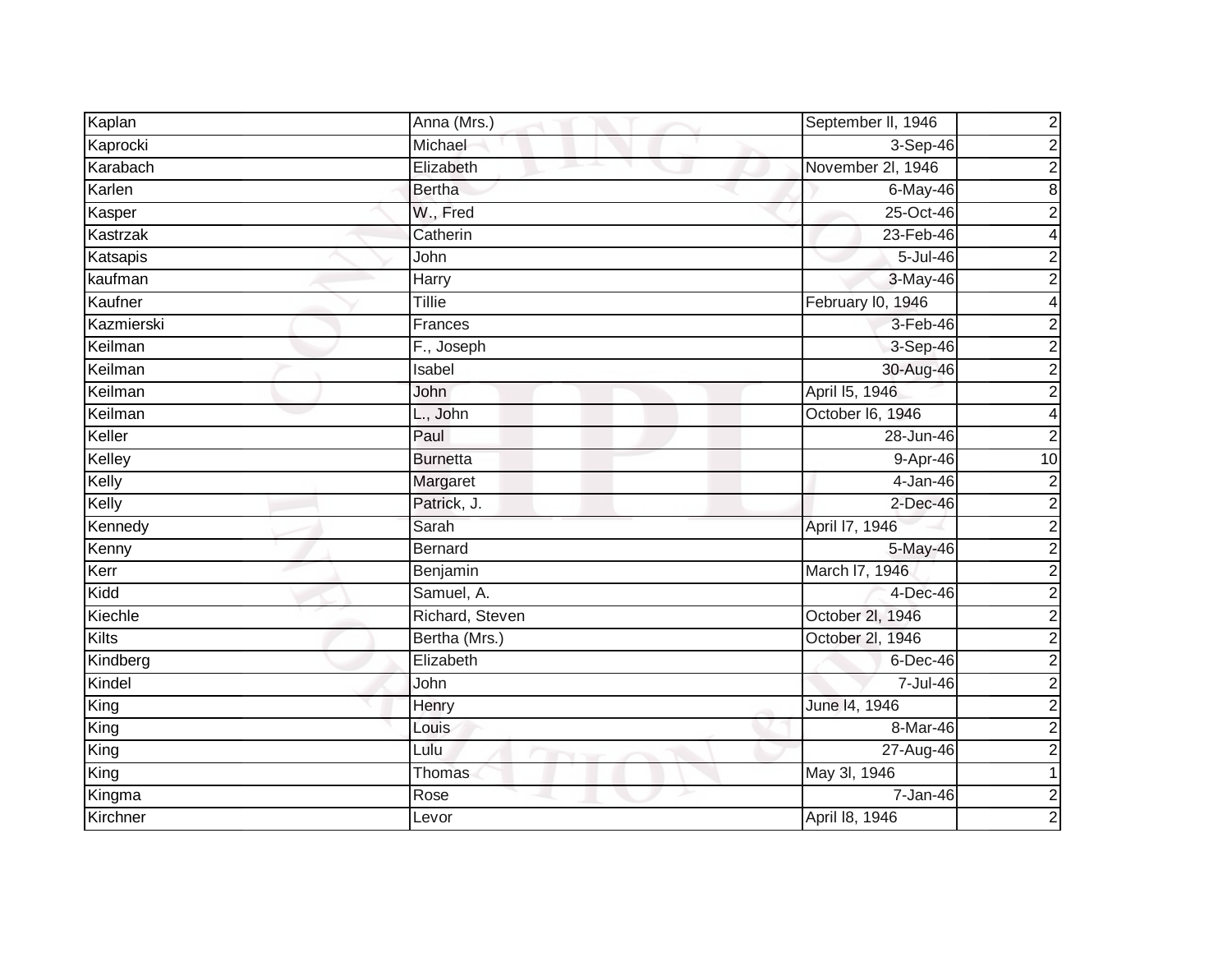| Kirk          | Elizabeth        | 24-Apr-46         | $\boldsymbol{2}$ |
|---------------|------------------|-------------------|------------------|
| Kisfalwsi     | Mary             | 5-Jul-46          | $\overline{c}$   |
| Kish          | John             | March I, 1946     | 2                |
| Kistler       | Anna             | 23-May-46         | $\overline{c}$   |
| Kivac         | John             | 3-Jun-46          |                  |
| Klaproth      | Tillie           | 20-May-46         | $\overline{2}$   |
| Kleihege      | Henry            | 29-May-46         | $\overline{2}$   |
| Klekot        | Rose             | 29-Jul-46         | $\overline{2}$   |
| Klemensiewicz | W.               | 30-Dec-46         | 2                |
| Klemm         | Emma             | 28-Mar-46         | $\overline{c}$   |
| Klemm         | Louis            | April 19, 1946    | $\overline{c}$   |
| Klute         | Siegfried        | July I, 1946      | 2                |
| Klvac         | John             | 4-Jun-46          | $\overline{c}$   |
| Klyszek       | Veronica (Mrs.)  | $2$ -Dec-46       | $\overline{2}$   |
| Knight        | Frank L.         | $3-Dec-46$        | $\overline{c}$   |
| Knoerzer      | Edward           | 28-Mar-46         | $\mathbf 2$      |
| Knoerzer      | Thomas           | February I0, 1946 |                  |
| Knott         | Frank, C.        | 8-Nov-46          | 2                |
| Koartge       | Lizzie           | June 2l, 1946     | $\overline{2}$   |
| Kobitka       | Andrew           | 20-Jan-46         | $\overline{2}$   |
| Kochway       | Betty (Mrs.)     | August I2, 1946   | 2                |
| Kocjan        | Susie            | January 2l, 1946  | $\overline{c}$   |
| Kolina        | Julia            | 25-Jul-46         | $\overline{c}$   |
| Kontosis      | John             | 23-May-46         | 2                |
| Kopaczewski   | Agnes            | 20-Oct-46         | $\boldsymbol{2}$ |
| Kortenhoeven  | Maria            | October 3l, 1946  | $\overline{2}$   |
| Kostur        | John             | March 14, 1946    | $\overline{c}$   |
| Kotarski      | John             | March 3l, 1946    | $\bf8$           |
| Kotz          | Louise L. (Mrs.) | $26$ -Dec-46      | 8                |
| Kotzan        | Nancy            | 27-Jun-46         | 18               |
| Kovach        | <b>Betty</b>     | 24-Jun-46         | $\overline{2}$   |
| Kovera        | Joseph           | February II, 1946 | $\mathbf 2$      |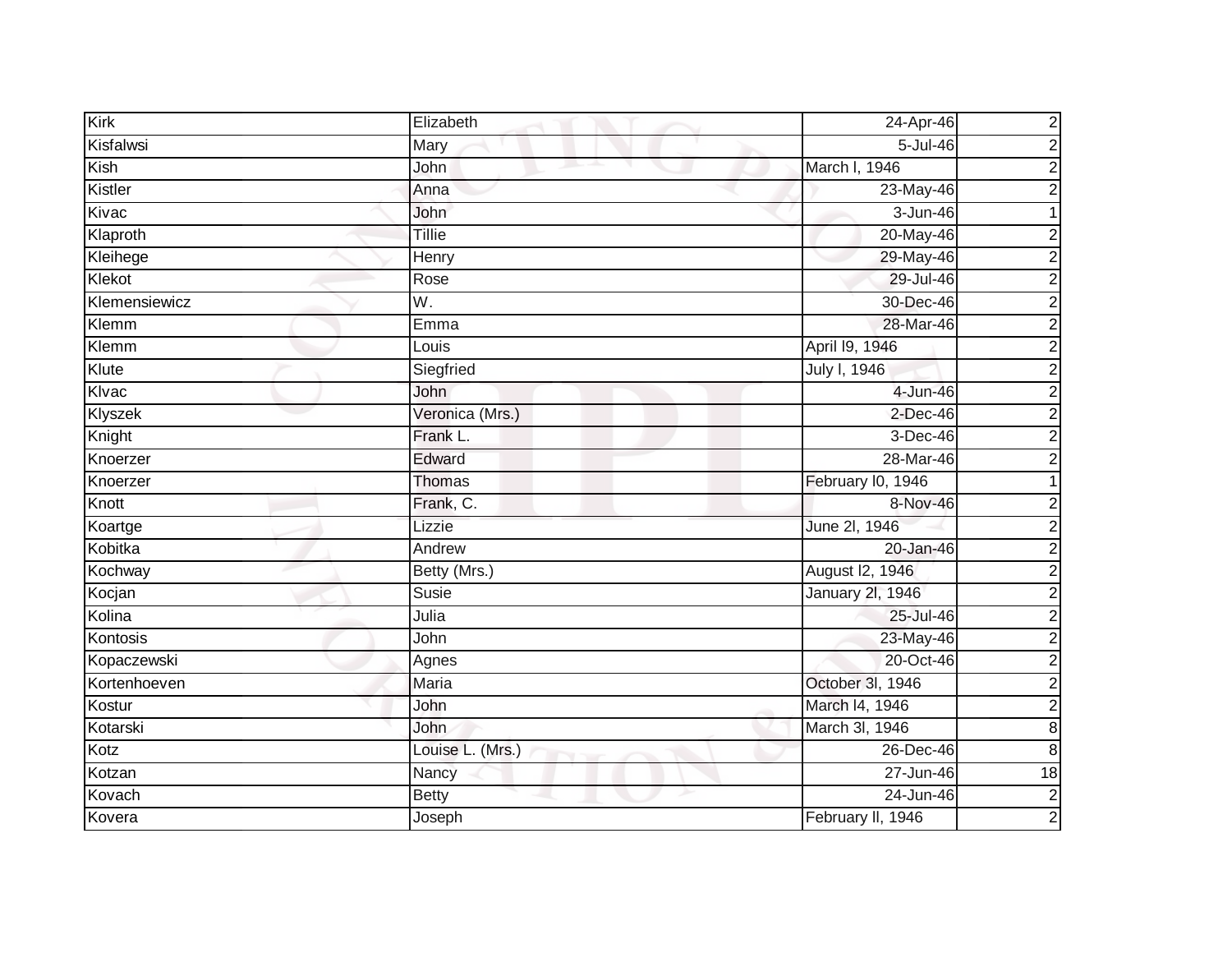| Kozlauski    | Joseph         | $\bf 8$<br>26-Dec-46                      |
|--------------|----------------|-------------------------------------------|
| Kozlowski    | Carolina       | $\overline{2}$<br>$9-Dec-46$              |
| Kozlowski    | Mary           | $\overline{2}$<br>9-Apr-46                |
| Kozlowski    | Stephen        | $\overline{2}$<br>July 16, 1946           |
| Kraatz       | Frederick      | $\overline{2}$<br>May 15, 1946            |
| Kraay        | Magdalene      | $\overline{2}$<br><b>January 2l, 1946</b> |
| Kralowetz    | Frederick      | $\overline{2}$<br>28-Jan-46               |
| Kralowetz    | Sophie         | $\overline{2}$<br>January 2l, 1946        |
| Kratka       | John           | $\overline{2}$<br>December I2, 1946       |
| Krause       | Rose           | $\overline{2}$<br>4-Jun-46                |
| <b>Kreis</b> | C., Aivina     | $\overline{2}$<br>October 18, 1946        |
| Krewson      | Anna           | $\overline{2}$<br>23-May-46               |
| Kristel      | Augusta        | $\frac{2}{2}$<br>June 13, 1946            |
| Krol         | Andrew         | 24-Mar-46                                 |
| Krol         | Lawrence       | $\overline{2}$<br>May 3l, 1946            |
| Krol         | Mary           | $\overline{2}$<br>February II, 1946       |
| Krol         | Peter          | 24-Jan-46<br>4                            |
| Krug         | Michael        | November 17, 1946<br>$\overline{2}$       |
| Krupa        | Veronica       | $\overline{c}$<br>22-Jan-46               |
| Kruszynski   | Anton          | $\overline{2}$<br>29-Aug-46               |
| Kudla        | Joseph         | $\overline{2}$<br>7-Oct-46                |
| Kuehl        | Henrietta      | $\overline{2}$<br>7-Apr-46                |
| Kurella      | Johanna (Mrs.) | $\overline{2}$<br>30-Sep-46               |
| Kurg         | Michael        | $\overline{2}$<br>November 17, 1946       |
| Kurtich      | John           | $\overline{2}$<br>July 14, 1946           |
| Kutsugeras   | George         | $\overline{2}$<br>August I2, 1946         |
| Kutsugeras   | Zoe            | <b>January 18, 1946</b><br>$\overline{2}$ |
| Lacko        | Joseph         | $\overline{2}$<br>June 13, 1946           |
| Lagos        | <b>Kostas</b>  | $\overline{2}$<br>May 14, 1946            |
| Lampman      | Clyde          | $\overline{2}$<br>January 2l, 1946        |
| Landell      | Emil           | $\overline{2}$<br>28-Mar-46               |
| Landers      | William        | $\overline{2}$<br>5-Jun-46                |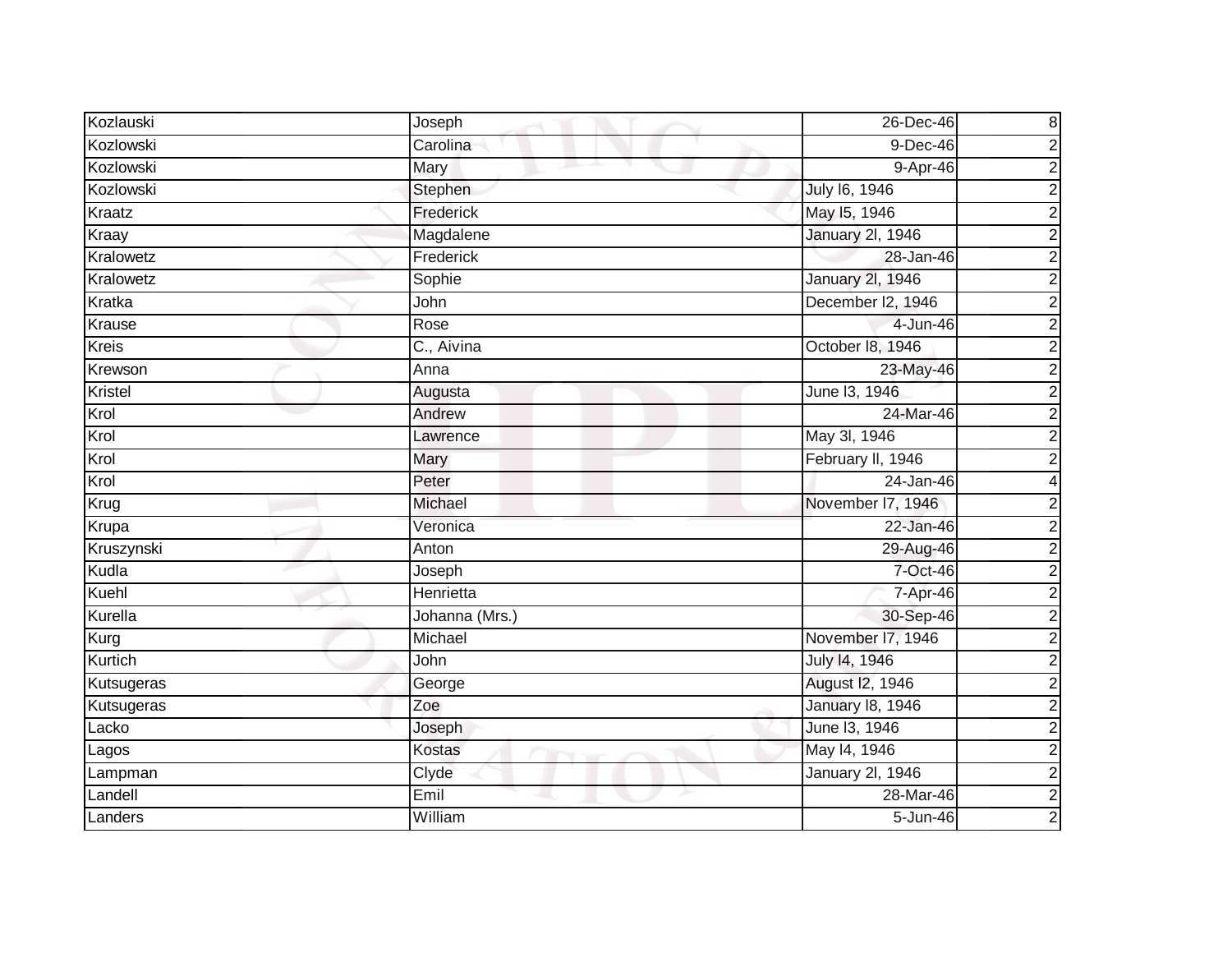| Langbein | C., Henry     | 5-Sep-46           | $\overline{\mathbf{c}}$ |
|----------|---------------|--------------------|-------------------------|
| Langdon  | Maybelle      | February I3, 1946  | $\overline{8}$          |
| Langel   | Michael<br>m. | May 13, 1946       | $\overline{2}$          |
| Langloh  | Louise Ella   | December 18, 1946  | $\overline{\mathbf{4}}$ |
| Langohr  | Ida           | 27-Mar-46          | $\overline{\mathbf{c}}$ |
| Lantz    | Louis         | June 14, 1946      | $\overline{26}$         |
| Lape     | Joe, R.       | November II, 1946  | $\overline{2}$          |
| Lapping  | Susan         | July 14, 1946      | $\overline{2}$          |
| Larkins  | Dora E.       | 22-Nov-46          | 4                       |
| Larmon   | Alma          | $5 -$ Jul $-46$    | $\overline{2}$          |
| Larsen   | John L.       | December I6, 1946  | $\overline{2}$          |
| _arson   | Jenny         | 23-Oct-46          | $\overline{2}$          |
| Latsko   | Paul          | 8-Aug-46           | $\overline{2}$          |
| Latta    | Anna (Mrs.)   | 28-Oct-46          | $\overline{2}$          |
| Lauerman | P. Elizabeth  | September II, 1946 | $\overline{2}$          |
| Lauranca | Peter         | 26-Aug-46          | $\overline{2}$          |
| Law      | Robert E.     | December I6, 1946  | $\overline{2}$          |
| Lawson   | Abraham       | June 16, 1946      | $\overline{2}$          |
| Lawson   | William       | April I, 1946      | $\overline{14}$         |
| Laymance | Charles       | $2-Jan-46$         | $\overline{2}$          |
| Lazares  | George        | 3-May-46           | $\overline{2}$          |
| Leas     | Alfred        | July 2l, 1946      | $\overline{2}$          |
| _eboff   | Louis         | 9-Jul-46           | $\overline{2}$          |
| Lebryk   | Stephanie     | March 3I, 1946     | $\overline{8}$          |
| _edwon   | Frances       | 27-Mar-46          | $\overline{2}$          |
| Lehmker  | Olivia        | August 13, 1946    | $\overline{2}$          |
| Lekovich | Tony          | February I5, 1946  | $\overline{2}$          |
| _emke    | Johanna       | April I0, 1946     | 26                      |
| Leonard  | Julia         | March II, 1946     | $\overline{2}$          |
| Leonard  | Lawrence      | April 17, 1946     | $\overline{2}$          |
| _esniak  | Joseph        | 29-Sep-46          | $\overline{2}$          |
| Lesniak  | Magdalena     | 27-Feb-46          | 4                       |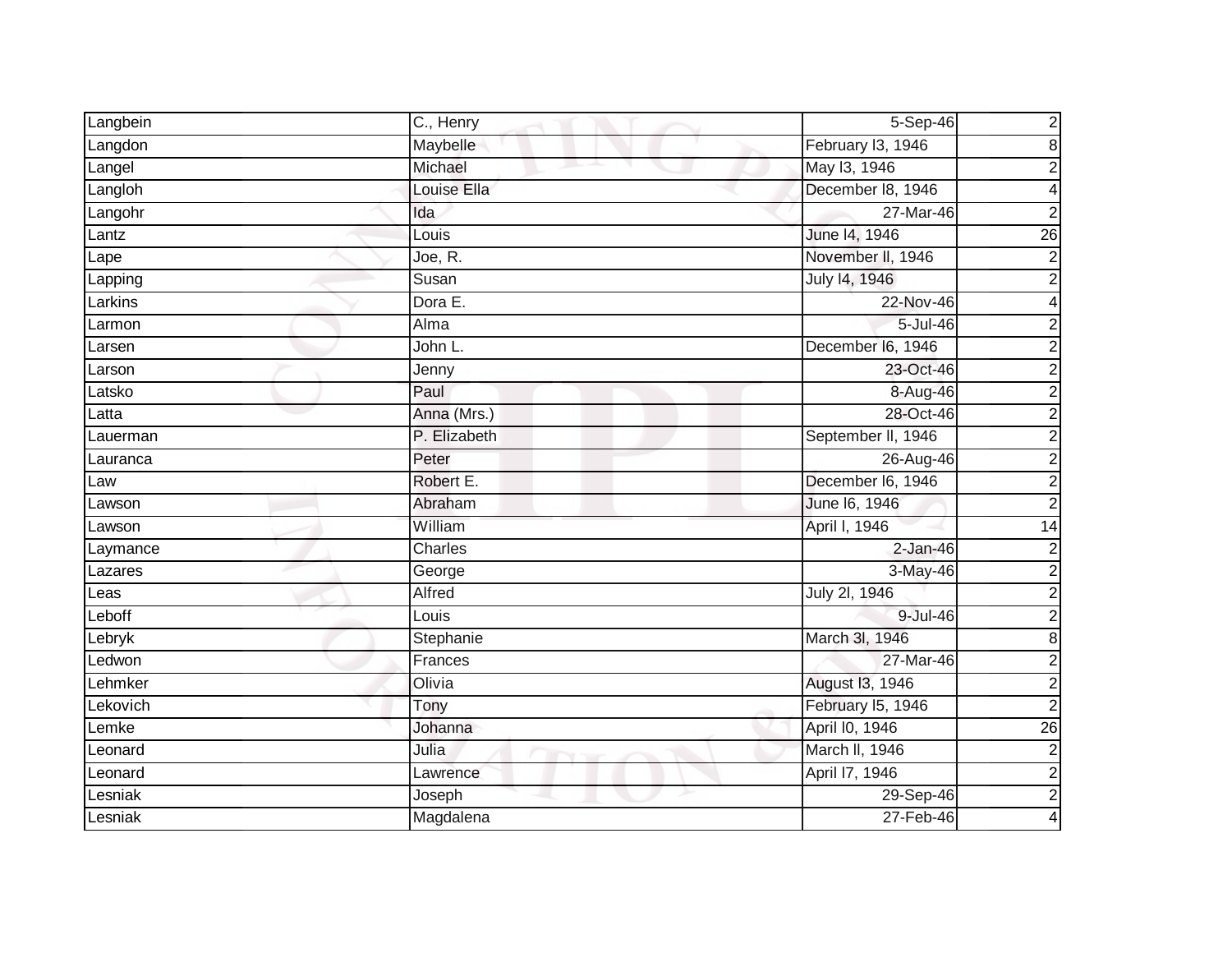| Lewis       | <b>Nellie</b> | February 18, 1946<br>$\overline{\mathbf{c}}$ |
|-------------|---------------|----------------------------------------------|
| Ley         | Leo           | December 26. 1946<br>8                       |
| Liapes      | John          | November I2, 1946                            |
| Linkiewicz  | Cora          | july 10, 1946                                |
| Lipinski    | Anthony       | September II, 1946                           |
| Lloyd       | Lanah (Mrs.)  | 25<br>20-Sep-46                              |
| Long        | Margaret      | $3 -$ Jul $-46$<br>5                         |
| Longanecker | Elmer         | 2<br>March I4, 1946                          |
| Lonie       | James         | September I, 1946<br>8                       |
| Lovas       | Esty          | $9-Sep-46$                                   |
| Lozano      | Thomas        | October I4, 1946                             |
| Lucas       | W., John      | 30-Aug-46                                    |
| Lucky       | Kate          | 14<br>April I, 1946                          |
| Luczak      | Walter        | January 13, 1946<br>2                        |
| Luebow      | Edith         | September I6, 1946                           |
| Luesch      | <b>Nellie</b> | October 3I, 1946                             |
| Lukaszewski | Joseph        | December 3I, 1946                            |
| Lukmann     | Fred          | 22-Apr-46                                    |
| Luksich     | Louis         | March 19, 1946                               |
| Lutkus      | William       | 25-Nov-46                                    |
| Lyder       | A., William   | $\overline{\mathbf{c}}$<br>28-Oct-46         |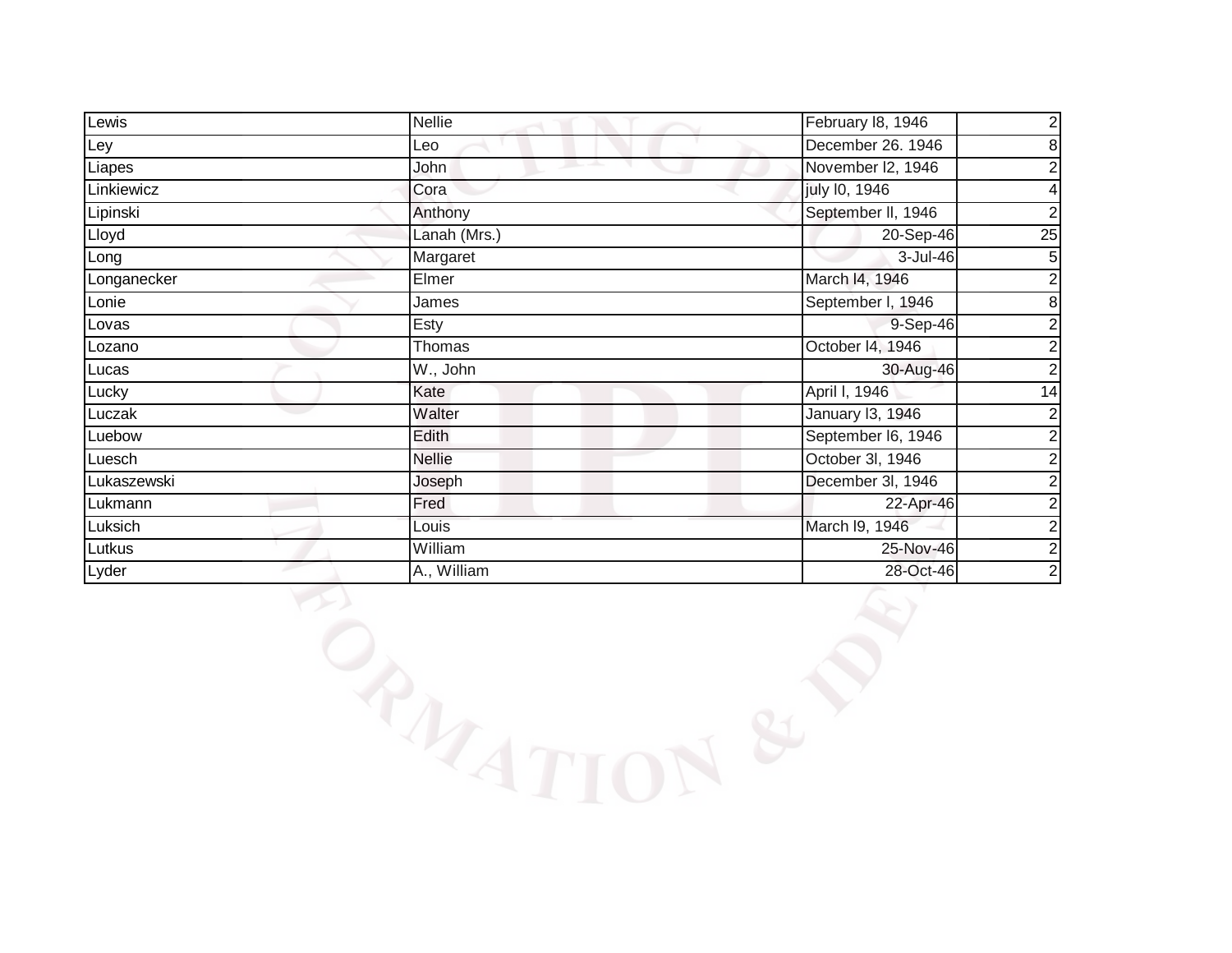| <b>Surname</b> | <b>Given</b>                          | <b>Date</b>             | Page             |
|----------------|---------------------------------------|-------------------------|------------------|
| MacFarlane     | Christine                             | January 2l, 1946        | 10               |
| <b>Mackey</b>  | Elizabeth (Mrs.)                      | $2$ -Dec-46             | $\mathbf 2$      |
| MacMahon       | Farren                                | August I, 1946          | $\overline{2}$   |
| Magdo          | Albert (Barb)                         | September I, 1946       | $\overline{2}$   |
| Magdziarz      | Adam                                  | $6$ -Jun-46             | 7                |
| Maginsky       | Alex                                  | March 3I, 1946          | $\overline{8}$   |
| Magyar         | Eva                                   | 20-Jan-46               | $\overline{2}$   |
| Mahler         | Paul (Mrs.)                           | October 18, 1946        | $\boldsymbol{2}$ |
| Mahoney        | Sadie                                 | $2-May-46$              | $\overline{2}$   |
| Majer          | Joseph                                | 22-Jan-46               | $\overline{2}$   |
| Maley          | George, D.                            | <b>January 10, 1946</b> | $\overline{c}$   |
| Malinowski     | John                                  | November 14, 1946       | $\overline{2}$   |
| <b>Mallas</b>  | Danis, Peter                          | November I, 1946        | $\overline{2}$   |
| Malo           | William                               | 5-May-46                | $\overline{2}$   |
| Malovance      | Paul                                  | February II, 1946       | $\overline{2}$   |
| Manaugh        | Opal                                  | April 15, 1946          | $\overline{2}$   |
| Manning        | Everett                               | 5-Jun-46                | $\overline{2}$   |
| Manowski       | Siegfried                             | 25-Mar-46               | $\overline{2}$   |
| Marczi         | <b>Mike</b>                           | 29-Jan-46               | $\overline{2}$   |
| Markovich      | Sam                                   | December I0, 1946       |                  |
| Marren         | Adeline                               | 24-Jan-46               | 4                |
| Marsh          | Donna, J.                             | February 14, 1946       |                  |
| Marsh          | James                                 | February 14, 1946       |                  |
| Marsh          | Myrtla                                | September I3, 1946      | $\overline{c}$   |
| Marshall       | <b>Bruce</b>                          | $6$ -Feb-46             | $\overline{2}$   |
| Marshall       | William Z.                            | November 2l, 1946       | $\overline{2}$   |
| <b>Martens</b> | Charles                               | 3-Jul-46                | $\overline{5}$   |
| Martic         | <b>Benedict</b><br><b>START START</b> | 7-Oct-46                | $\overline{c}$   |
| Martin         | Charles                               | March I9, 1946          | $\mathbf 1$      |
| Martin         | Hazel                                 | 4-Jan-46                | $\overline{2}$   |
| Martinsen      | Adrian                                | 5-Feb-46                | $\overline{2}$   |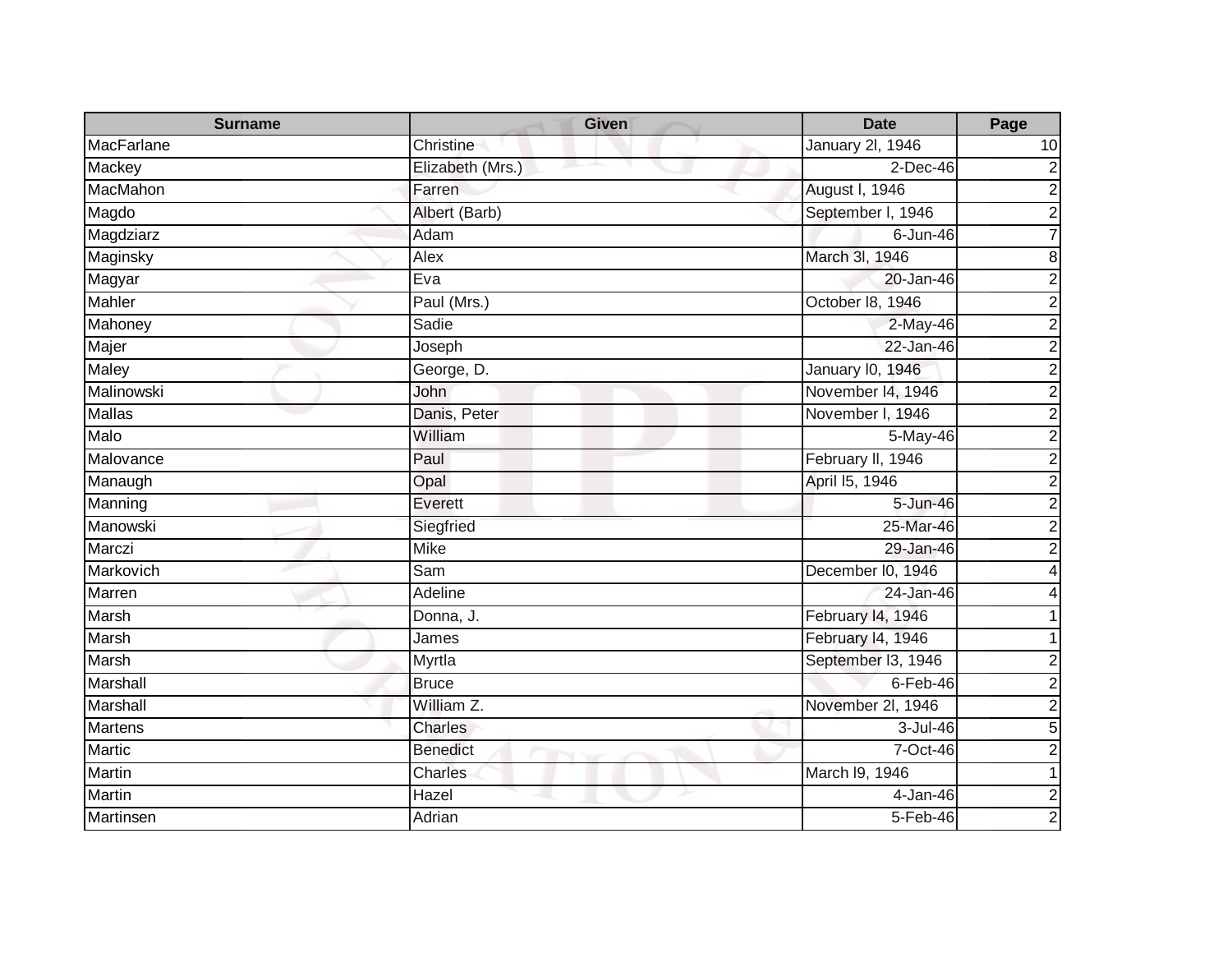| Mason              | John           | March II, 1946    | $\boldsymbol{2}$        |
|--------------------|----------------|-------------------|-------------------------|
| Mateychuk          | Ann            | 27-Oct-46         | $\overline{\mathbf{c}}$ |
| <b>Mathews</b>     | Mildred        | $20 - Jan-46$     | 2                       |
| Matlock            | Andrew         | 8-Jul-46          | $\overline{c}$          |
| Matson             | George         | February II, 1946 | $\overline{2}$          |
| Matusz             | Anna           | 29-Apr-46         | $\overline{c}$          |
| May                | Charles        | 26-May-46         | $\overline{14}$         |
| Mayer              | <b>Barbara</b> | $6 - Jan-46$      | $\mathbf 2$             |
| Mayor (Huchek)     | Mary           | 26-May-46         | 14                      |
| Mazur              | Dan            | January 3I, 1946  | 3                       |
| Mazur              | Walter         | April I, 1946     | 14                      |
| <b>McCallister</b> | Eustace        | 7-Jul-46          | 2                       |
| McClean            | John           | September I, 1946 | $\overline{c}$          |
| <b>McCluckie</b>   | William        | 27-Mar-46         | $\overline{c}$          |
| <b>McCollister</b> | Edith          | 28-Jan-46         | $\overline{c}$          |
| <b>McEwen</b>      | A., Harriet    | 27-Oct-46         | $\overline{2}$          |
| McIntyre           | Margaret       | July 3l, 1946     | $\overline{2}$          |
| <b>McMinds</b>     | Mary           | July I, 1946      | $\overline{\mathbf{c}}$ |
| McNamara           | Martin         | January 13, 1946  | $\overline{2}$          |
| <b>McNicholas</b>  | James, S.      | 4-Dec-46          | $\overline{2}$          |
| McPherson          | William        | March I4, 1946    | 2                       |
| Mecyssine          | John           | February 18, 1946 | $\overline{2}$          |
| Meeks (MacLado)    | Marlene        | March I3, 1946    | $\overline{26}$         |
| Melser             | William        | March I9, 1946    | 2                       |
| Mengensdorf        | William L.     | December I0, 1946 | 4                       |
| Mennic             | Thomas         | 30-Jun-46         | $\overline{29}$         |
| Menyhert           | Simon          | 4-Jun-46          | $\overline{c}$          |
| Meo                | Rose           | 26-Jun-46         | $\overline{c}$          |
| Meyer              | Catherine      | 7-Jan-46          | $\overline{2}$          |
| Meyers             | Herman         | November 13, 1946 | $\overline{\mathbf{c}}$ |
| Meyers             | Samuel         | August I2, 1946   | $\overline{2}$          |
| Miazga             | Andrew         | 12-Jun-46         | $\overline{c}$          |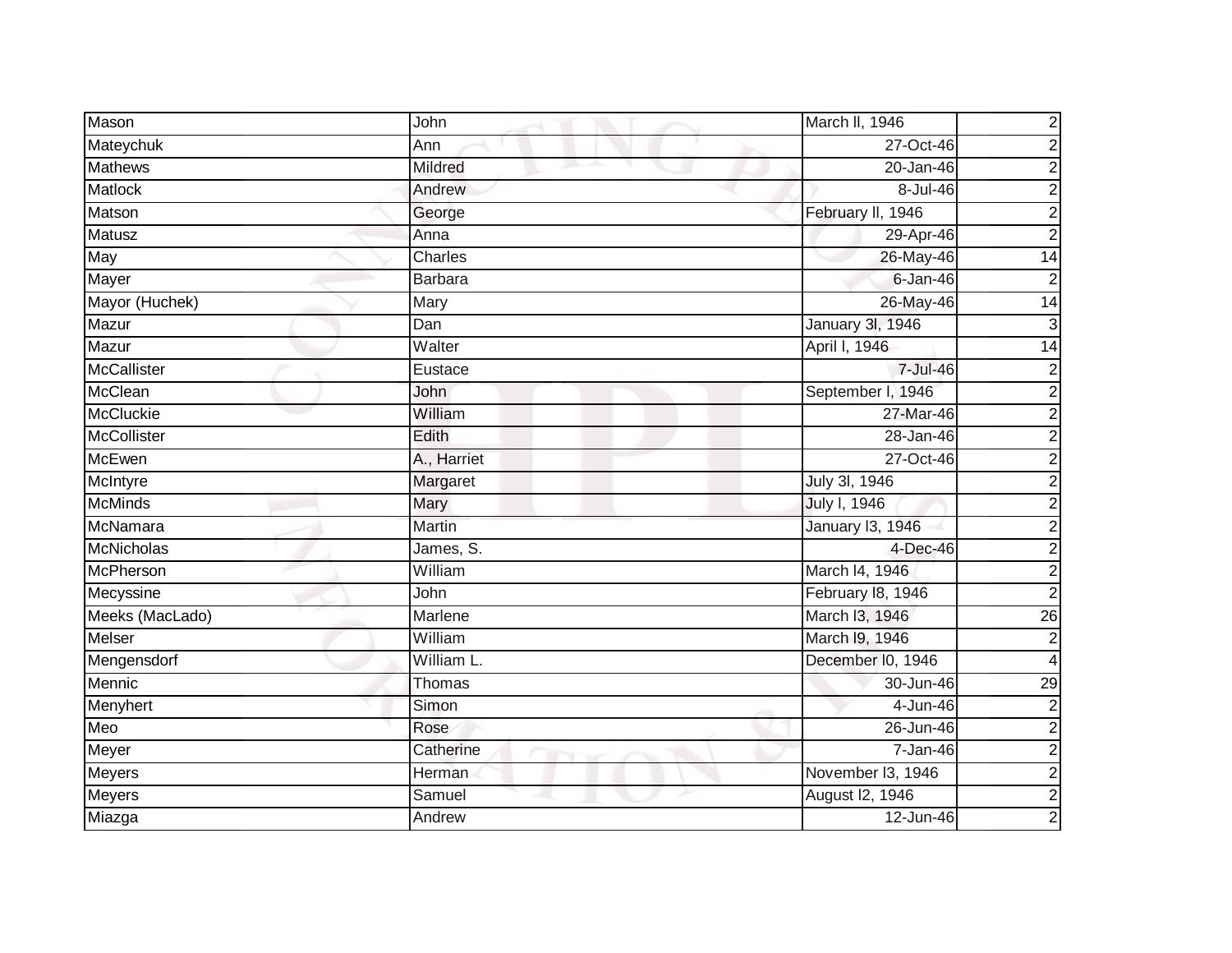| Michurski      | Jacob         | $\overline{\mathbf{c}}$<br>December 3I, 1946 |
|----------------|---------------|----------------------------------------------|
| Micu           | John          | $\overline{2}$<br>5-Mar-46                   |
| Mihalso        | George        | $\overline{2}$<br>December I2, 1946          |
| Mika           | John          | $\overline{2}$<br>$3-Feb-46$                 |
| <b>Mika</b>    | Julius        | $\overline{2}$<br>5-Sep-46                   |
| <b>Mikler</b>  | Zygmunt       | $\overline{2}$<br>25-Nov-46                  |
| Miklusak       | Ignatius      | $\overline{2}$<br>May 19, 1946               |
| Mikolajczk     | Catherine     | $\overline{2}$<br><b>January 18, 1946</b>    |
| <b>Miles</b>   | Melville, E.  | 8-Dec-46<br>4                                |
| <b>Miles</b>   | Melvin E.     | $\overline{2}$<br>6-Dec-46                   |
| Milholland     | <b>Nellie</b> | $\overline{2}$<br>October I, 1946            |
| <b>Miller</b>  | Charles G.    | $\overline{2}$<br>December 17, 1946          |
| Miller         | Esther        | $\overline{2}$<br>June 10, 1946              |
| Milligan       | David         | $\overline{2}$<br>26-Aug-46                  |
| <b>Mills</b>   | A., Robert    | $\overline{2}$<br>27-Aug-46                  |
| Milobara       | Vasilija      | $\overline{2}$<br>February I, 1946           |
| Minich         | Anthony       | $\overline{2}$<br>30-Sep-46                  |
| Misidra        | John          | 22-Dec-46<br>$\mathbf 2$                     |
| Misroch        | George        | $\overline{2}$<br>23-Jul-46                  |
| <b>Miteff</b>  | <b>Nick</b>   | $\overline{2}$<br>20-Jan-46                  |
| <b>Mizerik</b> | Steve         | $\overline{2}$<br>July 15, 1946              |
| Molenda        | Julia         | $\overline{2}$<br>29-Aug-46                  |
| <b>Monix</b>   | L., Alfred    | $\overline{2}$<br>5-Sep-46                   |
| <b>Morales</b> | Cleofas       | $\overline{2}$<br>March I2, 1946             |
| Morin          | Albert        | $\overline{2}$<br>24-Jun-46                  |
| <b>Morris</b>  | Albert        | $27 - Feb - 46$                              |
| <b>Morris</b>  | Carrie        | 30-Dec-46<br>$\overline{2}$                  |
| Morrison       | T., Margaret  | $\overline{2}$<br>November I, 1946           |
| Muehlberger    | Rose          | $\overline{2}$<br>February 18, 1946          |
| <b>Mueller</b> | Katherine     | 30-Jun-46<br>4                               |
| Muenich        | Alwina        | $\overline{2}$<br>12-Jul-46                  |
| Muha           | Andrew        | $\overline{2}$<br>24-May-46                  |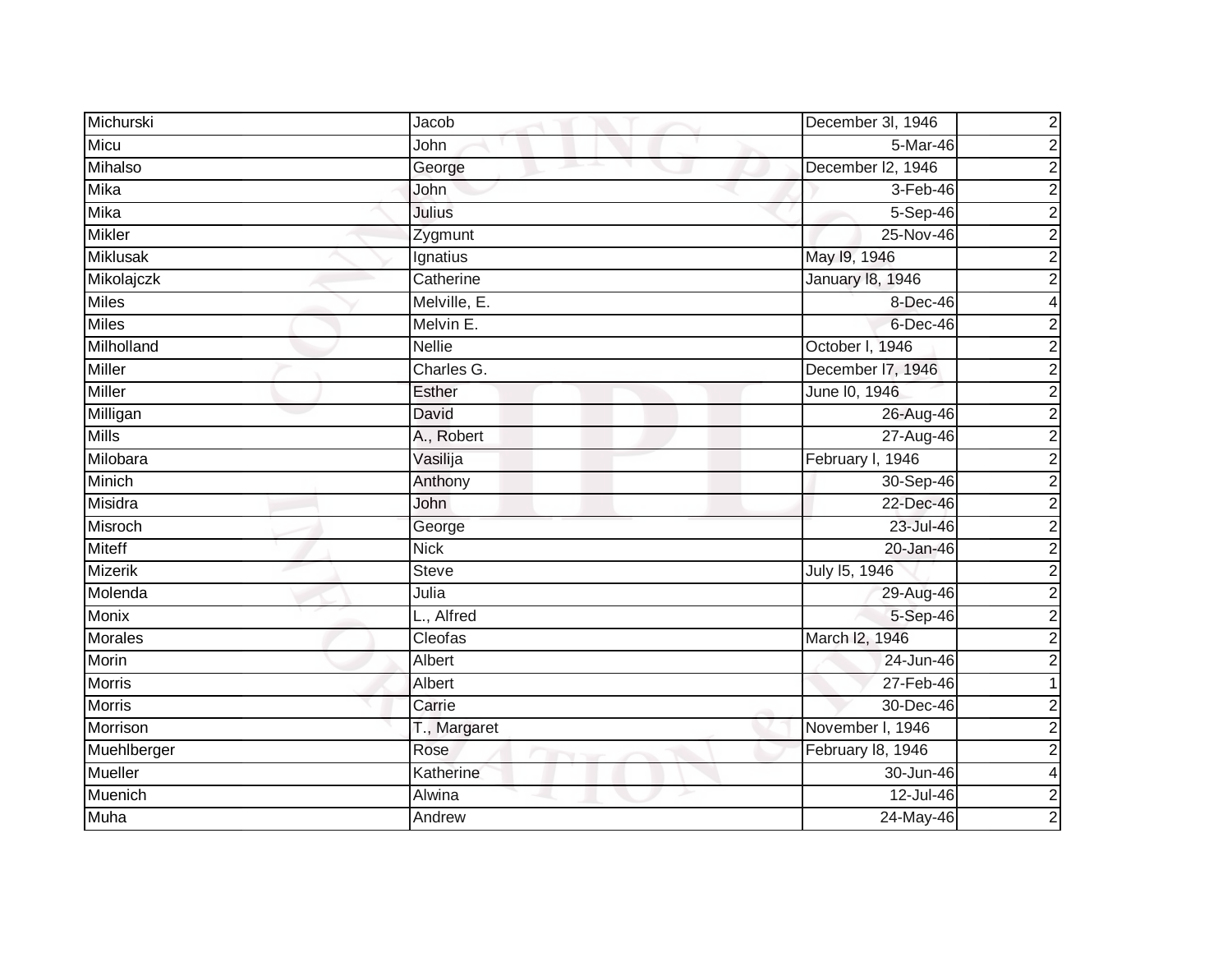| Mulhern           | John             | 22-Oct-46<br>$\overline{\mathbf{c}}$     |
|-------------------|------------------|------------------------------------------|
| <b>Mullally</b>   | Charles          | February I0, 1946<br>4                   |
| Mulligan          | Michael          | March I2, 1946<br>$\boldsymbol{2}$       |
| Muntean           | Zaharie          | $\overline{2}$<br>3-Nov-46               |
| <b>Murdock</b>    | Caroline, Ida    | $\overline{2}$<br>28-Oct-46              |
| Murray            | Foster           | $\overline{c}$<br>April 15, 1946         |
| Muryasz           | Edward           | $\overline{2}$<br>30-Sep-46              |
| <b>Muse</b>       | Vincent          | $\overline{2}$<br>$2-Jan-46$             |
| Muzzall           | Jennie (Mrs.)    | $\overline{2}$<br>December I2, 1946      |
| Myer              | <b>Doris</b>     | $\overline{8}$<br>September I, 1946      |
| <b>Mysliwy</b>    | Paul, P.         | $\boldsymbol{2}$<br>7-Aug-46             |
| Najkowski         | John             | June 19, 1946<br>$\overline{\mathbf{c}}$ |
| Nance             | Hiram            | 8-Dec-46<br>$\overline{\mathbf{4}}$      |
| Nauch             | Emma (Mrs.)      | 4-Nov-46<br>$\overline{\mathbf{c}}$      |
| Nawracaj          | Andrew           | 9-Apr-46<br>$\overline{\mathbf{c}}$      |
| Neal              | Donna Marie      | 30-Jun-46<br>4                           |
| <b>Neal</b>       | Shirley          | 30-Jun-46<br>4                           |
| <b>Neff</b>       | Thomas           | April 18, 1946<br>$\mathbf 2$            |
| Nelson-Rheinholtz | Anna             | $\overline{2}$<br>July I, 1946           |
| Newby             | R., Chester      | $\overline{2}$<br>20-Oct-46              |
| Newhall           | Maude            | $2-May-46$<br>18                         |
| Newman            | F., Jessie       | $\overline{2}$<br>30-Sep-46              |
| Newton            | Henrietta (Mrs.) | $\overline{2}$<br>November I, 1946       |
| Neylon            | Michael          | $\boldsymbol{2}$<br>January 13, 1946     |
| Nichols           | Gabriel          | $\overline{2}$<br>24-Apr-46              |
| <b>Nichols</b>    | <b>Steve</b>     | $\overline{2}$<br>5-Aug-46               |
| Niemi             | Alex             | $\overline{2}$<br>8-May-46               |
| Nimetz            | John             | $\overline{2}$<br>March I2, 1946         |
| Nisevich          | Michael          | $\overline{2}$<br>27-Jun-46              |
| Nomanson          | Margaret (Mrs.)  | $\overline{2}$<br>29-Dec-46              |
| Nordyke           | Sarah E.         | $\overline{2}$<br>August I2, 1946        |
| Novak             | Casimir          | $\overline{2}$<br>4-Aug-46               |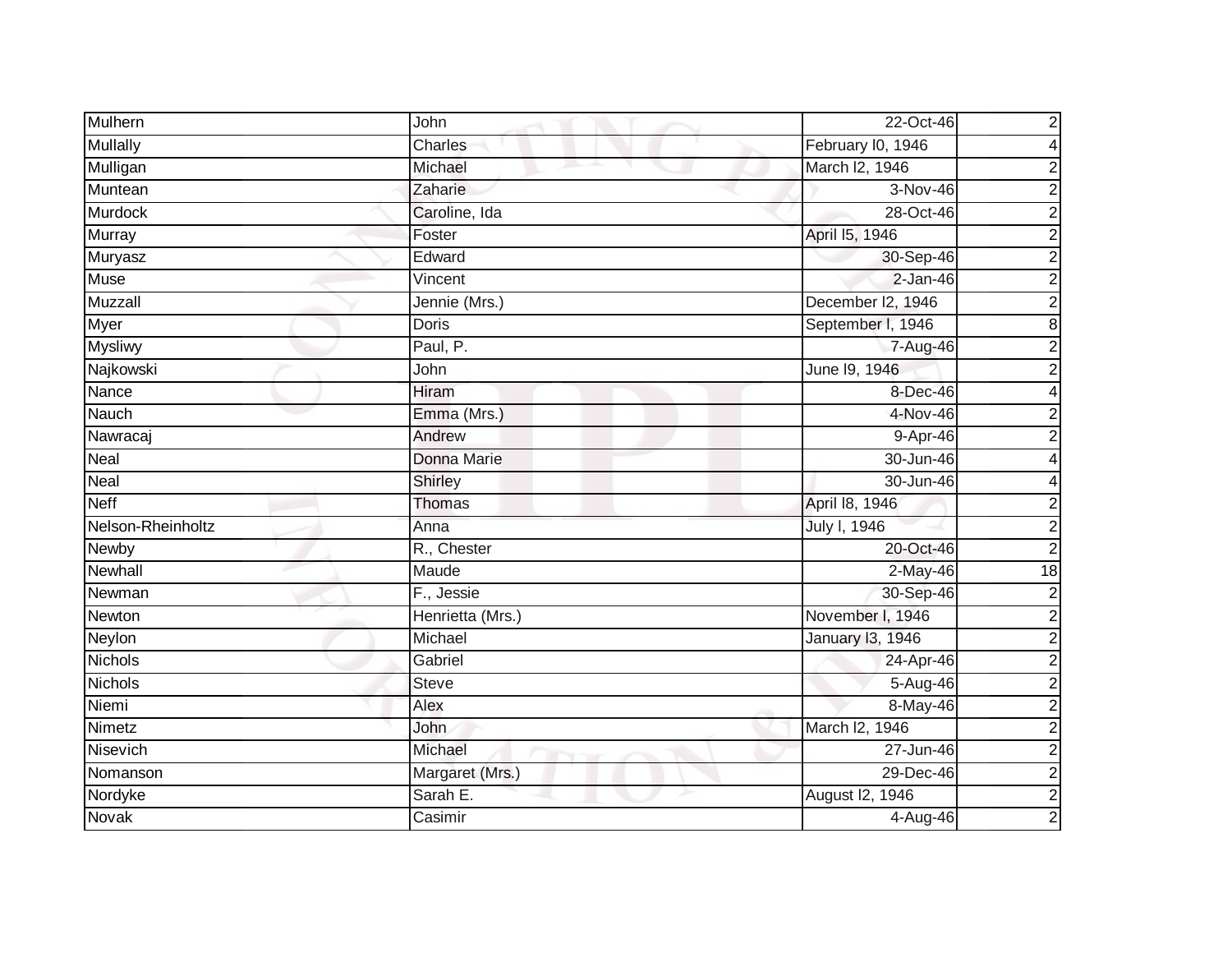| Novosel          | George            | April I2, 1946    | $\overline{c}$          |
|------------------|-------------------|-------------------|-------------------------|
| Nowak            | Thomas            | July 10, 1946     | 4                       |
| O'Connor         | Michael           | July 19, 1946     | 2                       |
| Oberlander       | Celia             | 5-Nov-46          | $\overline{c}$          |
| Obremski         | August            | 3-Sep-46          | $\overline{\mathbf{c}}$ |
| Obzetich         | Mary              | 22-Jul-46         | $\overline{c}$          |
| Oder             | Mazine, J. (Mrs.) | 5-Aug-46          | $\overline{2}$          |
| Oeffinger        | Albert            | April II, 1946    | 14                      |
| Ohail            | Anna (Mrs.)       | 9-Dec-46          | $\overline{\mathbf{c}}$ |
| O <sub>lar</sub> | George            | 9-May-46          | $\overline{2}$          |
| Oleksy           | Stanley           | 7-Jun-46          | $\overline{c}$          |
| Olson            | Arthur            | March I, 1946     | $\overline{2}$          |
| Onyszczak        | Alex              | 7-Jul-46          |                         |
| Oppenhuis        | <b>Nellie</b>     | 8-Sep-46          | $\overline{12}$         |
| Osacki           | John              | May 16, 1946      | 6                       |
| Ostaszewski      | Helen             | 22-Feb-46         | $\overline{2}$          |
| Osterberg        | Algot             | 29-Apr-46         | $\overline{c}$          |
| Osterberg        | <b>Charles</b>    | 8-Mar-46          | 2                       |
| Osterman         | Mary              | July I, 1946      | $\overline{2}$          |
| Ostrowski        | Joseph            | April 2I, 1946    | $\overline{\mathbf{c}}$ |
| Ott              | Nicholas          | May 15, 1946      | 2                       |
| Pacheco          | Gertrude          | 8-Jul-46          | $\overline{2}$          |
| Pactwa           | Katherine         | May 13, 1946      | $\overline{c}$          |
| Pahl             | Dorothy, Cora     | 2-Dec-46          | $\overline{c}$          |
| Palenik          | Sophie            | 23-Jun-46         | $\,$ 6                  |
| Palko            | E., Theresa       | October I, 1946   | $\overline{2}$          |
| Palko            | Judith            | 25-Mar-46         | $\overline{2}$          |
| Palmer           | R., Robert        | 5-Nov-46          | $\overline{2}$          |
| Panasuk          | Kuzma             | July 2l, 1946     | $\overline{2}$          |
| Panian           | Thomas G.         | December I9, 1946 | 19                      |
| Pantoja          | Gabriel (Pvt.)    | 22-Dec-46         | $\overline{2}$          |
| Papesh           | George            | 5-Nov-46          | $\overline{2}$          |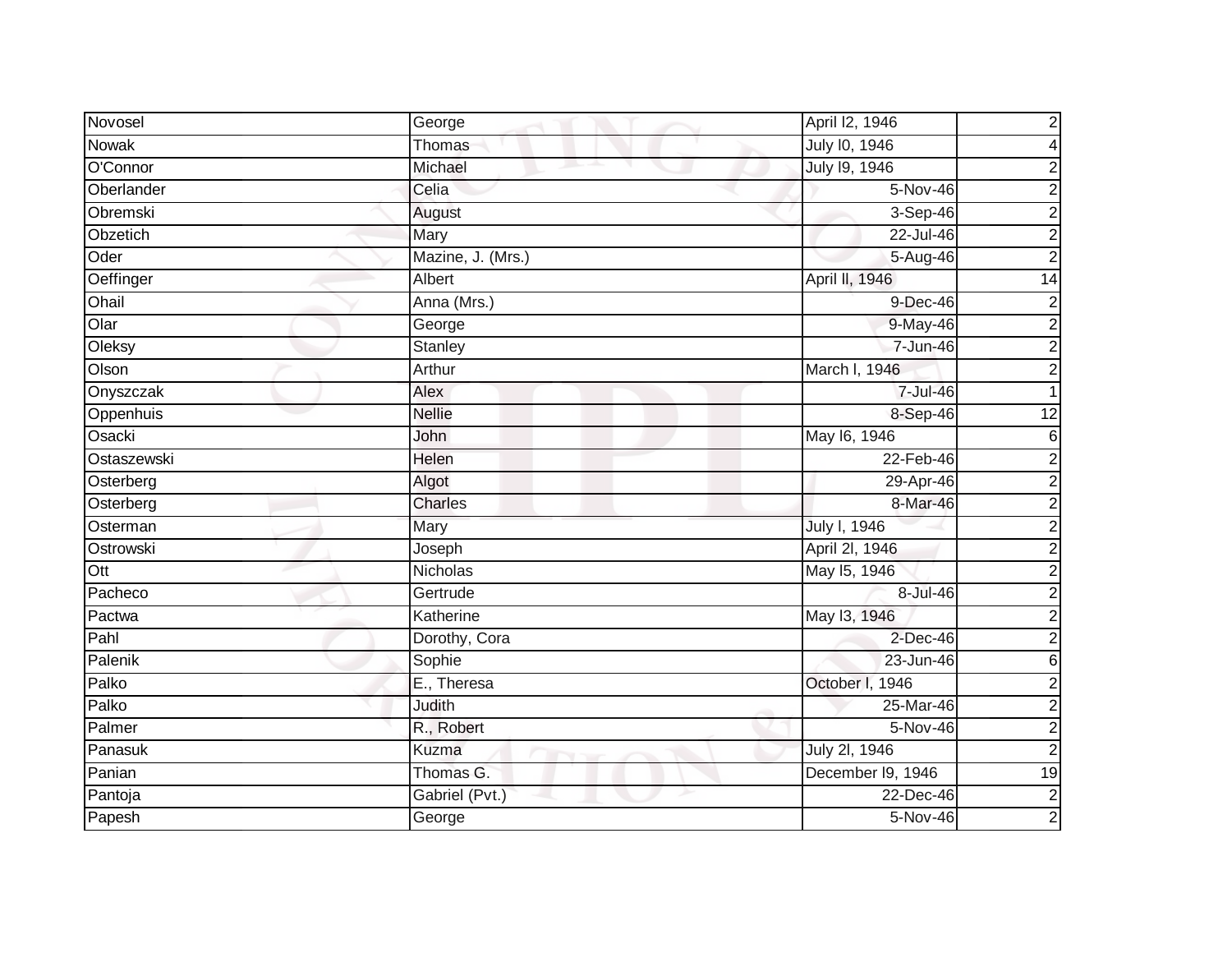| Paprocki     | Frank                    | 3-Oct-46                | $\overline{2}$            |
|--------------|--------------------------|-------------------------|---------------------------|
| Parduhn      | Paul                     | January 18, 1946        | $\overline{18}$           |
| Parsnik      | <b>Barbara</b>           | $4-Feb-46$              | $\ensuremath{\mathsf{3}}$ |
| Pasiecznik   | Joseph                   | January 15, 1946        | 10                        |
| Pasovec      | <b>Steve</b>             | April 17, 1946          | $\overline{26}$           |
| Pasternak    | John                     | <b>January 17, 1946</b> | $\boldsymbol{2}$          |
| Pastove      | Infant                   | June 13, 1946           | $\overline{c}$            |
| Pastry       | George                   | October II, 1946        | $\overline{2}$            |
| Patchen      | $\overline{C.C.}$ (Mrs.) | 9-Sep-46                | $\overline{2}$            |
| Patrice      | <b>Sister Frances</b>    | 28-Feb-46               | $\overline{6}$            |
| Patrick      | Anna                     | May 14, 1946            | $\overline{2}$            |
| Patterson    | Logan                    | 22-Jul-46               | $\overline{2}$            |
| Patton       | Harry                    | 24-Mar-46               | $\frac{2}{2}$             |
| Paulovich    | Anna (Mrs.)              | 9-Dec-46                |                           |
| Pearson      | <b>Jack</b>              | July I, 1946            |                           |
| Pechnyo      | John                     | March I3, 1946          | $\overline{26}$           |
| Pechnyo      | John (Mrs.)              | March I3, 1946          | 26                        |
| Peck         | <b>Bessie</b>            | September I0, 1946      | $\boldsymbol{2}$          |
| Peglow       | John P.                  | 7-Nov-46                | $\overline{\mathbf{c}}$   |
| Pele         | George                   | october 2l, 1946        | $\overline{2}$            |
| Pendowski    | Felix                    | $2$ -Jun-46             | $\overline{2}$            |
| Perchin      | A., Anna                 | 5-Sep-46                | $\overline{2}$            |
| Perepaki     | Steve                    | 27-Aug-46               | $\overline{2}$            |
| Perez        | Lydia                    | July 16, 1946           | $\overline{2}$            |
| Perin        | Gido                     | 27-Jan-46               | $\overline{20}$           |
| Perkins      | Florence (Mrs.)          | October 18, 1946        | $\overline{2}$            |
| Peternukitis | Joseph                   | May 3l, 1946            | $\overline{2}$            |
| Peterson     | E., Thelma (Mrs.)        | 8-Sep-46                | 12                        |
| Peterson     | Olga                     | July 14, 1946           | $\overline{2}$            |
| Peterson     | Ruth                     | March I0, 1946          | $\overline{2}$            |
| Petkey       | Katherine                | 22-Jan-46               | $\overline{2}$            |
| Petkus       | Martha                   | $6$ -Jun-46             | $\overline{7}$            |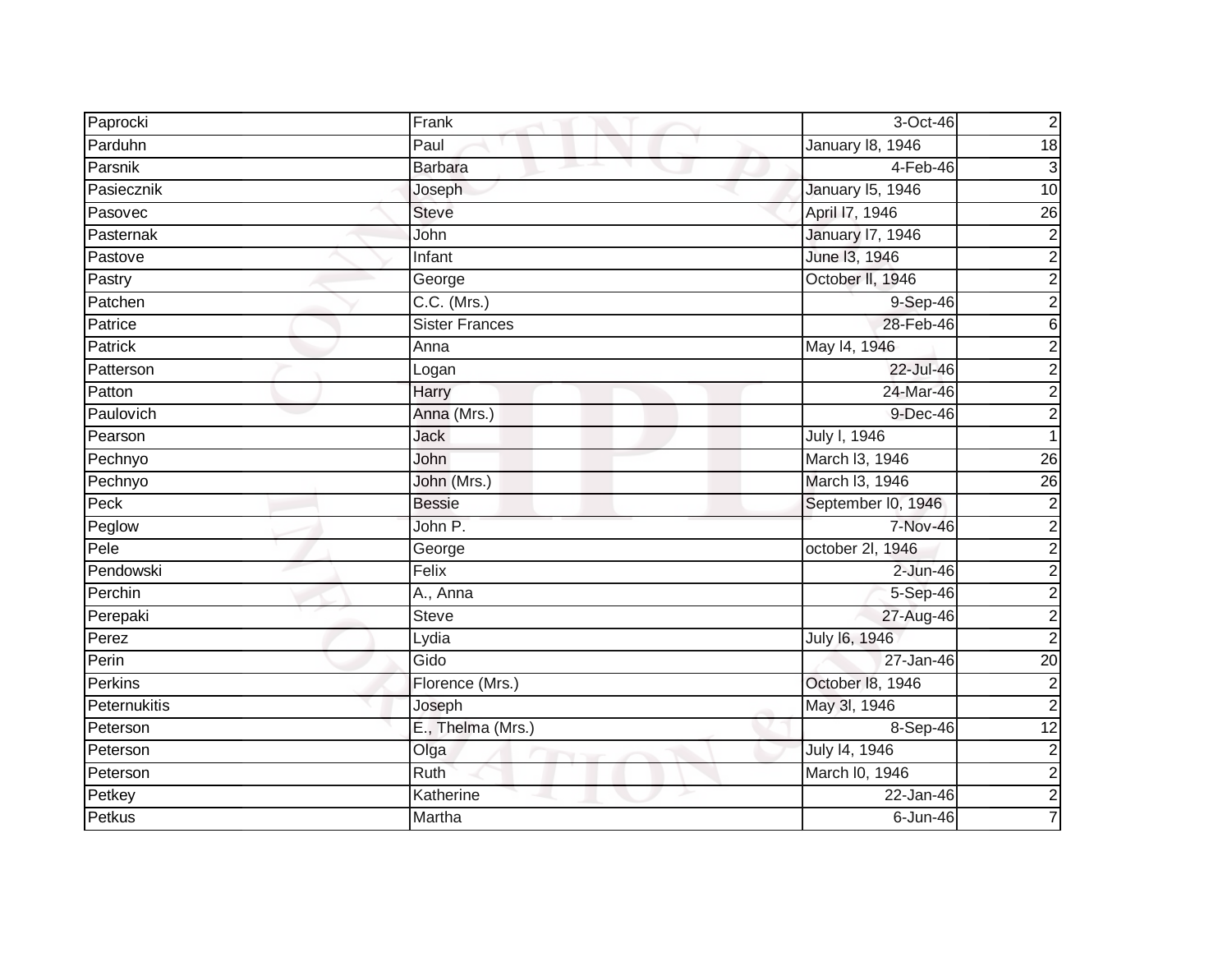| Petrunich   | Louis                   | January II, 1946        | $\overline{\mathbf{c}}$ |
|-------------|-------------------------|-------------------------|-------------------------|
| Peuraca     | Mildred                 | 3-May-46                | $\overline{2}$          |
| Phelps      | Gilman                  | 28-Feb-46               | $\overline{6}$          |
| Pickel      | Marty                   | 4-Aug-46                | $\overline{2}$          |
| Pictor      | Walter                  | May 10, 1946            | $\overline{2}$          |
| Pierce      | Claude                  | 3-Jun-46                | 4                       |
| Pittser     | Maynard                 | <b>January 17, 1946</b> | $\overline{2}$          |
| Plopper     | Emaline                 | March 18, 1946          | $\overline{2}$          |
| Pluta       | L. Lawrence             | 23-Sep-46               | $\overline{2}$          |
| Podgorsek   | Francis, J. (Rev.)      | 3-Feb-46                | $\overline{2}$          |
| Podhorn     | Anna                    | 4-Nov-46                | $\overline{2}$          |
| Podkul      | Michael                 | 22-Dec-46               | $\overline{2}$          |
| Pokos       | Katarina                | $6$ -Oct-46             | $\overline{2}$          |
| Pokropinski | Alex                    | July 14, 1946           | $\overline{2}$          |
| Pokropinski | Josephine               | <b>January 18, 1946</b> | $\overline{2}$          |
| Polak       | Judith                  | 3-Jul-46                | $\overline{5}$          |
| Polak       | Paul (Sr.)              | September I6, 1946      | $\overline{2}$          |
| Polovich    | Vid                     | 20-May-46               | $\overline{2}$          |
| Polpa       | John                    | 30-Jun-46               | $\overline{\mathbf{4}}$ |
| Pommerville | Mildred                 | 27-Sep-46               | $\overline{2}$          |
| Poplinski   | Victoria                | 5-May-46                | $\overline{2}$          |
| Popovich    | <b>Steve</b>            | <b>7-Nov-46</b>         | $\overline{2}$          |
| Portlock    | Florence                | September I, 1946       | $\overline{2}$          |
| Poulson     | Dennis                  | $2$ -Jul-46             | $\overline{2}$          |
| Powel       | Emma (Mrs.)             | 8-Sep-46                | $\overline{12}$         |
| Powell      | Rees                    | 5-Jun-46                | $\overline{\mathbf{c}}$ |
| Pratt       | Leslie                  | June 13, 1946           | $\overline{2}$          |
| Prestamer   | Michael                 | $2-Jan-46$              | $\overline{18}$         |
| Proeschold  | Alice<br><b>SERVICE</b> | 26-Apr-46               | $\overline{\mathbf{c}}$ |
| Pucalik     | Katherine               | February I7, 1946       | $\overline{6}$          |
| Pugh        | Charlene                | October 3l, 1946        | $\overline{c}$          |
| Pugh        | Joseph                  | 22-Sep-46               | $\overline{27}$         |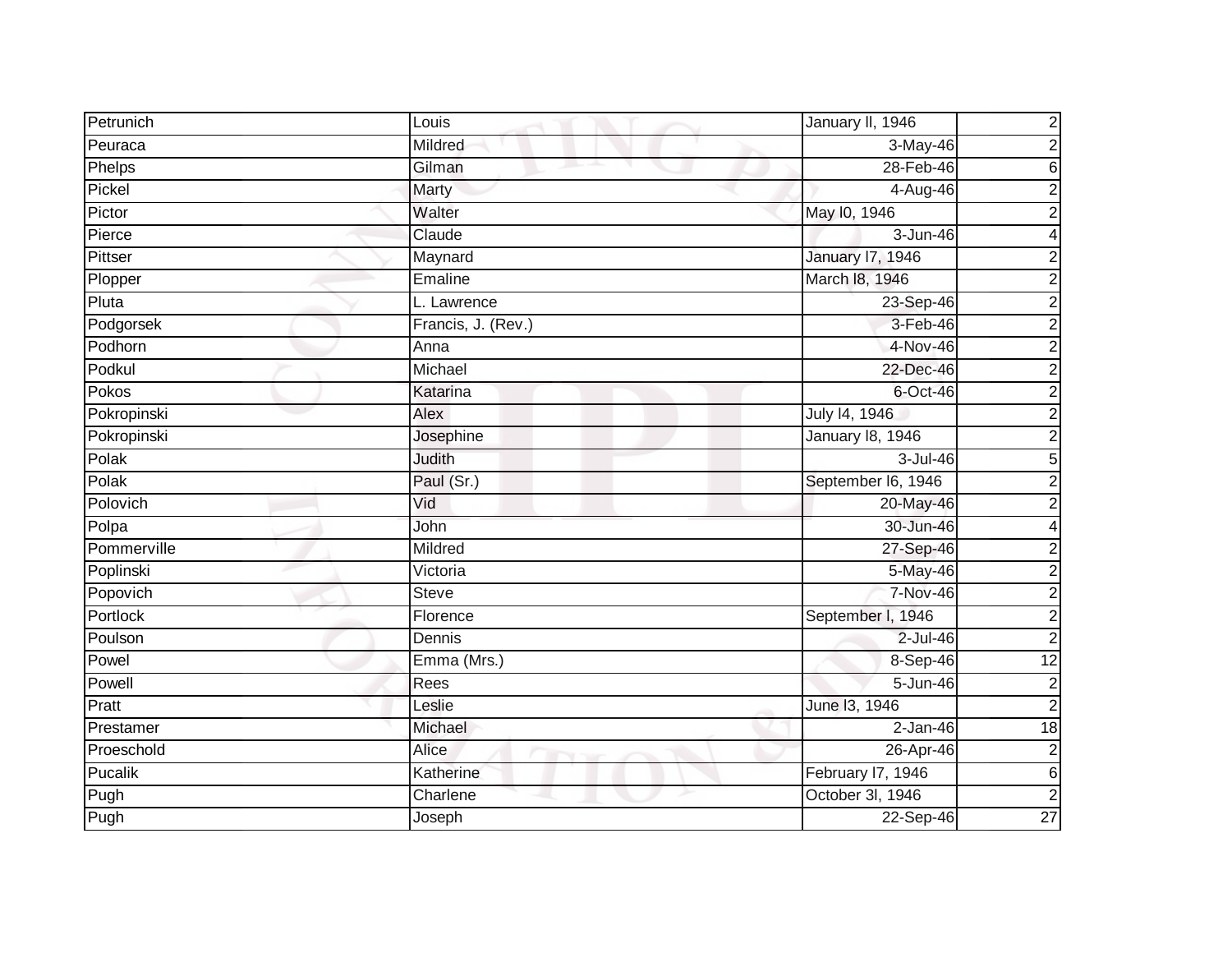| Pupaza       | Marie             | May 12, 1946            | $\overline{\mathbf{c}}$ |
|--------------|-------------------|-------------------------|-------------------------|
| Purdy        | Cecil             | 3-Sep-46                | $\overline{2}$          |
| Quigley      | Jack              | $6$ -Dec-46             | $\overline{2}$          |
| Quinn        | Margaret          | $22-Mar-46$             | $\overline{2}$          |
| Rachwalski   | Henry             | 20-May-46               | $\overline{2}$          |
| Rack         | Mary              | February I7, 1946       | $\overline{20}$         |
| Radich       | Nicholas          | May 2l, 1946            | $\overline{2}$          |
| Radika       | <b>Miller</b>     | 6-May-46                | $\overline{8}$          |
| Radziejewski | Joseph            | 26-Dec-46               | $\overline{8}$          |
| Rajchinetz   | Charles           | 12-Nov-46               | $\overline{2}$          |
| Rajkovich    | John              | November I0, 1946       | $\overline{2}$          |
| Ralph        | <b>Bernice</b>    | <b>January 15, 1946</b> | $\overline{2}$          |
| Ralph        | Lillie D.         | 9-Dec-46                | $\overline{2}$          |
| Rapp         | Lewis             | 23-Jun-46               | $\overline{6}$          |
| Ratelle      | Seth              | March I4, 1946          | $\overline{2}$          |
| Ravenelli    | Guerino           | 8-Sep-46                | 12                      |
| Regan        | Timothy           | $3-Sep-46$              | $\overline{2}$          |
| Reichert     | Fred              | 4-Mar-46                | $\overline{2}$          |
| Reid         | Mary (Mrs.)       | 20-Dec-46               | 14                      |
| Reingold     | Arthur            | 5-Aug-46                | $\overline{2}$          |
| Reppa        | Kalman            | 2-Apr-46                | $\overline{c}$          |
| Reynolds     | Levi              | 27-Feb-46               | $\overline{\mathbf{4}}$ |
| Rhoades      | Martha            | July 18, 1946           | $\overline{2}$          |
| Rice         | Flora             | 4-Jan-46                | 18                      |
| Rice         | Patrick           | 25-Mar-46               | $\mathbf{1}$            |
| Rich         | I.J. (Mrs.)       | 29-Sep-46               | $\overline{c}$          |
| Richardson   | George            | $3-Feb-46$              | $\overline{2}$          |
| Richmond     | Elmer             | April 18, 1946          | $\overline{2}$          |
| Riffel       | Lillie            | 22-Apr-46               | $\overline{2}$          |
| Ring         | <b>Charles</b>    | 25-Mar-46               | $\overline{2}$          |
| Rinne        | G. Rudolph        | September I9, 1946      | $\overline{2}$          |
| Riordan      | Robert (Lt. Col.) | $5$ -Dec-46             | $\overline{2}$          |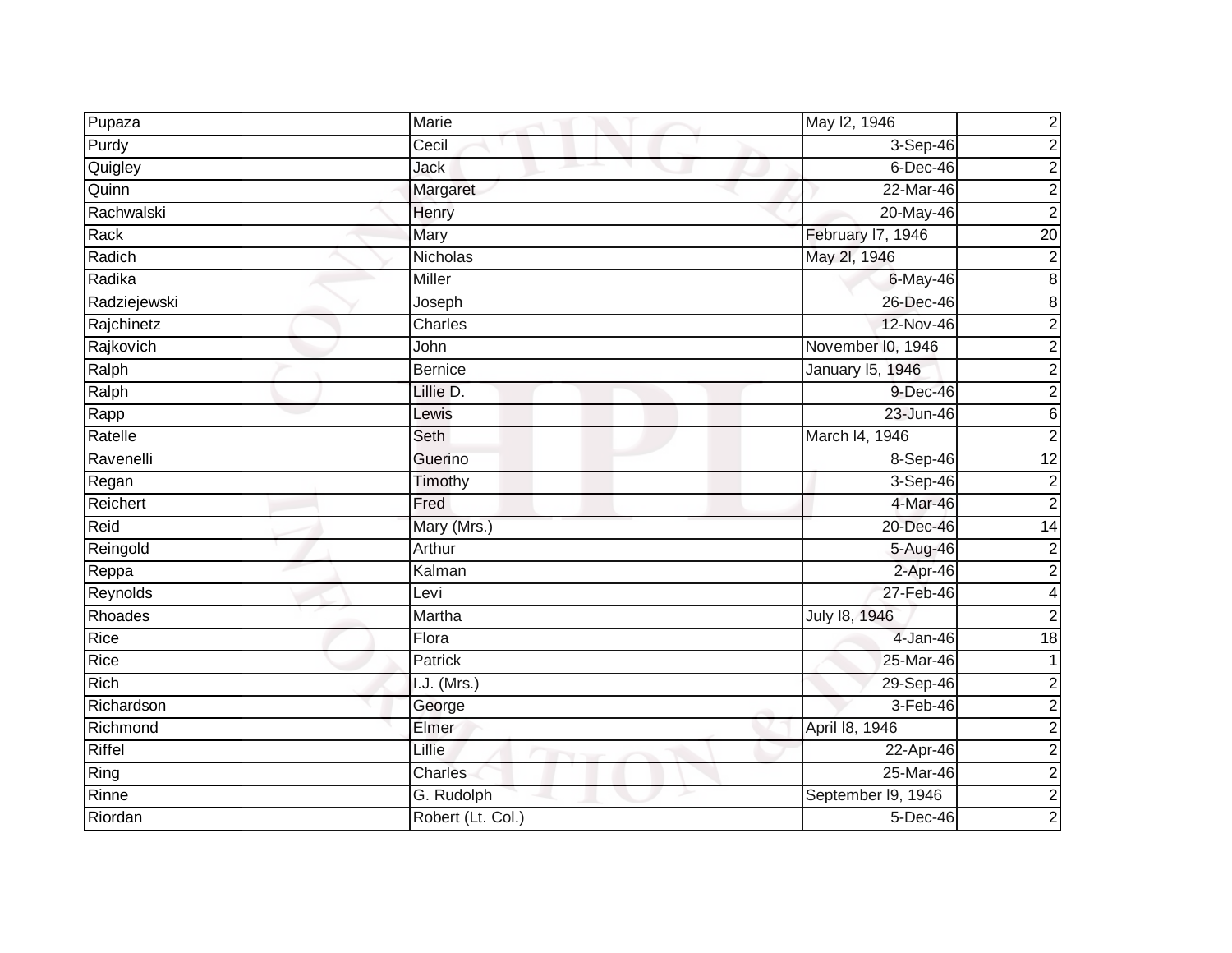| <b>Ripley</b> | A. Sarah (Miss)        | 25-Sep-46               | $\overline{\mathbf{c}}$ |
|---------------|------------------------|-------------------------|-------------------------|
| Ritthaler     | John                   | January II, 1946        | $\overline{2}$          |
| Roath         | John, F.               | 5-Aug-46                | $\overline{2}$          |
| Robenhorst    | C., Fred               | 7-Oct-46                | $\overline{2}$          |
| Roberts       | A., Ira                | $4-Nov-46$              | $\overline{2}$          |
| Roberts       | Mortimer               | 26-Mar-46               | $\overline{2}$          |
| Robertson     | $\overline{C}$ . James | 29-Sep-46               | $\overline{2}$          |
| Rogers        | Winnie                 | <b>January 15, 1946</b> | $\overline{2}$          |
| Roman         | Ramis                  | October I6, 1946        | 4                       |
| Romi          | Mary Helen (Sister)    | 8-Sep-46                | 12                      |
| Rompha        | <b>Steve</b>           | 24-Jan-46               | 4                       |
| Root          | Harry                  | 22-May-46               | $\overline{2}$          |
| Roper         | Thomas                 | 3-Jul-46                | $\overline{5}$          |
| Ropp          | Jesse                  | 25-Feb-46               | $\overline{2}$          |
| Rosana        | William                | April I, 1946           | 14                      |
| Rose          | Norman                 | $4-Dec-46$              | $\overline{2}$          |
| Rose          | William                | April I, 1946           | $\overline{14}$         |
| Ross          | Charles W.             | 27-Dec-46               | $\mathbf 2$             |
| Ross          | <b>Herbert</b>         | June 17, 1946           | $\overline{2}$          |
| Rossa         | <b>Harriet</b>         | 25-Apr-46               | $\overline{2}$          |
| Rossel        | Obdula                 | April 2I, 1946          | $\overline{2}$          |
| Rosser        | William                | 24-Nov-46               | $\overline{2}$          |
| Rothermel     | Fred (Rev.)            | 23-Apr-46               | $\overline{9}$          |
| Rozwalka      | Frances                | 28-Oct-46               | $\overline{2}$          |
| Rueter        | Fred, $E$ .            | <b>January 10, 1946</b> | $\overline{2}$          |
| <b>Ruiz</b>   | Enrique                | September I, 1946       | $\overline{2}$          |
| <b>Rush</b>   | <b>Marion</b>          | $3-Feb-46$              | $\overline{2}$          |
| Rushing       | Noble, C.              | 7-Nov-46                | $\overline{2}$          |
| Russell       | Harry                  | July II, 1946           | $\overline{2}$          |
| Rutherford    | William                | 23-Dec-46               | $\overline{2}$          |
| Ruzzini       | August                 | 4-Aug-46                | $\overline{2}$          |
| Sabol         | Mary                   | June 17, 1946           | $\overline{2}$          |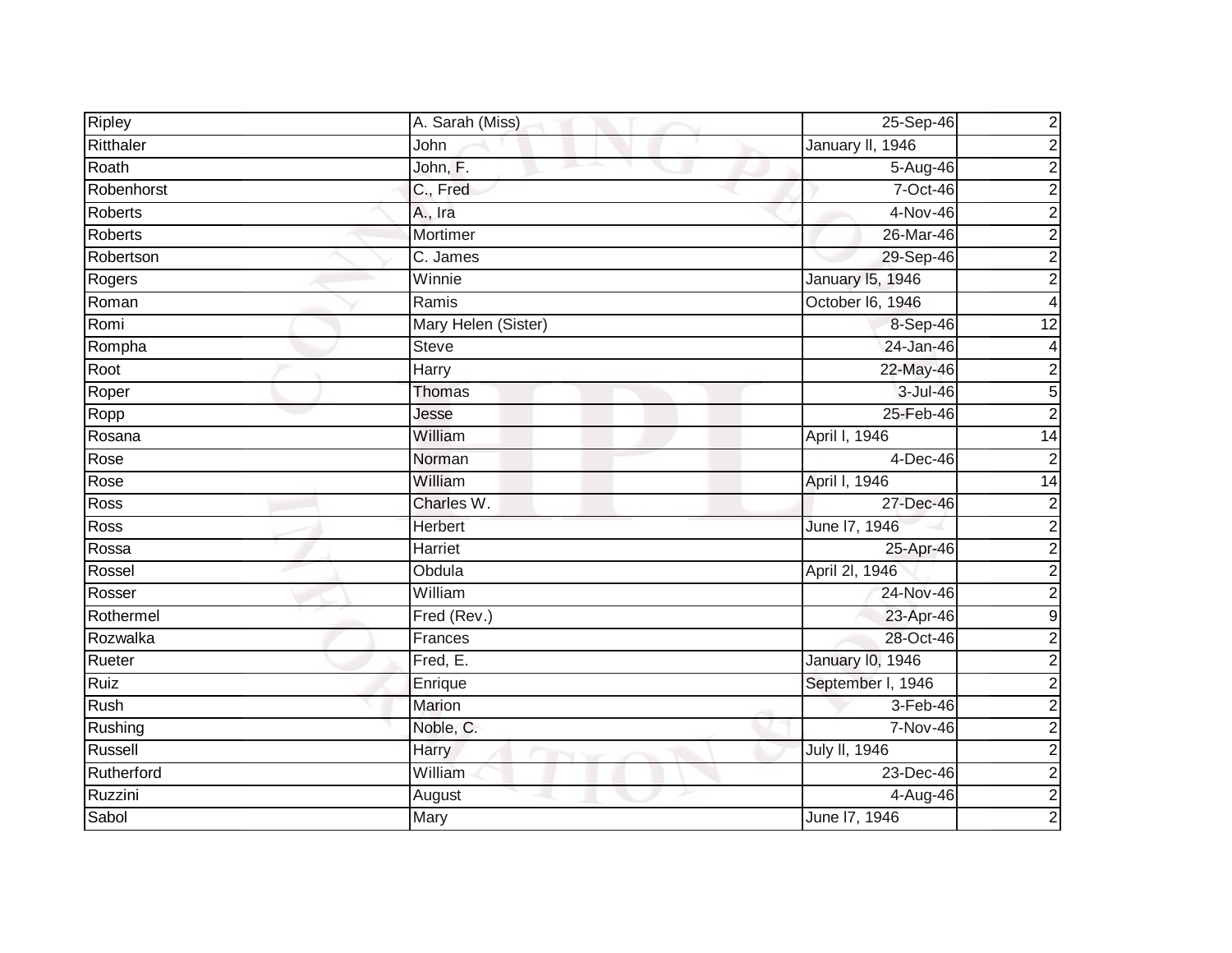| Sacco           | John                       | March 3l, 1946          | $\bf8$                  |
|-----------------|----------------------------|-------------------------|-------------------------|
| Sachs           | Jacob                      | 5-Jun-46                | $\overline{c}$          |
| Saczawa         | Eugene                     | 28-Apr-46               | $\overline{2}$          |
| Sadek           | <b>Brani</b>               | 22-Sep-46               | $\overline{27}$         |
| Sadewasser      | Evelyn                     | May 3l, 1946            | $\overline{2}$          |
| Saeler          | Ella                       | $22$ -Jul-46            | $\overline{2}$          |
| Sainato         | Sam                        | February I3, 1946       | $\overline{8}$          |
| Samblis         | George                     | <b>January 17, 1946</b> | $\overline{2}$          |
| Sampias         | Elizabeth                  | 25-Oct-46               | $\overline{2}$          |
| <b>Sanders</b>  | Earl                       | 9-Apr-46                | 10                      |
| Sanford         | <b>Bessie</b>              | 26-Jan-46               | $\overline{2}$          |
| Sankey          | Leo                        | February I, 1946        | $\overline{18}$         |
| Sapita          | John                       | 25-Jun-46               | $\overline{\mathbf{c}}$ |
| Sarkisian       | Avadik                     | 20-Feb-46               | $\overline{2}$          |
| Sartini         | Joseph                     | $3-May-46$              | $\overline{2}$          |
| Sass            | Agnes                      | July 2l, 1946           | $\boldsymbol{2}$        |
| Satterlee       | Sarah V.                   | 8-Jan-46                | $\overline{2}$          |
| Savage          | Robert                     | 8-Jan-46                | $\overline{2}$          |
| Schab           | Jacob                      | 5-May-46                | $\overline{2}$          |
| Schach          | John                       | 27-Jun-46               | $\overline{2}$          |
| Schalow         | Frieda (Mrs.)              | December I6, 1946       | $\overline{2}$          |
| Scheidt         | John                       | $3-Nov-46$              | $\overline{2}$          |
| Scherer         | Mary                       | 30-Dec-46               | $\overline{2}$          |
| Schilling       | Hazel A.                   | December II, 1946       | $\overline{2}$          |
| Schillo         | Ernest, G.                 | 8-Aug-46                | $\overline{2}$          |
| Schimer         | Pauline                    | 3-Oct-46                | $\overline{2}$          |
| Schlundt        | William                    | 20-Feb-46               | 24                      |
| Schmal          | Alfred                     | 22-Nov-46               | $\overline{\mathbf{4}}$ |
| Schneider       | Hugo<br><b>START START</b> | $6 - Jan-46$            | $\overline{\mathbf{c}}$ |
| <b>Schrlock</b> | E. Howard                  | September I6, 1946      | $\overline{2}$          |
| Schroeder       | Magdalene                  | 26-May-46               | $\overline{14}$         |
| Schrum          | Lillian                    | $9 - Jan-46$            | $\overline{2}$          |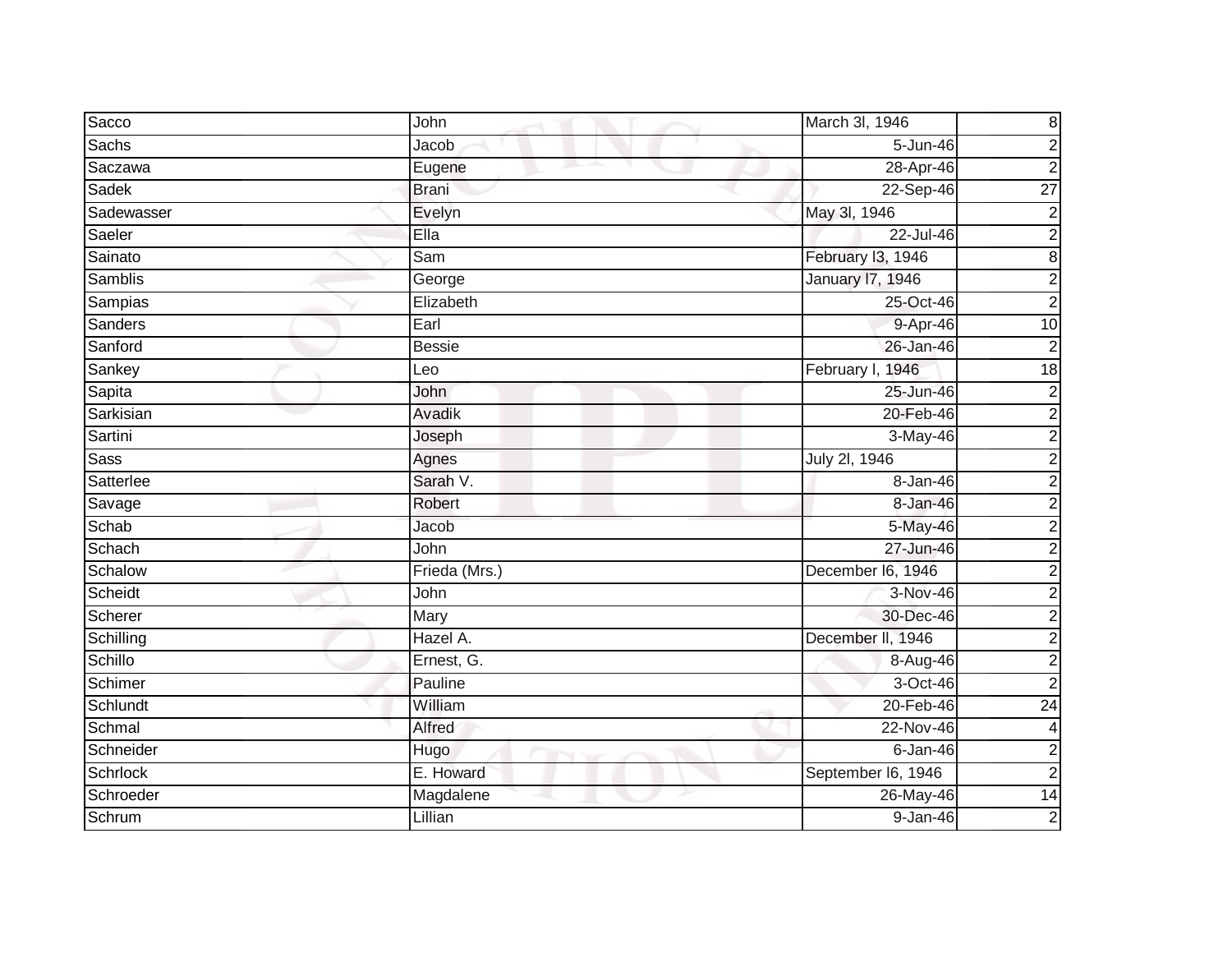| Schueberg    | John        | $\overline{\mathbf{c}}$<br>September I5, 1946 |
|--------------|-------------|-----------------------------------------------|
| Schultz      | Albert      | $\overline{2}$<br>February 2l, 1946           |
| Schultz      | Anna        | October I5, 1946<br>$\overline{2}$            |
| Schultz      | Earline     | $\overline{2}$<br>$5$ -Dec-46                 |
| Schultz      | Inez, P.    | $\overline{2}$<br>November I0, 1946           |
| Schultz      | Sam         | May 13, 1946<br>$\overline{12}$               |
| Schutz       | William     | $\overline{2}$<br>9-May-46                    |
| Schwab       | George      | $\overline{2}$<br>25-Apr-46                   |
| Schwenki     | Minna       | $\overline{2}$<br>October 2l, 1946            |
| Sciackitano  | Elizabeth   | $\overline{2}$<br>12-May-46                   |
| Seefeld      | Cora        | 8-Dec-46<br>4                                 |
| Seidler      | Christ      | $\mathbf{2}^{\mathsf{I}}$<br>6-Dec-46         |
| Seketa       | Joseph      | $\overline{2}$<br>4-Dec-46                    |
| Seman        | Ann         | $\overline{2}$<br>8-May-46                    |
| Serafin      | Michael     | March I3, 1946<br>$\overline{2}$              |
| Sevcik       | Martin      | June 17, 1946                                 |
| Sharrer      | Ella        | 27-Dec-46<br>$\overline{c}$                   |
| Shawley      | Vivian      | 3-May-46<br>$\mathbf 2$                       |
| Shearon      | William     | $\overline{2}$<br>22-May-46                   |
| Shepherd     | John        | $\overline{2}$<br>22-Jul-46                   |
| Sherman      | Lillian     | February II, 1946<br>$\boldsymbol{2}$         |
| Shover       | Rose (Mrs.) | $\overline{2}$<br>3-Nov-46                    |
| Shuff        | Ann, Martha | $\overline{12}$<br>8-Sep-46                   |
| Shurman      | Jacob       | March I4, 1946<br>$\boldsymbol{2}$            |
| Shust        | Michael     | $\overline{2}$<br>October I5, 1946            |
| <b>Sills</b> | Elizabeth   | $\overline{2}$<br>8-Jul-46                    |
| Silvola      | Robert      | $\overline{2}$<br>July 2l, 1946               |
| Simkovich    | Peter       | $\overline{8}$<br>$26$ -Dec-46                |
| Sinnett      | Lawson      | $\overline{2}$<br>$2-Jan-46$                  |
| Sitea        | Filon       | 26-Feb-46<br>$\overline{2}$                   |
| Skalski      | Stephen Jr. | $\overline{2}$<br>December I2, 1946           |
| Skowronski   | Stella      | $\overline{2}$<br>April 19, 1946              |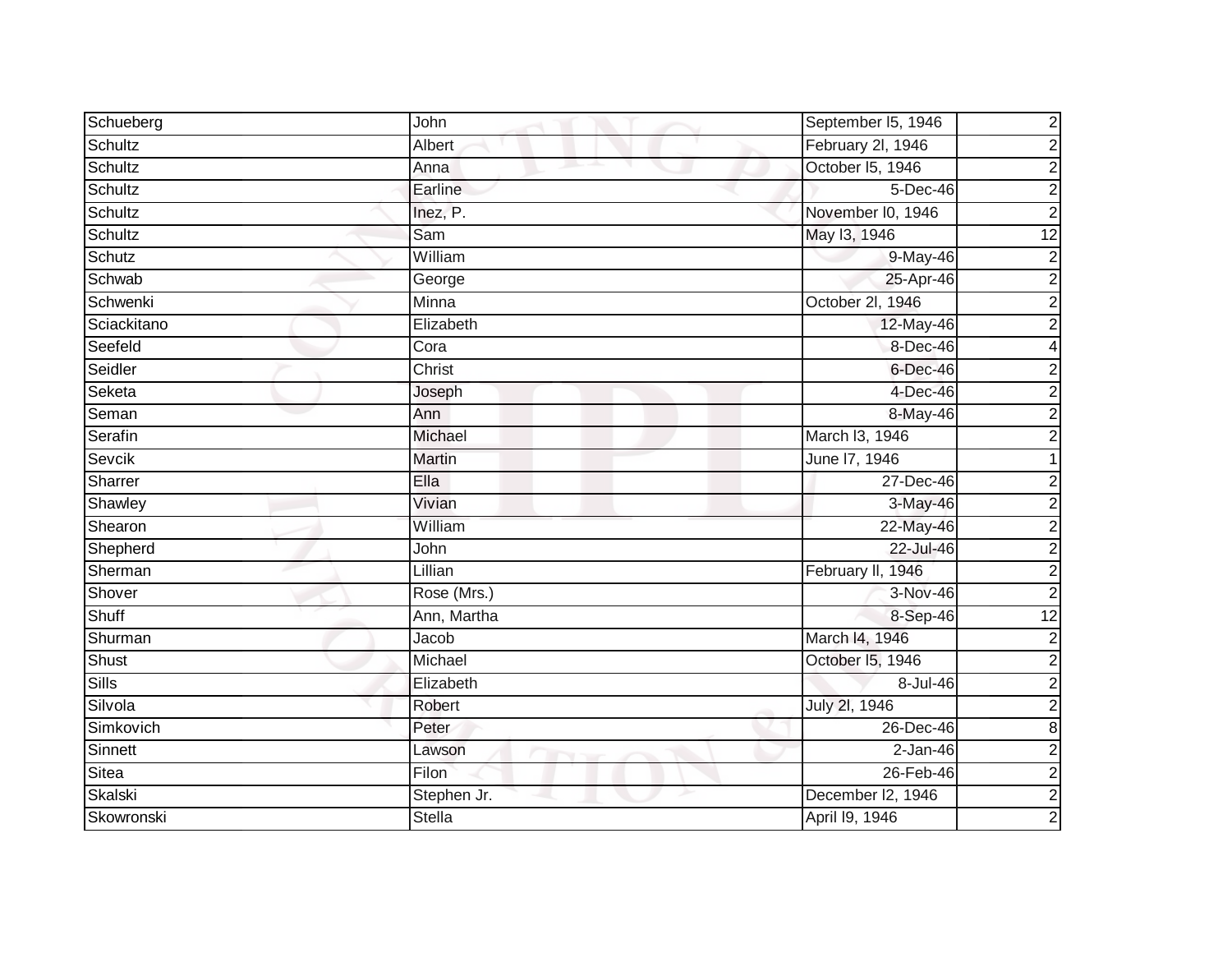| Sladek     | Mary F.         | 22-Nov-46               | 4                       |
|------------|-----------------|-------------------------|-------------------------|
| Slamkowski | Anotoinette     | December I6, 1946       | $\overline{\mathbf{c}}$ |
| Slazyk     | Anthony         | September 18, 1946      | $\overline{2}$          |
| Sliger     | Lenoma          | January 3I, 1946        | $\overline{3}$          |
| Slingsby   | John            | <b>January 2l, 1946</b> | $\overline{2}$          |
| Smith      | Clarence        | 8-Feb-46                | $\overline{20}$         |
| Smith      | Clarence, W.    | August I, 1946          | $\overline{2}$          |
| Smith      | Edward          | May I, 1946             | $\overline{2}$          |
| Smith      | Herbert         | 5-Jun-46                | $\overline{2}$          |
| Smith      | Herta V. (Mrs.) | December I2, 1946       | $\overline{2}$          |
| Smith      | lla             | September I, 1946       | $\overline{8}$          |
| Smith      | Linda           | 9-Jan-46                | $\overline{2}$          |
| Smith      | M., Daniel      | October 15, 1946        | $\overline{2}$          |
| Smith      | M., Harry       | 29-Aug-46               | $\overline{2}$          |
| Smutnak    | Joseph          | $9 - Jun-46$            | $\overline{2}$          |
| Snodgrass  | Nona            | 4-Jun-46                | $\overline{2}$          |
| Snodsmith  | Nettie (Mrs.)   | 29-Sep-46               | $\overline{2}$          |
| Snyder     | James           | <b>January 15, 1946</b> | 10                      |
| Snyder     | Katherine       | 6-May-46                | $\bf8$                  |
| Snyder     | Margaret        | 5-May-46                | $\overline{2}$          |
| Sobczak    | Harry J.        | 9-Aug-46                | $\overline{2}$          |
| Soder      | Louise          | 9-Jan-46                | $\overline{2}$          |
| Solon      | Joseph          | February I0, 1946       | 4                       |
| Sotak      | John            | 27-Aug-46               | $\overline{2}$          |
| Southack   | Sarah           | April 2l, 1946          | $\overline{2}$          |
| Sowa       | John            | November I0, 1946       | $\overline{2}$          |
| Sowa       | S., Joseph      | October I, 1946         | $\overline{2}$          |
| Spafford   | Urvin           | April 14, 1946          | $\overline{2}$          |
| Spanier    | Ragina          | 24-Oct-46               | $\overline{c}$          |
| Spataro    | Carmella        | April 14, 1946          |                         |
| Specker    | William         | 28-May-46               | $\overline{\mathbf{c}}$ |
| Spencer    | Charles John    | 26-Aug-46               | $\overline{2}$          |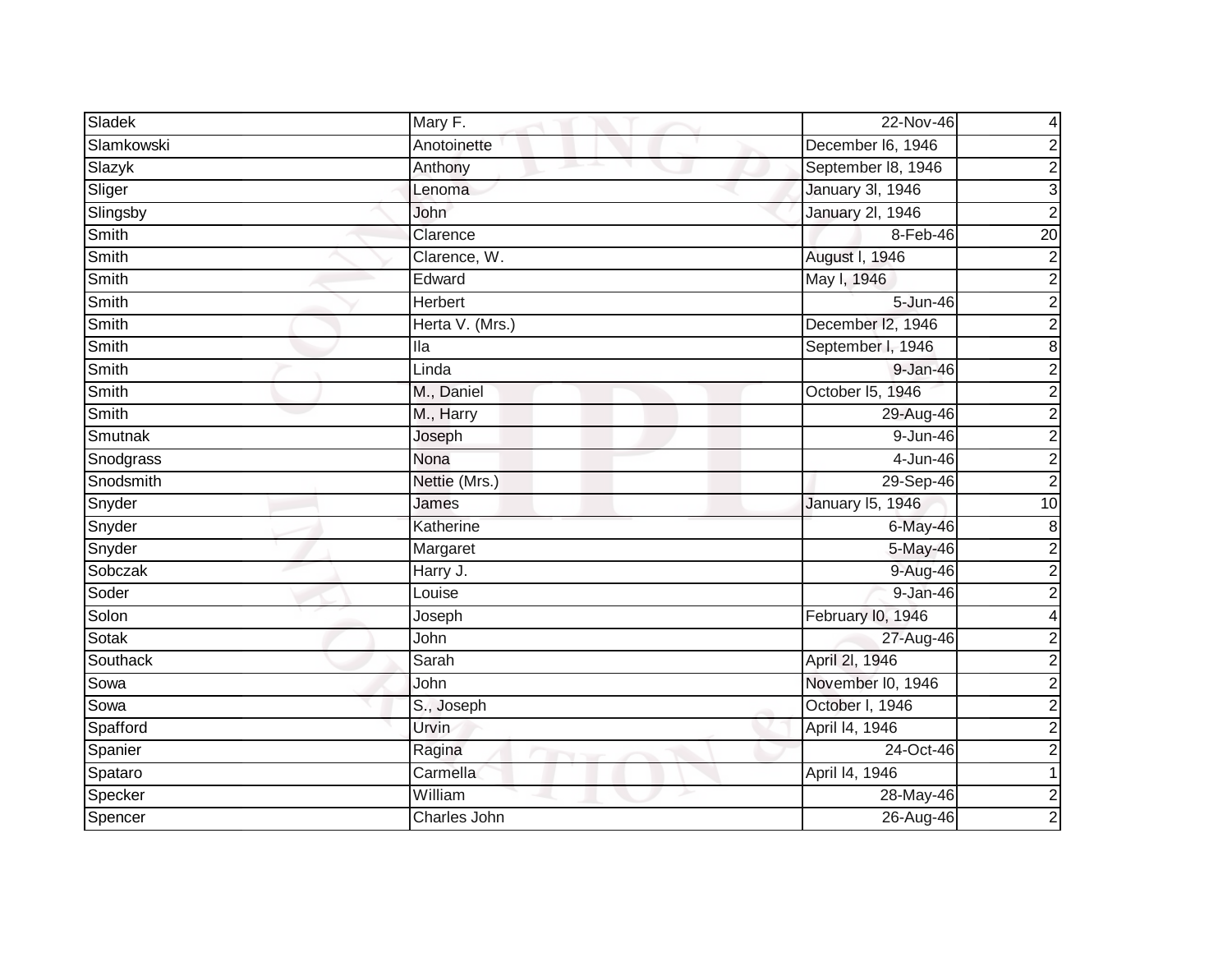| Spornic        | Helen           | 4-Mar-46          |                         |
|----------------|-----------------|-------------------|-------------------------|
| Spragia        | J., Santa (Jr.) | 30-Oct-46         | စ လ                     |
| Stabler        | Kate            | 7-Mar-46          | $\overline{2}$          |
| Stanton        | Henry (Rev.)    | 28-Oct-46         | $\overline{2}$          |
| Staresinick    | John            | 23-Sep-46         | $\overline{2}$          |
| <b>Stasak</b>  | Adam            | 28-Aug-46         | $\boldsymbol{2}$        |
| Stefanos       | <b>Nick</b>     | 9-Sep-46          | $\overline{c}$          |
| Stefanski      | Walter          | 29-Jan-46         | $\overline{2}$          |
| <b>Steffes</b> | Margaret        | May I, 1946       | $\overline{2}$          |
| <b>Stelow</b>  | Fred            | 25-Jun-46         | $\mathbf{1}$            |
| Stenhouse      | <b>Bridgie</b>  | 8-Jan-46          | $\overline{c}$          |
| Stephens       | Alice           | 24-May-46         | $\overline{2}$          |
| Stepnoski      | Mary            | May 15, 1946      | $\overline{2}$          |
| Stern          | David (Dr.)     | June 14, 1946     | 1                       |
| Stevenson      | C.J. (Mrs.)     | 30-Sep-46         | $\overline{2}$          |
| Stewart        | Daisy           | January 7. 1946   | 10                      |
| Stewart        | Wood, Nellie    | December I9, 1946 | 19                      |
| Stickler       | Dora            | 8-Feb-46          | $\overline{\mathbf{c}}$ |
| Stifler        | Frank, R.       | 4-Aug-46          | $\overline{c}$          |
| Stoeff         | Violet          | 28-Feb-46         | $\overline{6}$          |
| Stolarski      | Hannah          | March 3I, 1946    | $\overline{8}$          |
| Strabel        | <b>Henry</b>    | 9-Apr-46          | 10                      |
| Strickland     | Charles I       | 6-Aug-46          | $\boldsymbol{2}$        |
| Strickland     | Jesse           | 28-Oct-46         | $\overline{2}$          |
| Stringham      | Perry           | 8-Jul-46          | $\overline{2}$          |
| Stripka        | Mary            | April I, 1946     | $\overline{14}$         |
| Studer         | <b>Marie</b>    | February 17, 1946 | $\overline{6}$          |
| Stussy         | Robert          | April 15, 1946    | 12                      |
| Such           | <b>Stella</b>   | 3-May-46          | $\overline{2}$          |
| Sulispa        | Jacob           | $9-Dec-46$        | $\overline{2}$          |
| Sulski         | Anna            | 12-Apr-46         | $\overline{\mathbf{c}}$ |
| Summerlot      | Richard         | 4-Oct-46          | $\overline{2}$          |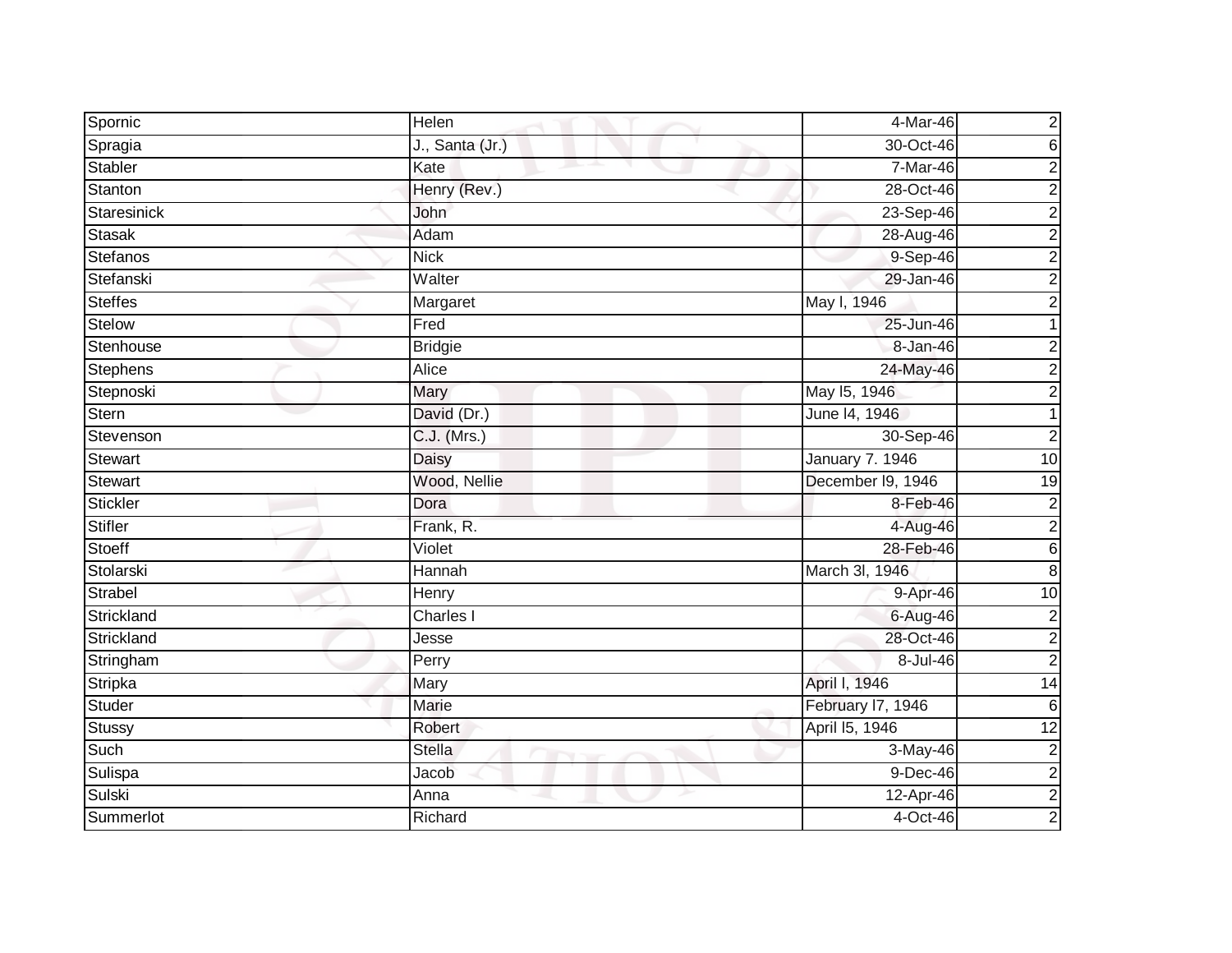| Sundholm         | Eric J.         | 20-Dec-46         | 14                      |
|------------------|-----------------|-------------------|-------------------------|
| <b>Surwillas</b> | Ben             | 3-Jan-46          | $\boldsymbol{2}$        |
| Svec             | John            | 30-Jun-46         | 4                       |
| Svilkovic        | Ivan            | $3-Feb-46$        | $\overline{c}$          |
| Swinehart        | Harold          | April 2l, 1946    |                         |
| Szafasz          | Marie (Miss)    | 23-Sep-46         | $\overline{c}$          |
| Szarkowski       | Mary            | 25-Oct-46         | $\overline{2}$          |
| Szekal           | John            | June 2l, 1946     | $\overline{2}$          |
| Szmutko          | Alex            | January 2l, 1946  | $\overline{2}$          |
| Szwebkowski      | Stanley         | 27-Mar-46         | $\overline{2}$          |
| Szymanski        | John            | 25-Jul-46         | $\overline{2}$          |
| Szymanski        | Mary            | June I0, 1946     | $\overline{\mathbf{c}}$ |
| Szymczak         | Ludwig          | May 17, 1946      | $\overline{2}$          |
| <b>Takacs</b>    | Andrew          | September I, 1946 | $\overline{\mathbf{8}}$ |
| <b>Takacs</b>    | <b>Steve</b>    | $8-Feb-46$        | $\overline{2}$          |
| <b>Tanis</b>     | William         | October 2l, 1946  | $\overline{2}$          |
| Tapajna          | John            | January II, 1946  | $\overline{2}$          |
| Tauber           | Fannie          | 28-Feb-46         | $\,6$                   |
| Taylor           | R., Charles     | October 18, 1946  | $\overline{2}$          |
| Teeple           | Adeline         | 5-Apr-46          | $\overline{2}$          |
| Terpstra         | <b>Bertha</b>   | 8-Mar-46          | $\boldsymbol{2}$        |
| Terre            | Peter           | 3-Feb-46          | $\overline{2}$          |
| Thompson         | Jane            | 7-May-46          | $\overline{12}$         |
| Thorby           | Jacobson (C.H.) | 4-Sep-46          | $\overline{\mathbf{c}}$ |
| Todean           | Criesca         | 8-Aug-46          | $\overline{2}$          |
| Tomczak          | Cecelia         | 3-Mar-46          | $\overline{2}$          |
| Tompkins         | Anna (Mrs.)     | $9-Dec-46$        | $\overline{2}$          |
| Toomey           | Grace           | October I0, 1946  | $\overline{2}$          |
| Topor            | Francis         | July 17, 1946     | $\overline{2}$          |
| Toth             | Gabriel, T      | 4-Dec-46          | $\overline{2}$          |
| Toth             | Sandra, Jean    | 25-Nov-46         | $\overline{2}$          |
| <b>Toulas</b>    | <b>Mike</b>     | 23-Apr-46         | $\overline{2}$          |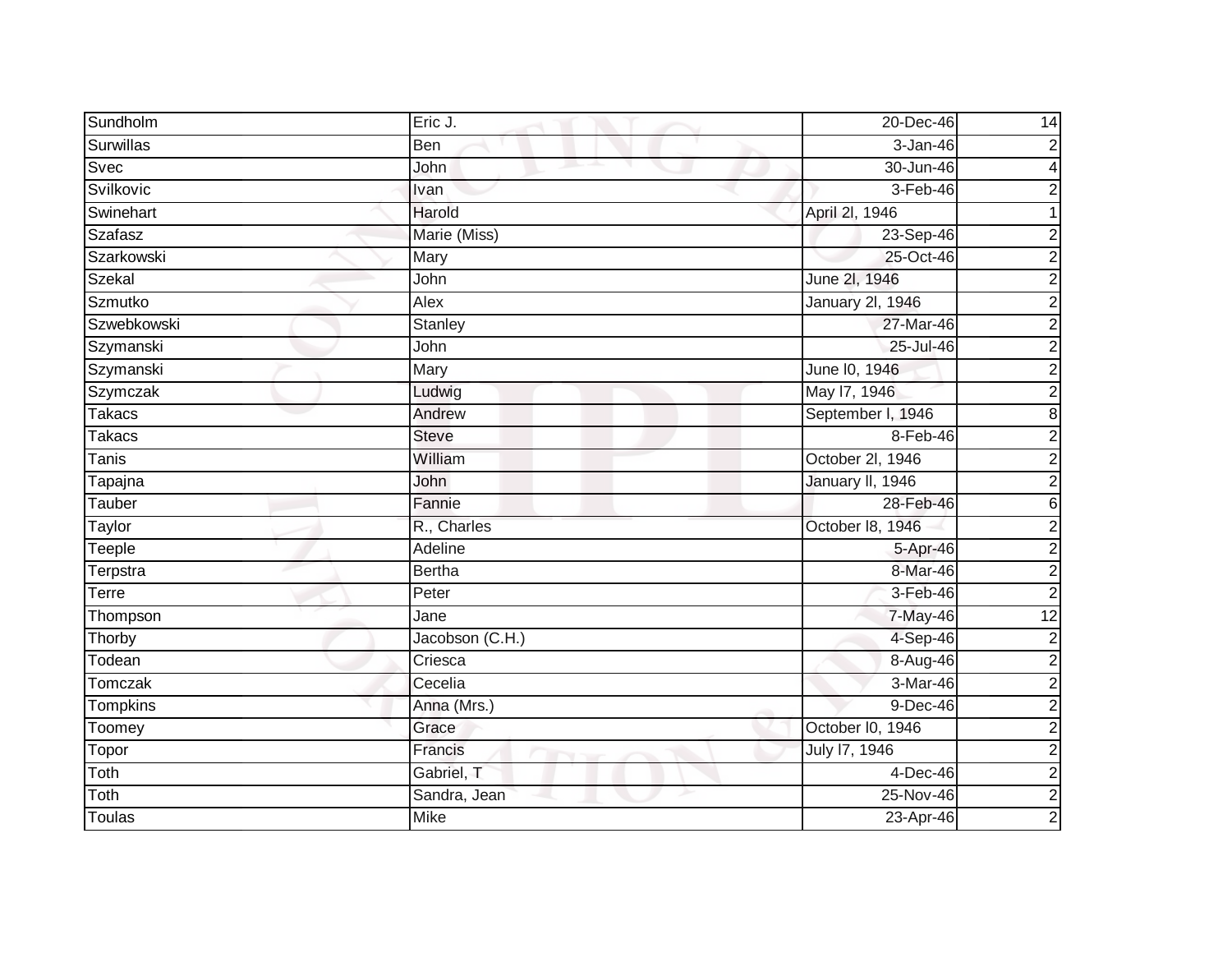| <b>Tourkalis</b>     | Thomas          | 3-Dec-46           | $\overline{\mathbf{c}}$ |
|----------------------|-----------------|--------------------|-------------------------|
| Trexler              | <b>Branty</b>   | 28-Oct-46          | $\overline{2}$          |
| Trgovich             | Joseph          | 24-May-46          | $\overline{2}$          |
| Troksa               | Paul            | 6-May-46           | 14                      |
| Trotta               | Sam             | $5-Aug-46$         | $\overline{2}$          |
| Truhn                | Dorothy (Mrs.)  | 20-Dec-46          | 14                      |
| Tuleja               | Lucy            | 27-Sep-46          | $\overline{2}$          |
| Turczynski           | <b>Boleslaw</b> | April I0, 1946     | $\overline{2}$          |
| Turk                 | Julia           | $6$ -Feb-46        | $\overline{2}$          |
| Twitt                | <b>Bessie</b>   | 29-Mar-46          | $\overline{2}$          |
| Uhrin                | John            | 4-Oct-46           | $\overline{2}$          |
| Ulber                | John (Sr.)      | Seoptember 9, 1946 | $\boldsymbol{2}$        |
| Ullrich              | Englehardt      | 9-Dec-46           | $\overline{2}$          |
| Upshaw               | Julia           | July 12, 1946      |                         |
| Upshaw               | Willie          | April I, 1946      | $\boldsymbol{2}$        |
| Vacendak             | William         | 5-Dec-46           | $\overline{2}$          |
| Vallier              | Margaret        | September I3, 1946 | $\overline{2}$          |
| Van Gilder           | Ralph           | May 15, 1946       | $\overline{2}$          |
| Vandenberg           | <b>Dirk</b>     | September II, 1946 | $\overline{2}$          |
| Vangorp              | Fern            | September I, 1946  | $\overline{2}$          |
| $\overline{V}$ arner | Hazel (Mrs.)    | 23-Oct-46          | $\overline{c}$          |
| Vaughn               | Elizabeth       | February I, 1946   | 18                      |
| Vaurek               | John            | July 15, 1946      | $\overline{\mathbf{c}}$ |
| Vaux                 | May, Cora       | 29-Aug-46          | $\boldsymbol{2}$        |
| Vegh                 | Mary            | 30-Jul-46          | 4                       |
| Velenes              | George          | $3-Feb-46$         | $\overline{\mathbf{c}}$ |
| Victoria             | Mary            | September I9, 1946 | $\overline{2}$          |
| Vine                 | Paul            | June 17, 1946      | $\overline{2}$          |
| Vorsanger            | Fred            | 8-Dec-46           | 4                       |
| Voss                 | Walter          | March I9, 1946     | $\boldsymbol{2}$        |
| Vrahoretis           | Susan           | September I9, 1946 | $\overline{2}$          |
| <b>Vrbanick</b>      | John            | 5-Feb-46           | $\overline{2}$          |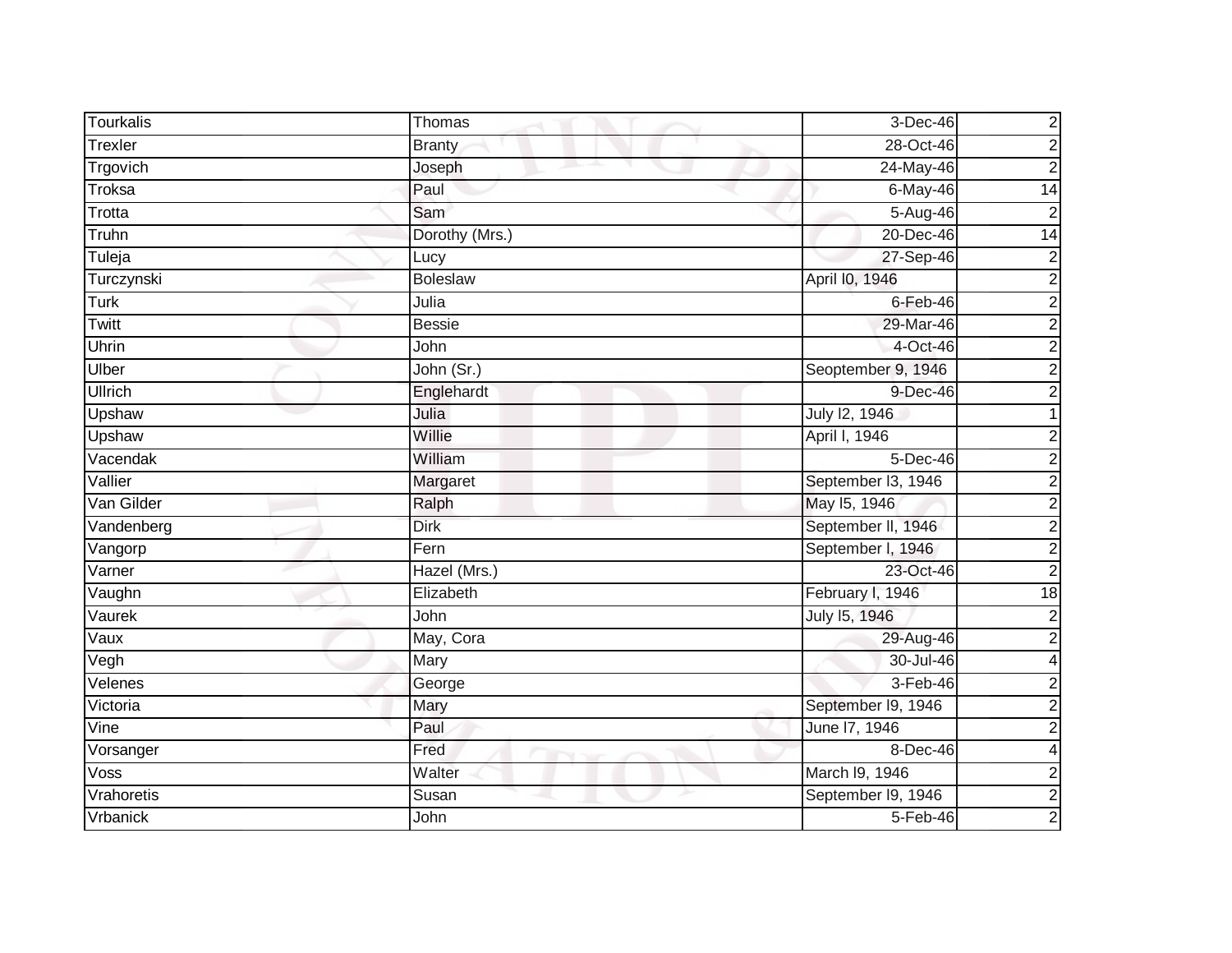| Vretyan    | Dan              | 23-Jul-46               | $\overline{\mathbf{c}}$ |
|------------|------------------|-------------------------|-------------------------|
| Vrlik      | Catherine        | $23 - Jan-46$           | $\overline{2}$          |
| Vukowich   | John<br>ᅩ        | <b>January 18, 1946</b> | $\overline{2}$          |
| Wagner     | P. George (Mrs.) | 23-Sep-46               | $\overline{2}$          |
| Waitkus    | <b>Stanley</b>   | 8-Mar-46                | $\overline{2}$          |
| Walder     | Louis            | $2$ -Jun-46             | $\overline{c}$          |
| Walter     | Lewis            | $6$ -Jun-46             | $\overline{7}$          |
| Wampler    | <b>Beverly</b>   | $4 - Jan-46$            | $\overline{\mathbf{c}}$ |
| Ward       | Glen             | 23-Jun-46               | 6                       |
| Wargin     | William          | August I, 1946          | $\overline{2}$          |
| Warner     | John             | 29-Mar-46               | $\overline{2}$          |
| Warstler   | Harold           | 28-Jun-46               | $\overline{2}$          |
| Wasiak     | <b>Stanley</b>   | <b>January 2l, 1946</b> | $\overline{2}$          |
| Waterhouse | Elizabeth        | 25-Sep-46               | $\overline{2}$          |
| Watroba    | Andrew           | June 17, 1946           | $\overline{2}$          |
| Waywood    | Joseph           | 25-Nov-46               | $\overline{2}$          |
| Webb       | Walter           | April I, 1946           | $\overline{14}$         |
| Weeks      | James            | 3-Feb-46                | $\overline{\mathbf{c}}$ |
| Weinand    | Sofie            | 8-Apr-46                | $\overline{2}$          |
| Welsh      | Elmer            | June 10, 1946           | $\overline{2}$          |
| Wenner     | Deseret          | 5-Jul-46                | $\boldsymbol{2}$        |
| Werbner    | Rose             | 6-May-46                | $\overline{8}$          |
| Wheeler    | Ao               | July 10, 1946           | 4                       |
| Whelan     | John             | 26-Sep-46               | $\overline{c}$          |
| Whitaker   | Cynthia          | 23-Sep-46               | $\overline{2}$          |
| White      | Charles          | 24-Mar-46               | $\overline{2}$          |
| Whitler    | Ida              | $4-Feb-46$              | $\overline{3}$          |
| Whitlock   | Arthur           | 26-Apr-46               | $\overline{2}$          |
| Whitmer    | Michael          | 28-Oct-46               | $\overline{2}$          |
| Widis      | John             | 3-Mar-46                | $\boldsymbol{2}$        |
| Widuger    | J., George       | October 2l, 1946        | $\overline{2}$          |
| Wietzke    | Walter A. (Rev.) | December 18, 1946       | 4                       |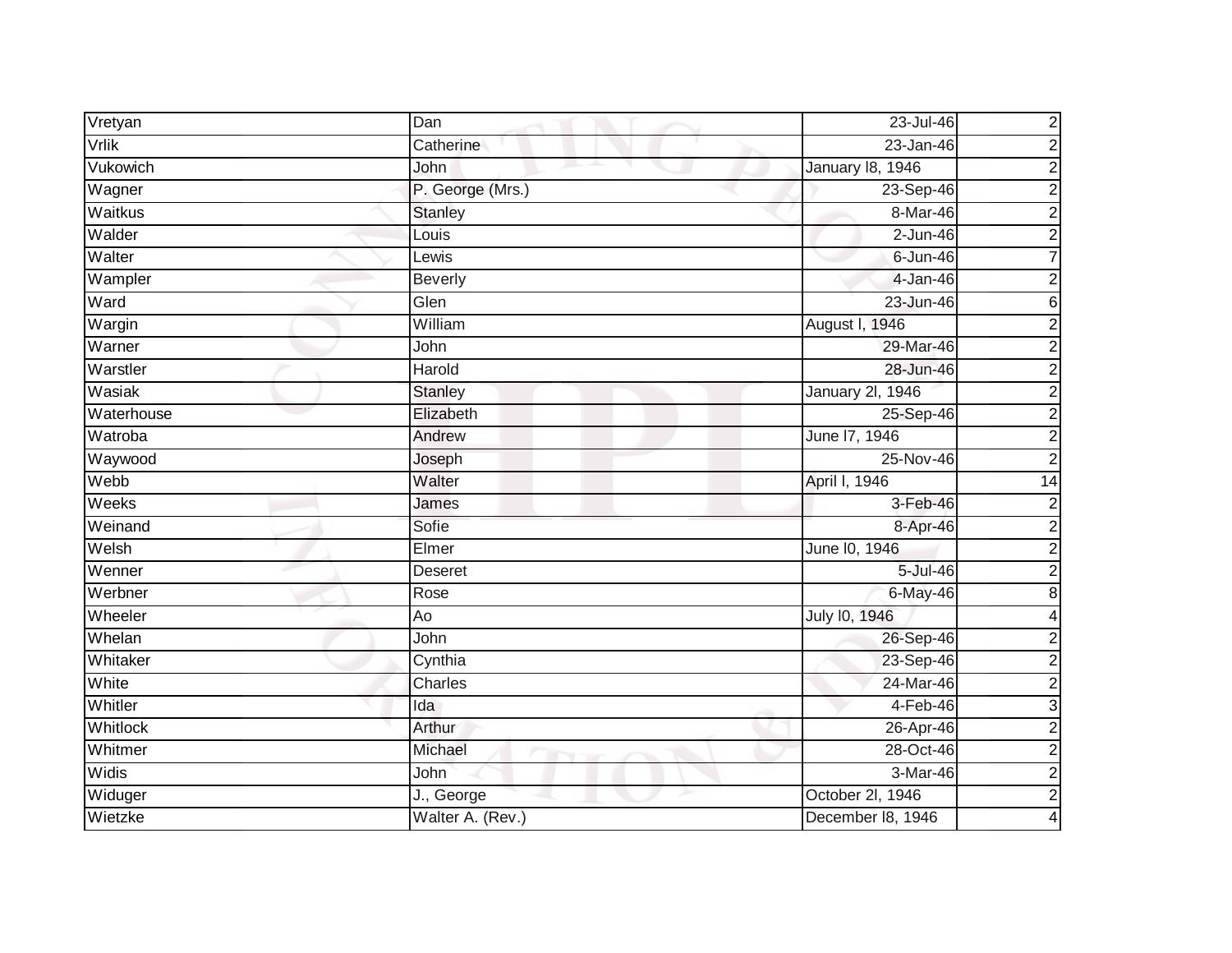| Wigley           | Lola Mae      | 4-Mar-46           | $\overline{\mathbf{c}}$ |
|------------------|---------------|--------------------|-------------------------|
| Wilanskis        | Joseph, W.    | November II, 1946  | $\overline{2}$          |
| <b>Wilichkas</b> | Anna          | $6 - Feb - 46$     | $\overline{2}$          |
| Wiliford         | Thomas        | 22-Apr-46          | $\overline{c}$          |
| Williams         | <b>Alice</b>  | 23-May-46          | $\overline{2}$          |
| Willing          | Joseph        | December I2, 1946  | $\overline{c}$          |
| Wilson           | E., Herbert   | 20-Oct-46          | $\overline{2}$          |
| Wilson           | Evelyn        | 26-Apr-46          | $\overline{2}$          |
| Wilson           | James         | March 14, 1946     | $\overline{2}$          |
| Wilson           | Thomas        | September I9, 1946 | $\overline{2}$          |
| Wiltjer          | Grace         | 29-Oct-46          | $\overline{2}$          |
| Wirkus           | Veronica      | March 18, 1946     | $\overline{\mathbf{c}}$ |
| Wisowaty         | <b>Bessie</b> | 7-Oct-46           | $\overline{2}$          |
| Wojcikowski      | Mary (Mrs.)   | 6-Oct-46           | $\overline{2}$          |
| Wojtkowiak       | Anna          | 30-Apr-46          | $\overline{2}$          |
| Wojtowicz        | Edna          | November 14, 1946  | $\overline{2}$          |
| Wojtyra          | Leokadya      | November 14, 1946  | $\overline{2}$          |
| Wolanser         | Carl          | June 10, 1946      | $\overline{c}$          |
| Wolsieffer       | Charles       | 25-Jan-46          | $\overline{\mathbf{4}}$ |
| Wolucka          | Stella        | 7-May-46           | $\overline{2}$          |
| Wood             | Helen         | 12-Apr-46          | $\boldsymbol{2}$        |
| Wozniak          | Alexander     | 30-Oct-46          | $\overline{2}$          |
| Wozny            | <b>Jack</b>   | January 3I, 1946   | 3                       |
| Wright           | <b>Byrd</b>   | July 17, 1946      |                         |
| Wright           | Margaret      | February I3, 1946  | 8                       |
| Wright           | Vester        | 7-Nov-46           | $\overline{2}$          |
| Yeager           | George        | September 18, 1946 | $\overline{2}$          |
| Yeager           | Ora           | 5-Apr-46           | $\overline{2}$          |
| Yoder            | <b>Marcus</b> | July 15, 1946      | $\overline{6}$          |
| York             | D. Alberta    | September I0, 1946 | $\overline{2}$          |
| Yosal            | John (PF'E)   | December I0, 1946  | $\overline{\mathbf{4}}$ |
| Young            | Henry         | 29-Mar-46          | $\overline{2}$          |